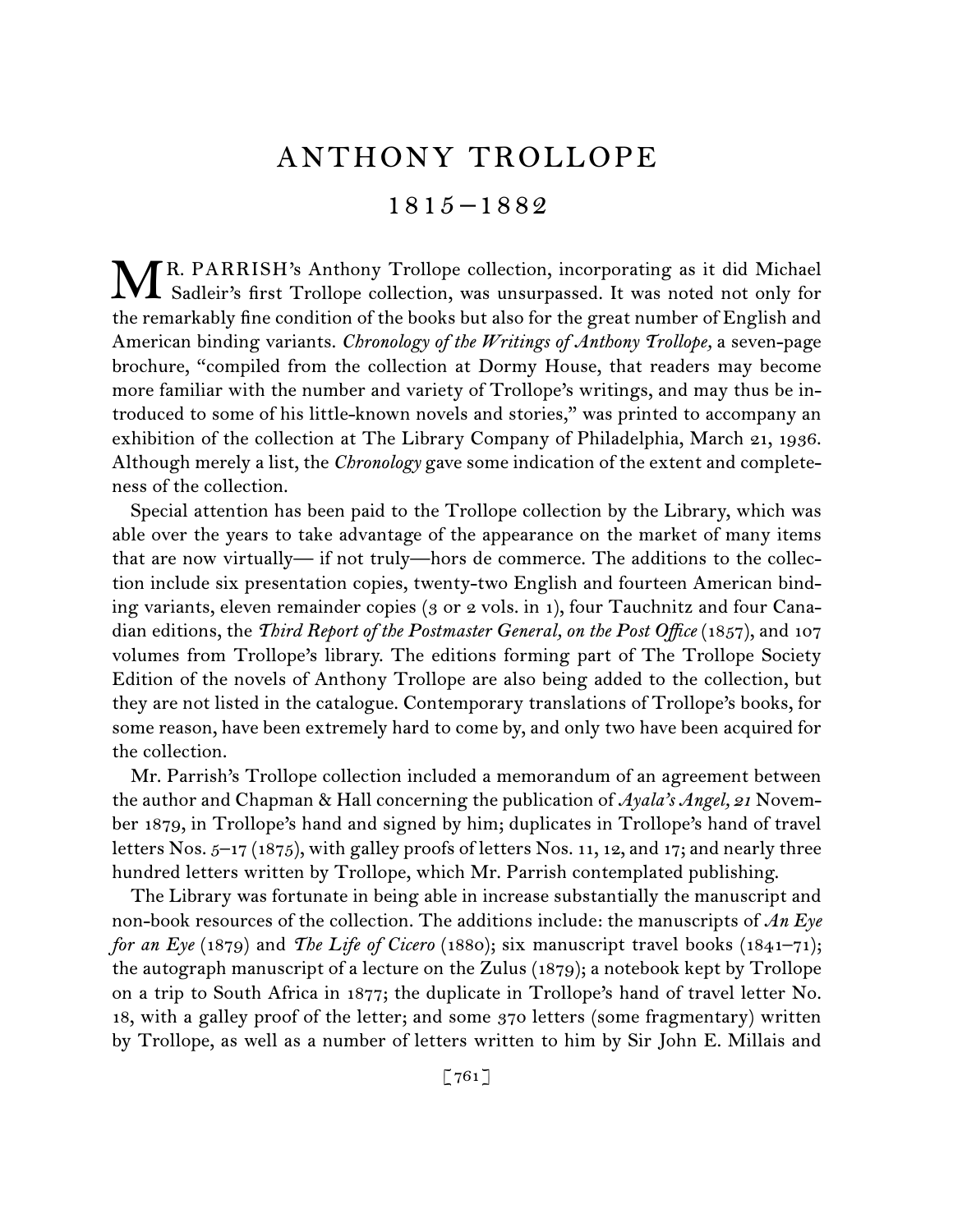various other correspondents. Among other additions are three portraits of the author: a portrait by Samuel Laurence, in charcoal, pencil and chalk, signed by the artist and dated 1864; a caricature by "Sem" (Georges Marie Goursat), in pencil and wash; and a statuette by Gertrude Fass.

1. *Alice Dugdale.*

In *Good Cheer: The Christmas No. of "Good Words" for 1878*. [London]: Daldy, Isbister & Co.

Pages 1–31. Plate, illus. 25 cm.

The illustrations are by George G. Kilburne. Grayish reddish orange decorated wrappers.

2. *Alice Dugdale, and Other Stories. . . .* Copyright Edition. Leipzig: Bernhard Tauchnitz, 1883. 287, [1] p. 15.5 cm.

On halftitle: Collection of British Authors. Tauchnitz Edition. Vol. 2154.

Dark red net cloth, front cover blocked in blind, spine blocked in black and gold.

### 3. *American Literary Piracy.*

In *The Athenaeum.* London: Printed by James Holmes; Published by John Francis.

28.5 cm.

No. 1819, Sept. 6, 1862, p. 306–307: Letter to William Russell Lowell, Esq., dated Waltham Cross, Sept. 2, 1862, signed Anthony Trollope.

No. 1821, Sept. 20, 1862, p. 371–372: A reply to Trollope's letter, dated Genoa, Sept. 13, 1862, signed J. Alfred Novello.

No. 1825, Oct. 18, 1862, p. 496: A reply to Trollope's letter, dated Franklin Square, New York, Sept. 26, 1862, signed Fletcher Harper.

No. 1826, Oct. 25, 1862, p. 529–530: A reply to Fletcher Harper's letter, dated Oct. 22, 1862, signed Anthony Trollope.

Each of the issues disbound.

4. *The American Senator. . . .* London: Chapman and Hall, 1877.

3 vols. 19.5 cm.

Moderate orange diagonal fine rib cloth, front cover blocked in black, back cover in blind, spine blocked in black and gold.

5. Copy 2.

18.5 cm.

Deep purplish blue diagonal fine rib cloth, different blocking, in black on front cover, in blind on back cover, in black and gold on spine.

6. Copy 3.

18.5 cm.

Moderate reddish brown diagonal dot and ribbon cloth, with flowers and a bird in a decorative frame blocked in black on front cover, in blind on back cover, spine blocked in black and gold.

### 7. Copy 4.

18.5 cm.

Dark green sand cloth, blocked as Copy 3, but with an ornamental (rather than a plain) gold rule on spine.

8. Copy 5.

3 vols. in 1. 18.5 cm.

Grayish reddish orange diagonal fine rib cloth, covers blocked in blind, spine blocked in gold. Publisher's imprint at foot of spine.

### 9. Copy 6.

3 vols. in 1. 18.5 cm.

Lacks halftitles of Vols. II and III.

Vivid purplish blue diagonal fine rib cloth, different blocking in black on front cover, in blind on back cover, in black and gold on spine. No imprint on spine.

Bookplate of Henry Harington Leigh.

10. *The American Senator. A Novel. . . .* New York: Harper & Brothers, 1877.

 $\left[\frac{5}{2}\right]$ –190 p. 23 cm.

Grayish reddish orange decorated wrappers. On outside front wrapper: No. 487. Library of Select Novels. Adverts. on inside front and inside and outside back wrappers.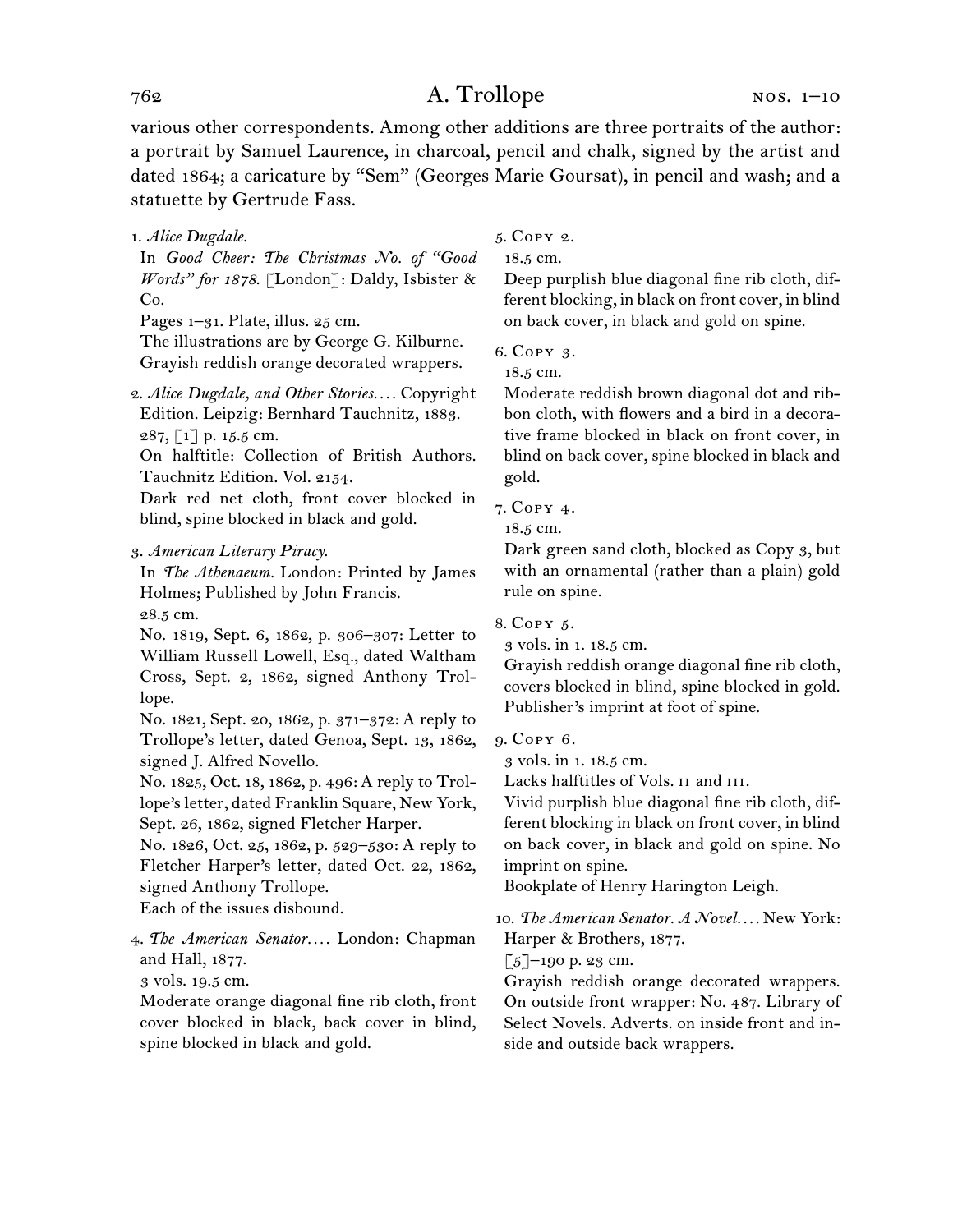- 11. The American Senator.... Detroit: Craig and Taylor, 1877.
- vii, 420 p. 18.5 cm.

On verso of t.p.: Printed and bound by Hunter, Rose & Co., Toronto.

Dark yellowish green diagonal fine rib cloth, front cover and spine blocked in gold, back cover blocked in blind.

At foot of spine: Detroit. Craig & Taylor<sup>7</sup>.

Inscribed on free front endpaper: R L Polk Sept. 12. 1877.

12. Copy 2.

Printed on thinner paper.

Dark blue diagonal fine rib cloth, covers blocked as Copy 1; spine blocked in gold, with same ornament as on Copy 1 but with a different design at head and foot. At foot of spine: Belford Bros.

Inscribed on t.p.: S. Frak Wilson. Stamped on pastedown front endpaper: 51 The Property of S. Frank Wilson.

13. ———. . . . Toronto: Belford Brothers, 1877. vii, 420 p. 18.5 cm.

On verso of t.p.: Printed and bound by Hunter, Rose & Co., Toronto.

Reddish orange diagonal fine rib cloth, blocked in gold and blind as copy 1 above. At foot of spine: Belford Bros.

14. ———. . . . Introduction by Henry S. Drinker. Prolegomenon by A. Edward Newton.... New York: Random House [c1940].

xvii, 561 p. 23.5 cm.

"First printing."

"This is one of an edition of three hundred and ten copies … printed on rag paper, exclusively for members of The Trollope Society who have subscribed for its publication. This is copy number [stamped:]  $51."$ 

Light yellowish brown buckram. Dark red buckram spine. T.e.g.

15. *Australia and New Zealand.* ... London: Chapman and Hall, 1873.

2 vols. 21.5 cm.

Corrected (probably not by Anthony Trollope) page proofs. Lacks maps.

Vol. i. Corrections on p. [v], 484, 486, [506], 507, 522, 524 [224], 527, 528, [531], [532], 533 [53]. Page 489 numbered 48, 523 numbered 223, 524 numbered 224, 532 numbered in manuscript, 533 numbered 53.

Vol. ii. Corrections on p. 13, 29, 41, 45, 103, 107, 121, 132, 133, 141, 173, 202, 211, 217, 277, 293, [299], 302, 311, 319, [320], 321, 333, 338, [339], [352], 353, 366, 375, 401, 408, 417, 420, 421, 424, 425, 448, 456, 471, 483, 490, 491, 508, 509, 510, 511, 512, [513], 515, 516. Page 429 numbered 129. Page numerals on p. 485 upside down.

Brown calf, gilt, rebacked. Red, blue, and yellow nonpareil marbled endpapers and edges.

16. ———.... London: Chapman and Hall, 1873.

2 vols. Colored front. (map) in Vol. i, folding colored maps. 23 cm.

Moderate reddish brown sand cloth, front cover blocked in black, back cover in blind, spine blocked in black and gold. Dark green endpapers. Bevelled boards.

17. ----------.... Authorised Australian Edition. Melbourne: George Robertson, 1873.

Parts 3 and 4 ([3], 227-334; [3], 335-433 p.). 22 cm.

"Division III.—Victoria," p. 227-334. "Division iv.—Tasmania and Western Australia," p. 335–433.

Light greenish blue illustrated wrappers. The design was drawn by L. Lang. Adverts. on outside back wrapper.

Book label of Michael Sadleir.

### *Australia and New Zealand*

18. *New South Wales and Queensland. . . .* Being a Portion of the Work Entitled "Australia and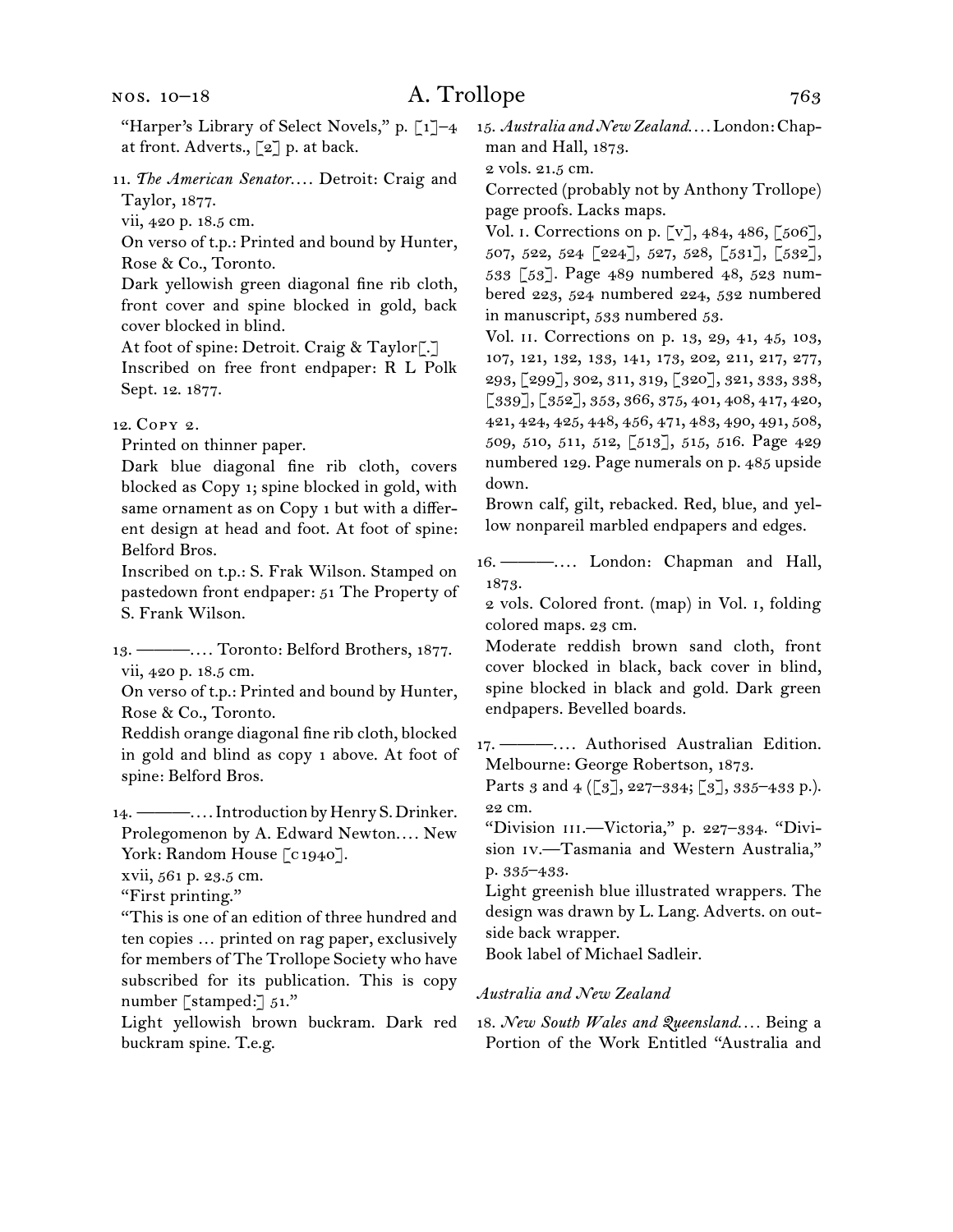New Zealand," by the Same Author. London: Chapman and Hall, 1874.

 $\lceil 5 \rceil$ , 209 p. Front. (folding map), folding map. 17 cm.

Moderate reddish brown sand cloth, front cover blocked in black. Pale yellow endpapers.

19. Copy 2.

Thinner blocking. Three leaves which do not appear on Copy 1 blocked in black at head and foot of spine. Very dark bluish green endpapers.

20. *New Zealand. . . .* Being a Portion of the Work Entitled "Australia and New Zealand," by the Same Author. London: Chapman and Hall, 1874.

 $\lceil 5 \rceil$ , 166 p. Front. (folding map). 17 cm.

Moderate reddish brown sand cloth, front cover and spine blocked in black.

Inscribed on halftitle: J S Hurrell.

21. *South Australia and Western Australia. . . .* Being a Portion of the Work Entitled "Australia and New Zealand," by the Same Author. London: Chapman and Hall, 1874.

 $\lceil 5 \rceil$ , 146 p. Front. (folding map), folding map. 17 cm.

Moderate reddish brown sand cloth, front cover blocked in black.

Inscribed on halftitle: J S Hurrell.

22. *Victoria and Tasmania. . . .* Being a Portion of the Work Entitled "Australia and New Zealand," by the Same Author. London: Chapman and Hall, 1874.

 $\lceil 5 \rceil$ , 195 p. Front. (folding map). 17.5 cm.

Moderate reddish brown sand cloth, front cover and spine blocked in black.

Inscribed on halftitle: J. S. Hurrell.

23. *New South Wales and Queensland. . . .* New Edition. London: Chapman and Hall, 1875. 3 prel. leaves, 209 p. Front. (colored folding map). 18 cm.

Vivid yellow illustrated boards, printed in color. The lower of the two illustrations on

front cover (gold diggers) is signed with the initials E. S. The upper (kangaroo hunting) is unsigned. Adverts. on back cover, on pastedown endpapers, and on both sides of free endpapers.

Adverts.,  $\lceil 24 \rceil$  p. at back.

24. *New Zealand. . . .* New Edition. London: Chapman and Hall, 1875.

3 prel. leaves, 166 p. Colored folding map. 18 cm.

Vivid yellow illustrated boards, printed in color. The lower of the two illustrations on front cover (gold diggers) is signed with the initials E. S. The upper (native women bathing in a lake) is unsigned. Adverts. on back cover, on pastedown endpapers, and on both sides of free endpapers.

Adverts.,  $\lceil 2 \rceil$  p. at front and  $\lceil 26 \rceil$  p. at back.

25. *South Australia and Western Australia. . . .* New Edition. London: Chapman and Hall, 1875.

3 prel. leaves, 146 p. Colored folding map. 18 cm.

Vivid yellow illustrated boards, printed in color. Illustrations on front cover as on New Edition of *New South Wales and Queensland.*  Adverts. on back cover, on pastedown endpapers, and on both sides of free endpapers. Adverts.,  $\lceil 16 \rceil$  p. at back.

26. *Victoria and Tasmania. . . .* New Edition. London: Chapman and Hall, 1875.

3 prel. leaves, 195,  $\lceil 1 \rceil$  p. Front. (colored folding map), colored folding map. 18 cm.

Vivid yellow illustrated boards, printed in color. Illustrations on front cover as on New Edition of *New South Wales and Queensland.*  Adverts. on back cover, on pastedown endpapers, and on both sides of free endpapers. Adverts.,  $\lceil 2 \rceil$  p. at front and  $\lceil 24 \rceil$  p. at back.

27. *New South Wales and Queensland. . . .* Being a Portion of the Work Entitled "Australia and New Zealand," by the Same Author. London, New York: Ward, Lock and Co. [1884?].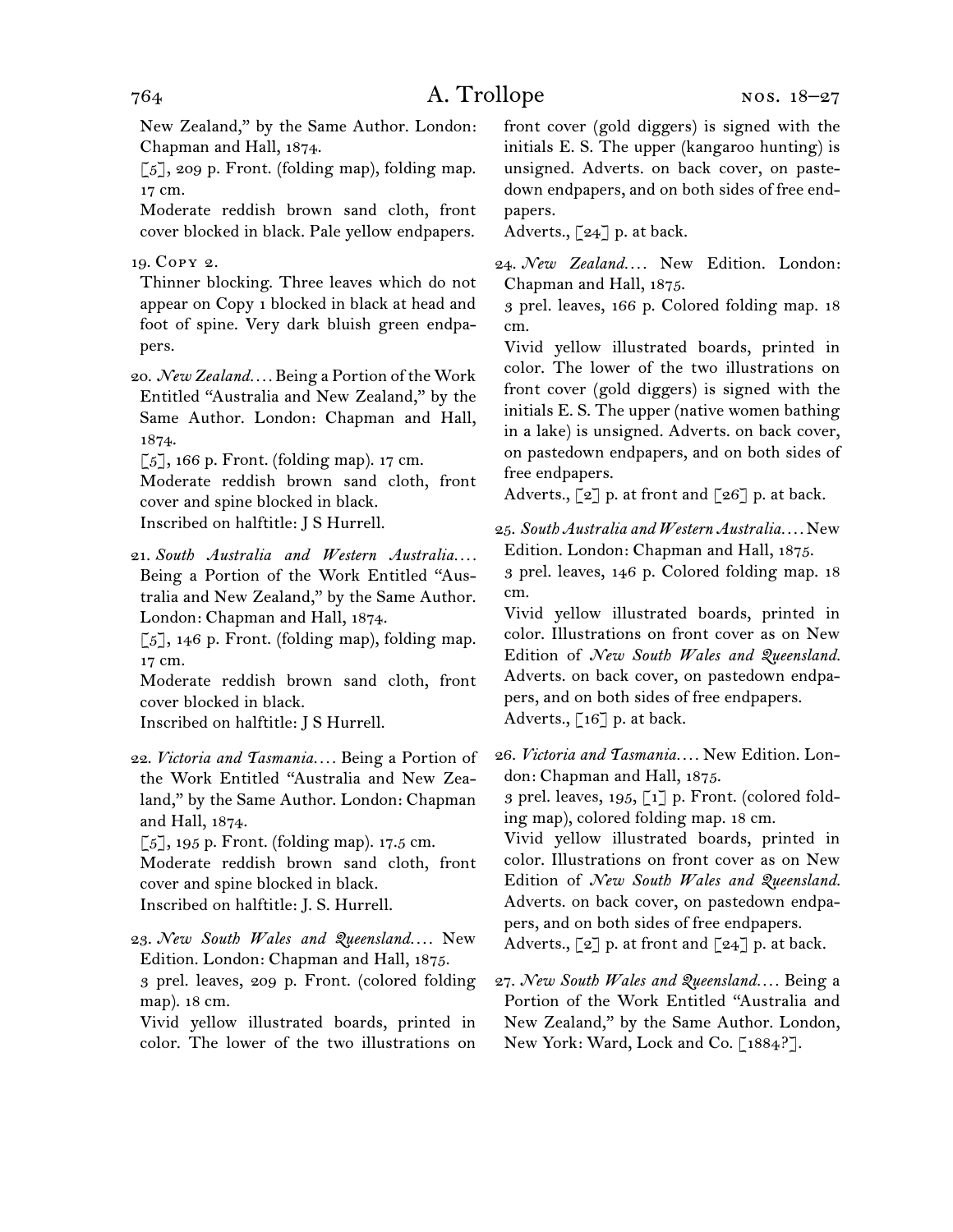[5], 209 p. Front. (folding map), folding map. 18 cm.

Light green illustrated wrappers, printed in color. The illustrations on the outside front wrapper are those on the front cover of the New Edition of *New South Wales and Queensland,*  1875, trimmed down. Adverts. on outside back wrapper. Adverts. on pastedown endpapers and on both sides of free endpapers.

Adverts., [8] p. at back.

The spine has been removed, taking with it a strip on both front and back wrappers, resulting in the loss of some letters and portions of the two illustrations.

28. *New Zealand. . . .* Being a Portion of the Work Entitled "Australia and New Zealand," by the Same Author. London, New York: Ward, Lock and Co. [1884?].

[5], 166 p. Front. (folding map). 18 cm.

White illustrated wrappers, printed in color. The illustration on the outside front wrapper shows a Maori holding a circular view of the landing of the English, all against a background of green foliage. Adverts. on outside back wrapper. Adverts. on pastedown endpapers and on both sides of free endpapers. Adverts., [20] p. at back.

29. … *Australia.* Edited by P. D. Edwards and R. B. Joyce. [St. Lucia, Brisbane]: University of Queensland Press [1967, i.e. 1968].

792 p. Illus. 24.5 cm.

Part of *Australia and New Zealand,* first published London, Chapman and Hall, 1873, excluding the chapters on New Zealand.

Strong brown synthetic mottled calf, spine blocked in gold.

30. An Autobiography.... Edinburgh and London: William Blackwood and Sons, 1883. 2 vols. Front. in Vol. i. 20 cm.

"Preface," by Henry M. Trollope, Vol. i, p.  $\lbrack \mathbf{v} \rbrack$  –xi.

Dark red smooth cloth, spine blocked in gold. Very dark bluish green endpapers.

Adverts., 4 p., and "Catalogue," 24 p., at back of Vol. ii.

Inscription on halftitle of Vol. i: With Mr. Blackwoods kind regards.

Bookplates of Walter Besant and Michael Sadleir.

31. Copy 2.

Brownish black endpapers.

Adverts. as above.

Tipped in at front of Vol. i is a card with the inscription in Trollope's hand: with pleasure Anthony Trollope.

32. Copy 3.

Extra-illustrated with 50 portraits and 20 views.

Very deep red morocco, gilt, by Tout. A.e.g. Vertical fine rib endpapers, patterned in gold and brown.

No adverts.

Bookplate of William Morris.

33. Copy 4.

2 vols. in 1. Front. 19.5 cm.

Very dark red diagonal fine rib cloth, blocked in blind.

"New Publications," 2 p. at back.

34. ———. . . . New York: Harper & Brothers, 1883.

xii, 329 p. Front. 19 cm.

"Preface," by Henry M. Trollope, p. [v]–ix.

Blackish blue smooth cloth. Author's name only on spine.

Adverts., [6] p. at back.

35. Copy 2.

Title and author (Autobiography of Anthony Trollope) and publisher (Harpers) on spine. Adverts. as in Copy 1.

36. …———. . . . New York: Harper & Brothers [1883].

77 p. 29.5 cm.

At head of title: Harper's Franklin Square Library. Number 341. [Oct. 19, 1883.] No wrappers; stapled.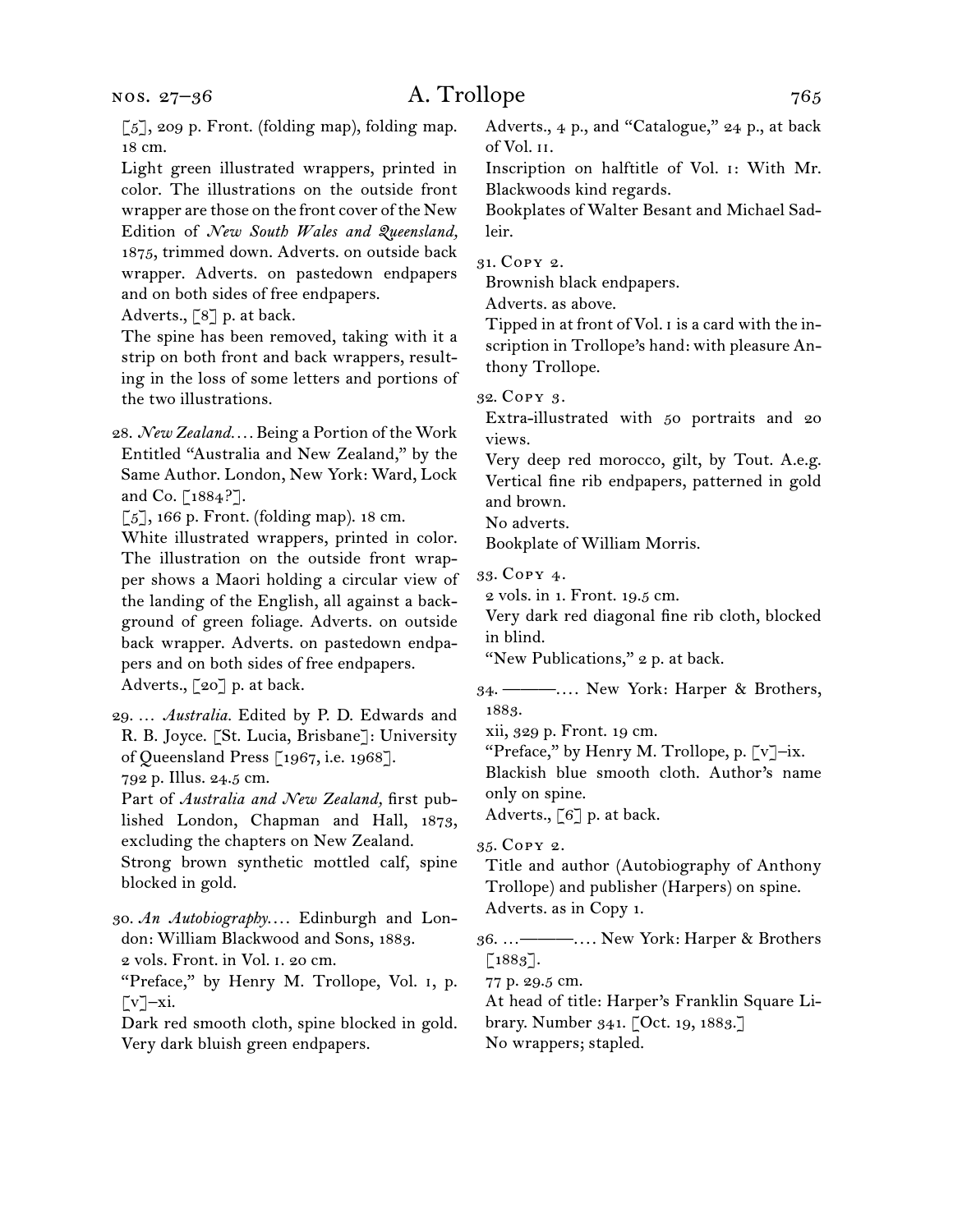Adverts., [7] p. at back.

Stamped on p. [1]: Library of Congress Copyright. Oct. 20 1883.

37. ———. . . . New York: John W. Lovell Company [1883].

264 p. 18 cm.

Light grayish yellowish brown illustrated wrappers, printed in red and brown. On outside front wrapper: Lovell's Library. Vol. 5, No. 251. Oct. 19, 1883. Adverts. on inside front and inside and outside back wrappers. Adverts.,  $\lceil 2 \rceil$  p. at front and  $\lceil 6 \rceil$  p. at back.

38. Copy 2.

19 cm.

Without publication date and series statement, which appear only on wrapper of Copy 1. Moderate pink smooth cloth, with floral and other decoration blocked in reddish brown on front cover and on spine. Adverts., [8] p. at back.

39. … *Anthony Trollope's Autobiography. . . .* New York: George Munro, 1883. 74 p. 30.5 cm. At head of title: The Seaside Library. Vol. 85, No. 1728. October 30, 1883.

No wrappers; stitched.

"The Seaside Library,"  $v, [1]$  p. at back.

40. *Autobiography of Anthony Trollope.* New York: George Munro [c1883]. 278 p. Front. 17.5 cm. Light yellowish brown decorated wrappers,

printed in black and red. On outside front wrapper: No. 93. Double Number. The Seaside Library. Pocket Edition. Adverts. on outside back wrapper.

"The Seaside Library," x [i.e. 10] p. at back.

41. *An Autobiography....* With an Introduction by Michael Sadleir.... London [etc.]: Humphrey Milford, Oxford University Press [1923].

xxiv, 335 p. 15.5 cm.

On halftitle: The World's Classics. 239.

"Introduction," p. [v]–xvi. "Preface (1883)," by Henry M. Trollope, p. [xvii]–xxii.

Very dark red flexible leather, similar to straight-grain morocco. T.e.g.

"The World's Classics," dated 8/22, 8 p. at back.

Signature of S. H. Nowell Smith, June 1924, on free front endpaper.

42. Copy 2.

16 cm.

Grayish blue cord cloth, covers blocked in blind, spine blocked in gold. Plain edges.

No adverts.

Printed slip tipped in at t.p.: of [in manuscript: [  $25$  [printed: ] special copies number [in manuscript:] 8.

Inscription on slip: for Marie Belloc Lowndes from Michael Sadleir.

43. *Ayala's Angel. . . .* London: Chapman and Hall (Limited), 1881.

3 vols. 19.5 cm.

Strong orange diagonal fine rib cloth, covers and spine blocked in black.

44. Copy 2. Grayish blue diagonal fine rib cloth, same blocking in black.

45. … *Ayala's Angel. A Novel. . . .* New York: Harper & Brothers, 1881.

[2], 109 p. 29.5 cm.

At head of title: Franklin Square Library. Number 197. July 22, 1881.

No wrappers; stapled.

Adverts., verso of p. 109.

Stamped on t.p.: Library of Congress Copyright. Jul 23 1881 No. [in pencil:] 5839.

46. *Barchester Towers....* London: Longman, Brown, Green, Longmans, & Roberts, 1857. 3 vols. 20.5 cm.

Deep yellowish brown horizontal straightgrain morocco cloth, blocked in blind. Adverts. on pastedown endpapers. The adverts. in Vol.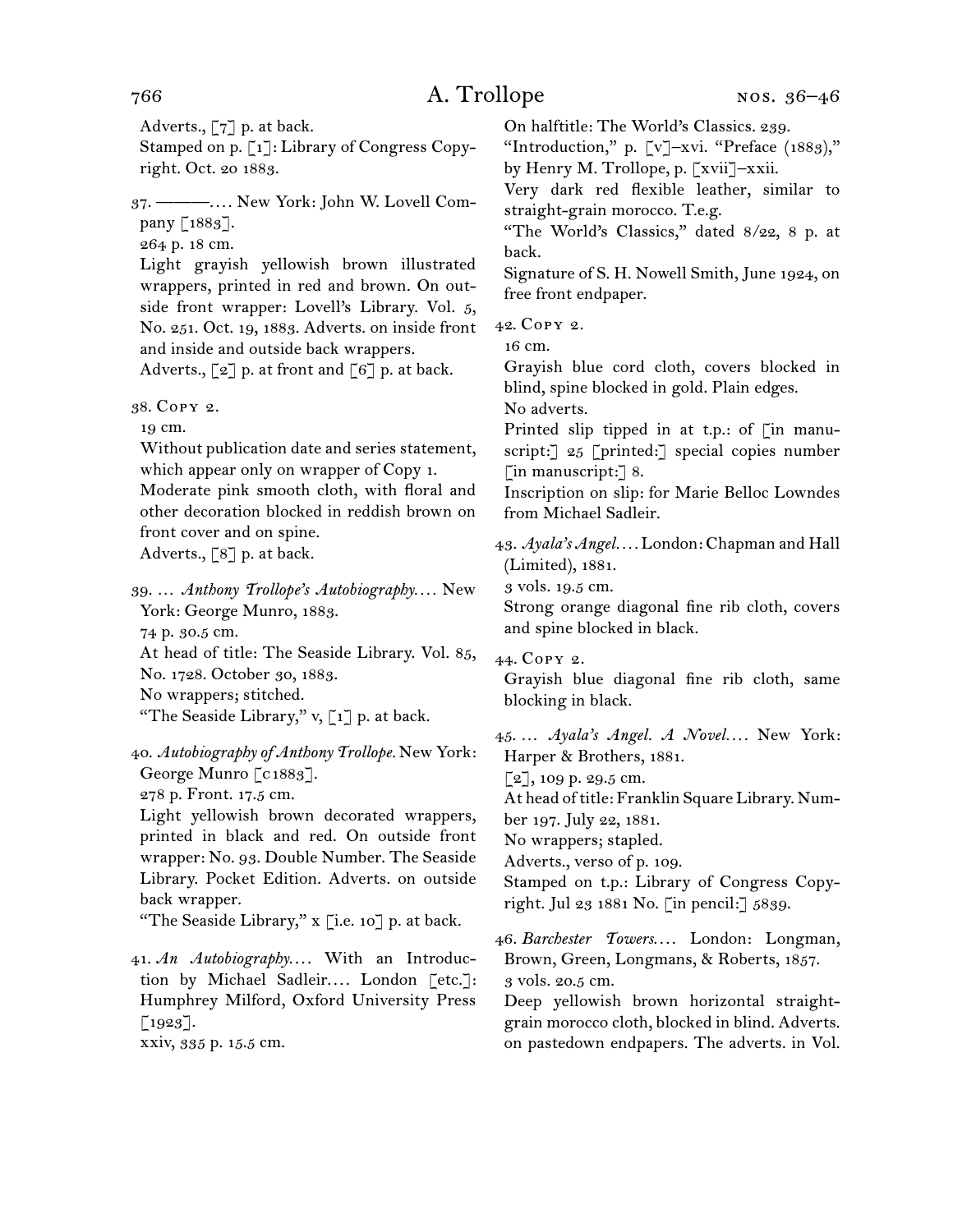nos. 46–55

## A. Trollope 767

i do not match any of Sadleir's sample varieties; Vols. ii and iii have the same adverts., corresponding to Sadleir's Variety b, Vol. ii. See Sadleir, p. 20–21.

Adverts., [1] p. at front of Vol. i, [2] p. at back of Vol. i, and 2 p. at back of Vol. iii.

47. ———. . . . New Edition. London: Longman, Brown, Green, Longmans, and Roberts, 1858. viii, 439, [1] p. 18 cm.

Very dark red nonpareil marbled boards, edges, and endpapers. Deep yellowish brown leather spine and corners.

Inscribed by Trollope on t.p.: W.W.F. Synge from the Author.

Bookplate of W. W. Follett Synge.

- 48. ———. . . . New York: Dick & Fitzgerald  $[1859?].$
- 2 vols. in 1. 16.5 cm.

On halftitles: Hand and Pocket Library. No. ii  $\lceil \text{III} \rceil$ .

Brownish gray vertical wave cloth, covers blocked in blind, spine blocked in gold.

Bookplates of Carroll Atwood Wilson and [William Woolsey] Yardley.

49. ———. . . . With an Introduction by Robert H. Taylor. London: Oxford University Press [1960].

xv, 506 p., 1 leaf. 15.5 cm.

On halftitle: The World's Classics. 268.

*Barchester Towers* was first published in 1857. In *The World's Classics* it was first published in 1925*. . . .* Reprinted with an Introduction by Robert H. Taylor 1960."

The Introduction, which was originally written for the ill-fated Oxford Illustrated Trollope, was first published (under the title "On Rereading *Barchester Towers* ") in *The Princeton University Library Chronicle,* Vol. 15, No. 1, Autumn 1953, p. 10–15. There are slight textual differences between the two appearances.

Dark blue buckram, publisher's device blocked in blind on front cover, a small star blocked in gold on spine. "The Barsetshire Country,"

"Drawn by Lynton Lamb from Trollope's original sketch map," printed in blue on front endpapers.

### *Barchester Towers. Norwegian*

50. ———. . . . Intelligentssedlernes Feuilleton. 1882. Christiania: Trykt i Opfostringshusets Bogtrykkeri [1882].

2 vols. 18.5 cm.

Black pebble boards. Brown leather spine and corners, with two leather labels on spine (one red, the other blue).

51. The Belton Estate.... London: Chapman and Hall, 1866.

3 vols. 20.5 cm.

Dark red diagonal wide bead cloth, covers blocked in blind, spine blocked in gold.

"New Works & New Editions," Dec. 1, 1865, 23, [1] p., 18.5 cm., at back of Vol. iii.

52. ---------.... Copyright Edition.... Leipzig: Bernhard Tauchnitz, 1866.

2 vols. 15.5 cm.

On halftitles: Collection of British Authors. Vol. 812 [813].

A variety of German marbled boards, black, white, pink, and green. Grayish red pebble cloth spine and corners. Hand-printed paper label on spine. Sprinkled edges. Bookplate of John Whitehead.

53. ———. . . . Philadelphia: J. B. Lippincott and Co., 1866.

iv, 392 p. 19 cm.

Dark grayish green bead cloth, spine blocked in gold.

- 54. *The Bertrams. A Novel...*. London: Chapman & Hall, 1859.
	- 3 vols. 20.5 cm.

Blackish purple diagonal wave cloth, blocked in blind.

55. ———. . . . New York: Harper & Brothers, 1859.

528 p. 20 cm.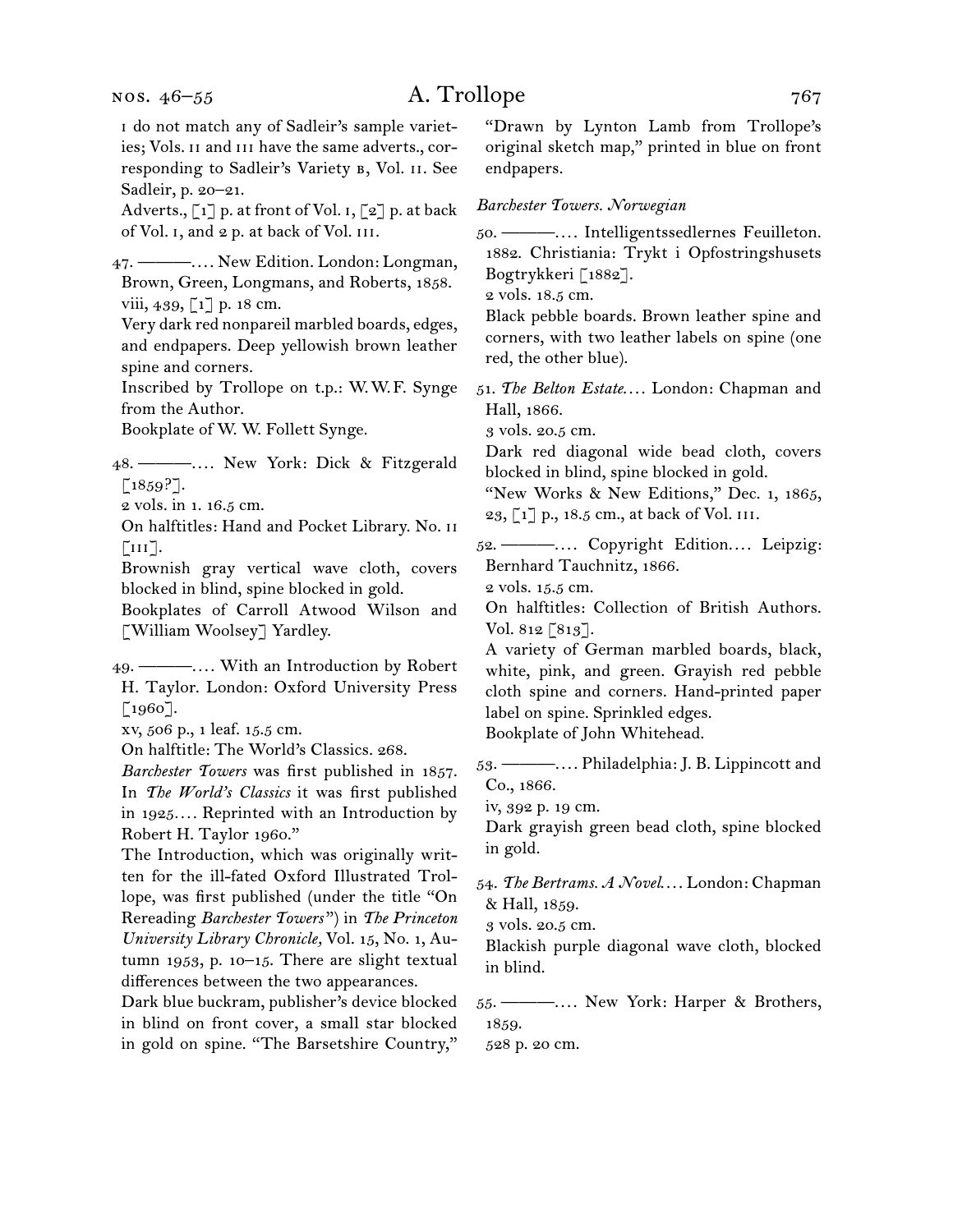Dark grayish purple morocco cloth, covers and spine blocked in blind.

56. ———. . . . Third Edition. London: Chapman and Hall, 1860.

iv, 487 p. 19.5 cm.

Light brown smooth cloth, covers and spine blocked in red and black.

"List of Books," Feb. 1860, 16 p. at back.

Inscribed by Trollope on t.p.: Edith Tilley from her loving uncle The Author.

Book label of Edith Tilley (on which is inscribed: Rachel Popkin 1925). Bookplate of Carroll Atwood Wilson.

57. Can You Forgive Her?.... With Illustrations.... London: Chapman and Hall, 1864-65.

20 parts (2 vols.). Plates. 22.5 cm.

Monthly numbers, Jan. 1864–Aug. 1865.

On outside front wrapper of Nos. i–xi: With Illustrations by H. K. Browne. On outside front wrapper of Nos.  $x_{II}-xx$ : With Illustrations. The 20 illustrations in Nos.  $I - X$  (Vol. 1) are by Hablot K. Browne, etched; the 20 illustrations in Nos. xi–xx (Vol. ii) are by Miss E. Taylor, engraved on wood.

Light grayish yellowish brown decorated wrappers, printed in dark blue and red. Adverts. on inside front and inside and outside back wrappers.

For list of adverts. sewn in, see Sadleir, p. 59– 62, with the Parrish copy having the following differences: No. ii, front, also an inset slip on dark pink paper advertising a cheaper edition of *The Country Gentleman,* by "Scrutator"; No. v, back, advert. for *The Fisherman's Maga*zine and Review, [4] p.; No. v1, front, advert., [4] p., pasted to inside front wrapper, and back, also advert. for Minerva Life Assurance Company, 1 leaf, and advert.,  $\lceil 4 \rceil$  p., pasted to inside back wrapper; No. xiv, back, inset slip on green paper advertising *Our Mutual Friend,*  by Charles Dickens, and inset slip on yellow paper advertising the part issue of *The Headless*  *Horseman,* by Mayne Reid; No. xix, back, the first 4 p. are on pale pink paper.

Inscribed on outside front wrapper of Nos. i– vii, ix, xi, xii, xiv–xviii, xx: R Potter.

58. ——— ... With Illustrations.... London: Chapman and Hall, 1864–65.

2 vols. Fronts., plates. 23 cm.

Dark red honeycomb cloth, covers blocked in blind, spine blocked in gold.

59. — — .... With Illustrations, by H. K. Browne. New York: Harper & Brothers  $[1865]$ .

 $\lceil 3 \rceil$ –334 p. Front., illus. 23.5 cm.

The illustrations include all 20 by Browne and the first 16 of those by Taylor.

Pale yellowish pink wrappers. Adverts. on inside front and inside and outside back wrappers.

"Harper's Library of Select Novels," ending with No. 260, p.  $\lceil 1 \rceil$ -2 at back.

60. Copy 2.

24 cm.

Black diagonal wave cloth, spine blocked in gold.

Adverts. as above.

61. Copy 3.

24 cm.

Dark grayish purple bead cloth, spine blocked in gold as Copy 2.

"Harper's Library of Select Novels," ending with No. 290, p.  $\lceil 1 \rceil$ –2 at back.

62. ———. . . . With 40 Illustrations. Fifth Edition. London, New York: George Routledge & Sons, 1871.

2 vols. in 1. Front., plates. 23 cm.

T.p. followed by a single list of contents and illustrations for both vols. Neither vol. has separate t.p.

The illustrations are those of the first edition. Very dark green diagonal dot and line cloth, front cover and spine blocked in black and gold, back cover blocked in blind.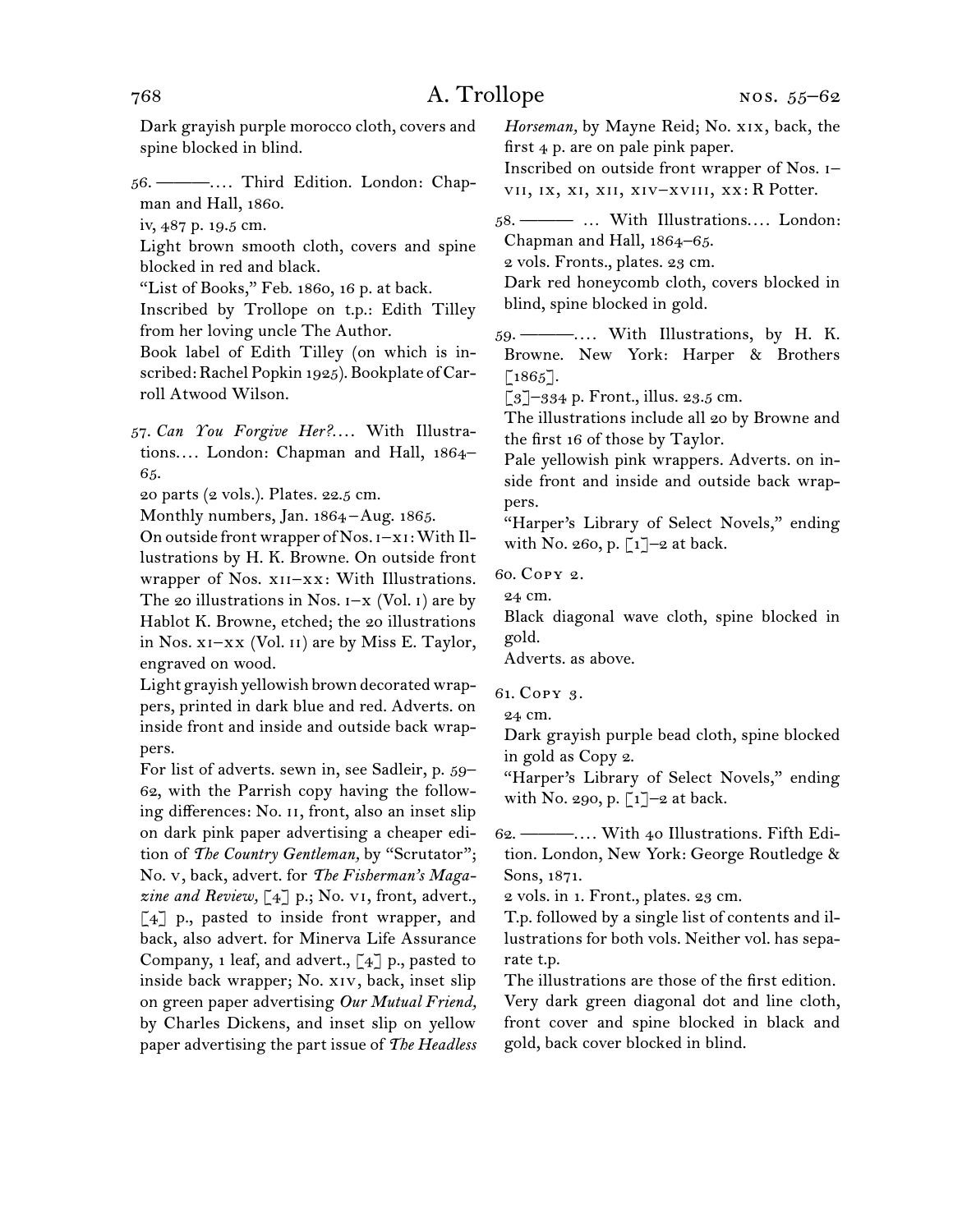| 63. Castle Richmond. A Novel London: Chap-<br>man & Hall, 1860.                                                                                                                                                                                                                                                   | Adverts., as above, except that the second of<br>the three leaves has been torn out.                                                                                                                                                                                                                                                                                          |
|-------------------------------------------------------------------------------------------------------------------------------------------------------------------------------------------------------------------------------------------------------------------------------------------------------------------|-------------------------------------------------------------------------------------------------------------------------------------------------------------------------------------------------------------------------------------------------------------------------------------------------------------------------------------------------------------------------------|
| 3 vols. 20.5 cm.<br>For list of binding and text variants, see Sad-<br>leir, p. 28-33.<br>First issue binding, first issue text.<br>Black diagonal wave cloth, covers and spine<br>blocked in blind.<br>"List of Books," Feb. 1860, 16 p., 18 cm., at<br>back of Vol. III.<br>Bookplate of Carroll Atwood Wilson. | 69. Catherine Carmichael; or, Three Years Run-<br>ning<br>In The Christmas Number of the Masonic Maga-<br>zine [1878]. London, Liverpool, Manchester,<br>& Glasgow: George Kenning.<br>Pages 2-16. 24.5 cm.<br>White decorated wrappers, printed in gold and<br>colors.                                                                                                       |
| 64. COPY 2.<br>Second issue binding, first issue text.<br>Blackish purple diagonal wave cloth, same<br>blocking in blind.<br>No adverts.<br>Book label of R[ose] T[rollope] in Vols. 1 & 11.                                                                                                                      | 70. Characters and Criticisms. By James Han-<br>nay<br>In The Fortnightly Review, No. 8, Sept. 1, 1865.<br>London: Chapman and Hall.<br>Pages 255-256. 25.5 cm.<br>A review by Trollope.<br>Pale orange yellow wrappers.                                                                                                                                                      |
| 65. COPY 3.<br>Second issue binding, second issue text.<br>Binding as Copy 2.<br>"A Catalogue of Books," May 1860, 32 p. at<br>back of Vol. III.<br>Inscribed by Trollope on free front endpaper<br>of Vol. 1: Florence Bland with her uncle's best<br>love 24 April 1870.<br>Bookplate of Michael Sadleir.       | 71. Christmas at Thompson Hall<br>In Harper's Weekly, Vol. 20, Nos. 1042-1044,<br>Dec. 16-30, 1876. New York: Harper & Broth-<br>ers.<br>Pages 1009-1011, 1033-1035, 1053-1054. Illus.<br>42.5 cm.<br>The illustrations are by William Ralston.<br>Unbound; unstitched.                                                                                                       |
| 66. COPY 4.<br>20 cm.<br>Secondary binding, first issue text.<br>Very dark yellowish green sand cloth, covers<br>blocked in blind (differing from Copies $1-3$ ),<br>spine blocked in gold.<br>No adverts.                                                                                                        | 72. — —  Illustrated. New York: Harper &<br>Brothers, 1877.<br>$\lceil 5 \rceil$ -91 p. Front., illus. 12 cm.<br>The illustrations are those of William<br>Ralston.<br>Yellowish gray wrappers, printed in black and<br>red. On outside front wrapper: Harper's Half-                                                                                                         |
| 67. — —  New York: Harper & Brothers,<br>1860.<br>$\left[\begin{matrix}iii\\-vi\\5\end{matrix}\right]$ -474 p. 20 cm.<br>Moderate reddish brown horizontal cord cloth,<br>blocked in blind.<br>Adverts., [6] p. at back.<br>68. COPY 2.                                                                           | Hour Series. Adverts. on outside back wrap-<br>per.<br>Adverts., ii p. at front and $\begin{bmatrix} 4 \end{bmatrix}$ p. at back.<br>Stamped on outside front wrapper: Library<br>of Congress Copyright No. [in pencil:] 2661<br>[stamped:] 1877. City of Washington. Label<br>pasted on outside front wrapper: Reserve Stor-<br>age Collection (which has been crossed out). |

Black vertical fine rib cloth, same blocking in blind.

Stamped on verso of t.p.: Library of Congress May 25 1931 Duplicate exchanged.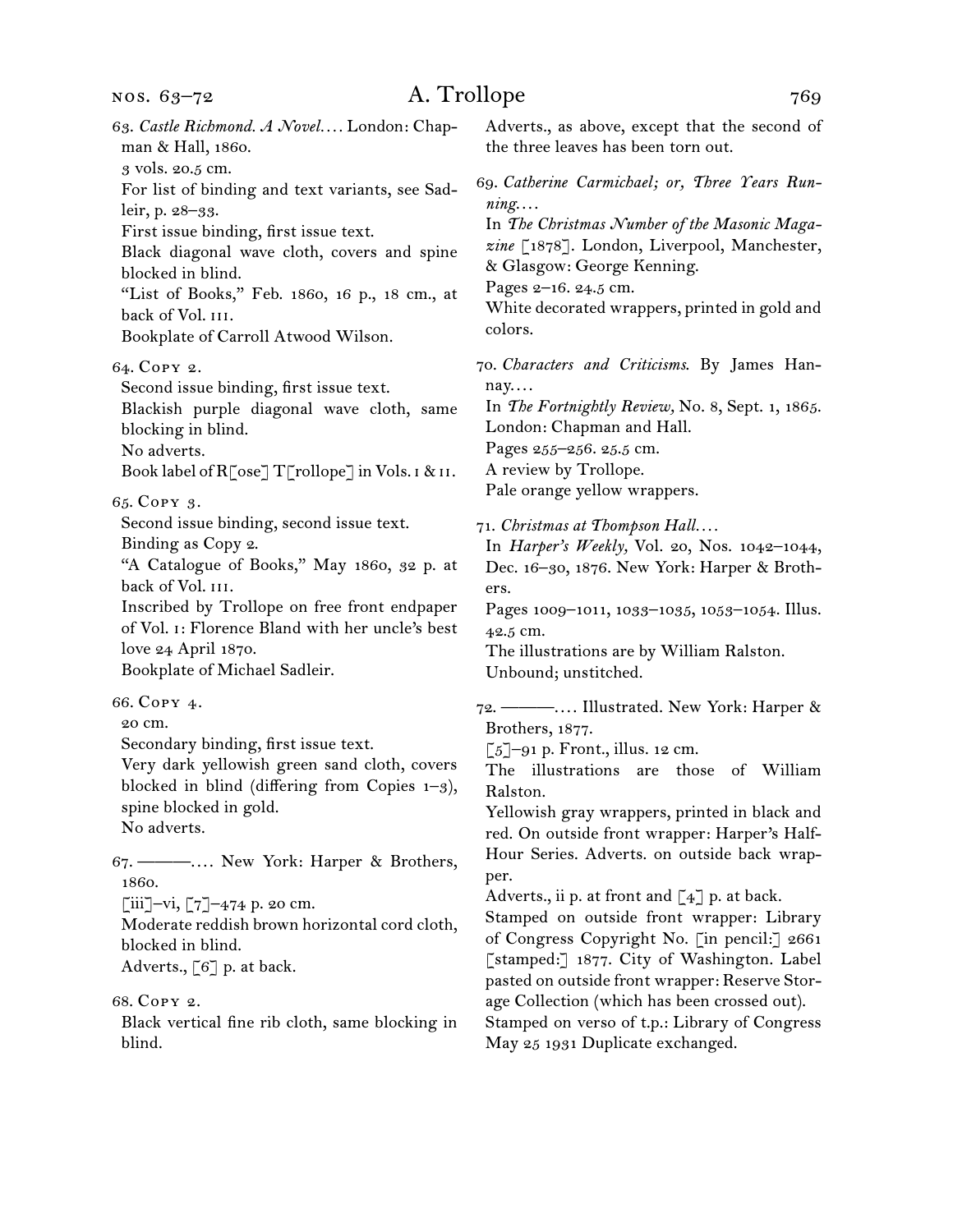73. ... Christmas at Thompson Hall. A Tale.... Illustrated. Boston: Joseph Knight Company, 1894.

 $[7]$ , 82 p. Front., illus. 18.5 cm.

At head of title: "Cosy Corner Series."

The illustrations are by A. Sacker.

Light greenish blue diagonal fine rib cloth, front cover blocked in blue and red, spine blocked in blue.

Adverts.,  $\lceil 2 \rceil$  p. at back.

74. Copy 2.

Light brown diagonal fine rib cloth, blocked as Copy 1, with front cover in black and red and spine in black.

Adverts. as in Copy 1.

75. *Christmas Day at Kirkby Cottage*. . . . In *Routledge's Christmas Annual,* Fifth Season, 1870. London: George Routledge and Sons. Pages [1]-25. Front. 21.5 cm. The frontispiece is by Mary Ellen Edwards. Light yellowish pink illustrated wrappers, printed in black and reddish brown.

76. ———. . . . Illustrated by Joan Hassall. London: Sampson Low, Marston & Co., Ltd. [1947]. 47 p. Colored plates, illus. 18 cm. On halftitle: A Greetings Book. Light olive gray wrappers.

77. The Chronicles of Barsetshire.... London: Chapman and Hall, 1878–84. 8 vols. Fronts. 20.5 cm.

Contents: Vols. i–ii, *The Warden and Barchester Towers,* 1878–79. Vol. iii, *Doctor Thorne,* 1879. Vol. iv, *Framley Parsonage,* 1879. Vols. v–vi, *The Small House at Allington,* 1884. Vols. vii– viii, *The Last Chronicle of Barset,* 1879.

Added t.p. for each vol.

The frontispieces are by Francis A. Fraser. Not a first issue set.

Dark grayish olive diagonal fine rib cloth, with floral and other decoration blocked in black on front cover, small circular ornament blocked in blind on back cover.

Bookplate of Cyril Jackson.

78. *Cicero as a Man of Letters.*

In *The Fortnightly Review,* New Series, No. 129, Sept. 1, 1877. London: Chapman and Hall. Pages [401]-422. 25.5 cm. Pale orange yellow wrappers.

79. *Cicero as a Politician.*

In *The Fortnightly Review,* New Series, No. 124, April 1, 1877. London: Chapman and Hall. Pages [495]–515. 25.5 cm. Pale orange yellow wrappers.

80. *The Civil Service.*

In *Dublin University Magazine,* Vol. 46, No. 274, Oct. 1855. Dublin: James McGlashan; London: William S. Orr and Co. Pages 409–426. 22.5 cm.

An unsigned review of *Papers Relating to the Reorganisation of the Civil Service. Presented to Parliament by command of Her Majesty.*

Pale orange yellow illustrated wrappers.

81. *The Civil Service as a Profession.* [n.p.: privately printed, 1861.]

33 p. 27.5 cm.

Caption title.

Authorship not given.

A lecture, beginning: I have chosen the subject on which I propose to say a few words to you this evening*. . . .* See next entry. Unbound; stitched.

82. *The Civil Service as a Profession.*

In *The Cornhill Magazine,* No. 14, Feb. 1861. London: Smith, Elder and Co.

Pages 214–228. 23 cm.

Published anonymously.

"The substance of this article was contained in a Lecture delivered at the General Post Office, London, on the 4th of January."—p. 214.

The lecture of the preceding entry, adapted for publication by means of minor textual changes and deletions.

Strong orange illustrated wrappers.

83. *The Civil War in America. An Address at the last meeting of the Manchester Union and Emancipation Society. By Goldwin Smith*. . . .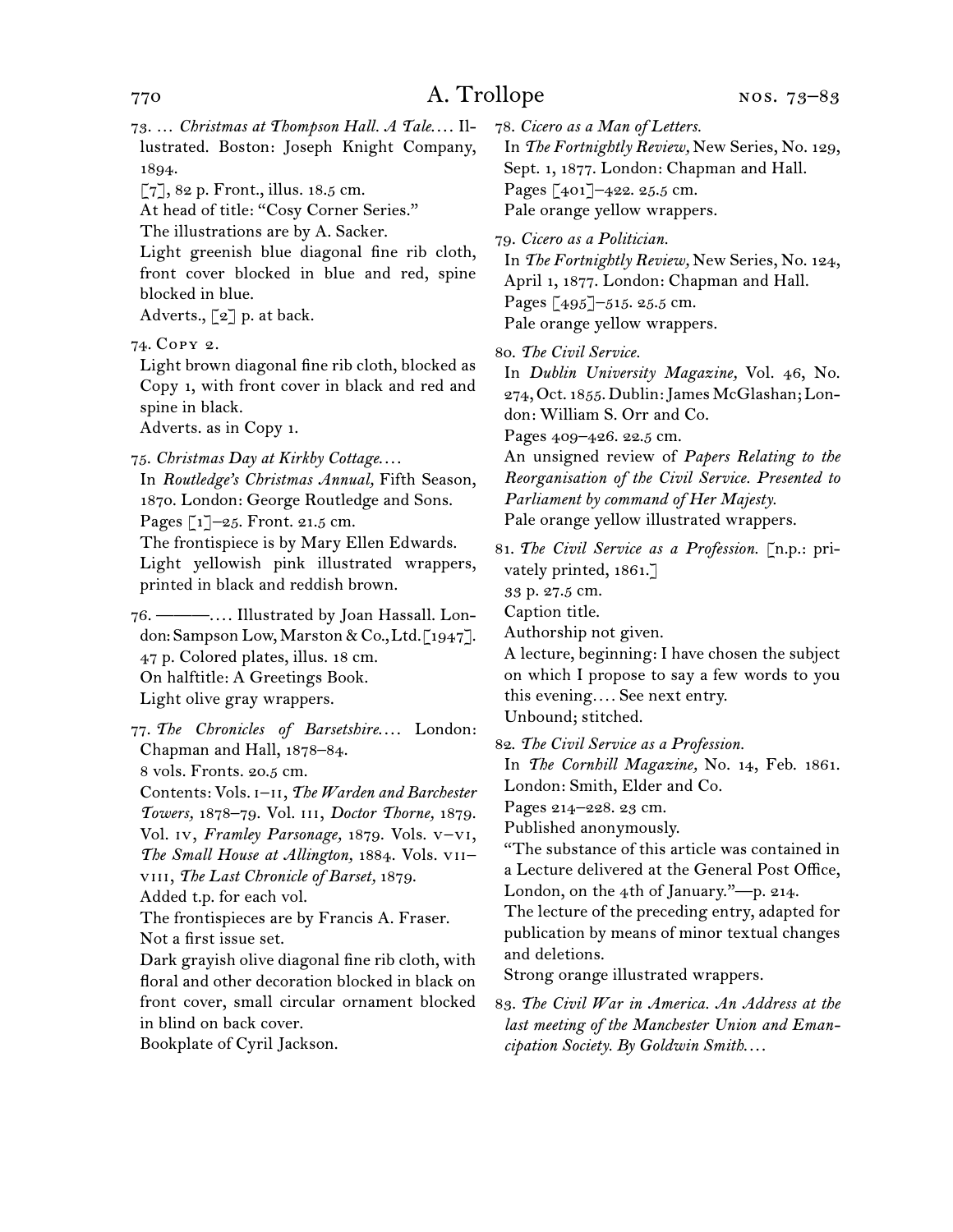nos. 83–91

## A. Trollope 771

84. The Claverings, Chapters I. to XXVI.... Presented to the Readers of The Galaxy, With No. 13, For November 1, 1866. New York: W. C. & F. P. Church [1866].

 $\lceil 5 \rceil$ –164 p. Illus. 22.5 cm.

Cover title.

The illustrations are "rough facsimiles" of 8 of the vignettes by Mary Ellen Edwards which accompany the serial issue of the novel in the *Cornhill.*

Light yellowish brown wrappers. Adverts. on inside and outside back wrappers.

Adverts.,  $\lceil 2 \rceil$  p. on yellow paper at front.

85. The Claverings.... With Sixteen Illustrations, by M. Ellen Edwards.... London: Smith, Elder and Co., 1867.

2 vols. Fronts., plates. 23 cm.

Dark yellowish green sand cloth, front cover blocked in gold and black, back cover in blind, spine blocked in gold and black. Bevelled boards.

Adverts., [2] p. at back of each vol.

86. Copy 2.

Blocked as Copy 1, except that the design and frame blocked in black on the front cover of that copy differ slightly on this copy and are blocked in blind, while the design and frame on the back cover differ accordingly. Bevelled boards.

Adverts. as above.

Inscribed by Trollope on t.p. of Vol. i: Arthur Warre—from his sincere friend Anthony Trollope.

Bookplate of Michael Sadleir.

87. *The Claverings. A Novel....* New York: Harper & Brothers, 1866 [i.e. 1867]. 211 p. Illus. 24 cm.

The illustrations are "rough facsimiles" of 12 of the plates and 12 of the vignettes by Mary Ellen Edwards which accompany the serial issue of the novel in the *Cornhill.* Black bead cloth.

Adverts.,  $\begin{bmatrix} 4 \end{bmatrix}$  p. at back.

Inscribed on free front endpaper: J. B. Richardson. Sep. 1867.

88. Copy 2.

Dark grayish green morocco cloth.

Adverts. as above.

Inscribed in pencil on t.p.: Miss King Habana April 5/73.

89. *Clergymen of the Church of England. . . .* (Reprinted from the "Pall Mall Gazette.") London: Chapman and Hall, 1866.

2 prel. leaves, 130 p., 1 leaf. 19.5 cm.

With page number on p. 37 and comma after running headline on p. 59: the second of three variants of this edition noted by Sadleir, p. 70.

Dark red sand cloth. Bevelled boards.

"New Works & New Editions," March 30, 1866, 23,  $\lceil 1 \rceil$  p. at back.

90. *Collected Short Stories...*. Introduction by Susan L. Humphreys. New York: Arno Press, 1981.

 $[242]$  p. 23.5 cm.

Various pagings.

"Selected Works of Anthony Trollope." Series Editor, N. John Hall.

Dark bluish green buckram, front cover blocked in gold.

91. *The Commentaries of Caesar*. . . . Edinburgh and London: William Blackwood and Sons, 1870. vi, 182 p. 17.5 cm.

On halftitle: Ancient Classics for English Readers. Edited by the Rev. W. Lucas Collins, M.A.  $\lbrack$  Vol. iv.]

Moderate reddish brown smooth cloth, covers blocked in black, spine blocked in gold. Adverts., 4 p. at back.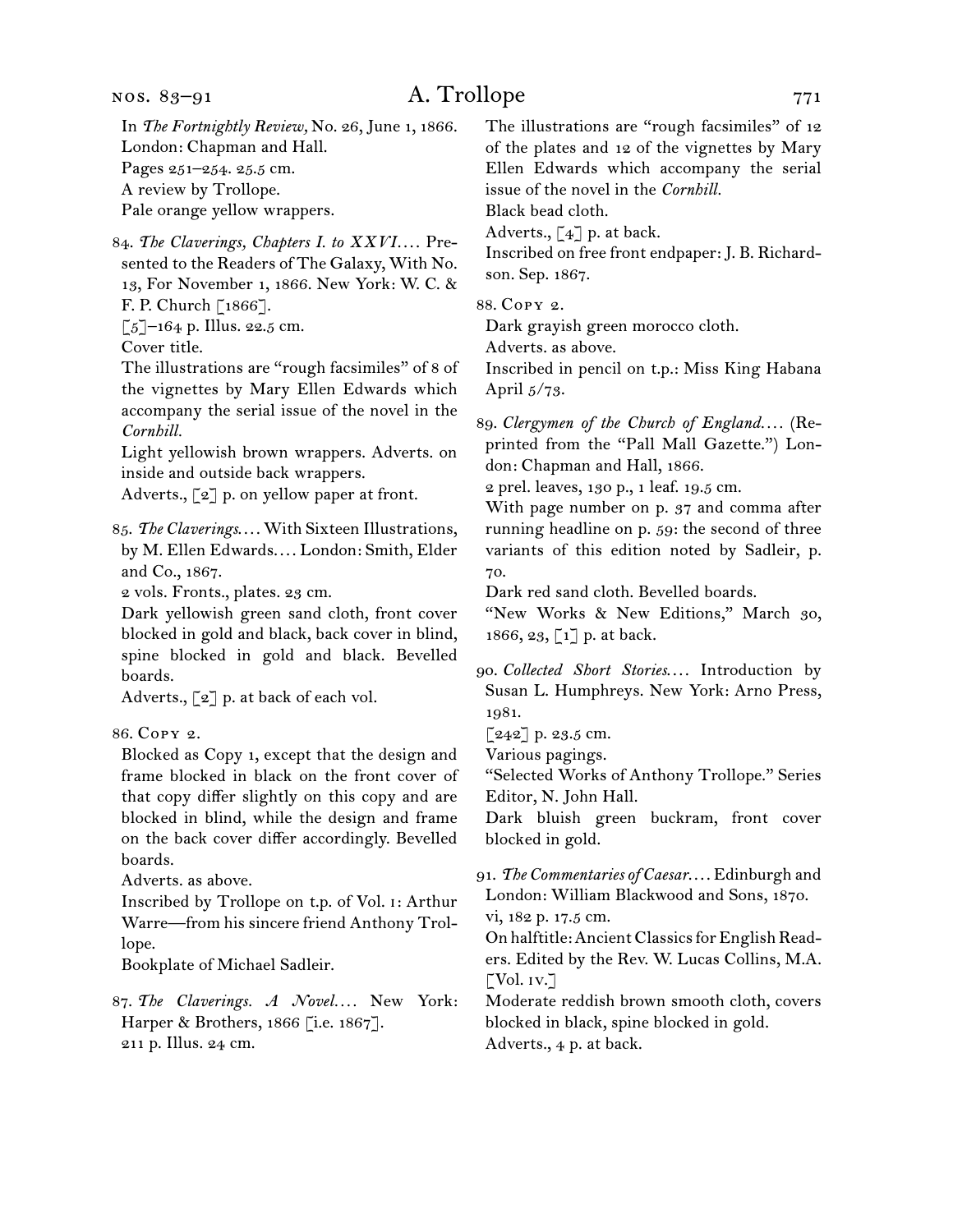92. Copy 2.

Pages  $\lceil 3 \rceil$ –4 of the adverts. precede halftitle; p.  $\lbrack 1 \rbrack -2$  at back.

93. ———. . . . Philadelphia: J. B. Lippincott & Co., 1871.

vi, 182 p. 17.5 cm.

On halftitle: Ancient Classics for English Readers. Edited by the Rev. W. Lucas Collins, M.A.  $\lceil \text{Vol. iv.} \rceil$ 

Moderate reddish brown sand cloth, covers blocked in blind, spine blocked in gold.

Adverts., 2 p. at front. Tipped onto free front endpaper is an advertisement slip for "Ancient Classics for English Readers," printed on one side, 13 cm.

94. *The Courtship of Susan Bell. . . .*

In *Harper's New Monthly Magazine,* Vol. 21, No. 123, Aug. 1860. New York: Harper & Brothers.

Pages 366–378. 26 cm.

Yellowish white illustrated wrappers.

95. *Cousin Henry. A Novel. . . .* London: Chapman and Hall, 1879.

2 vols. in 1. 18 cm.

Page proofs, with printer's stamp (Gilbert & Rivington) on each signature, 22 July to 21 Aug. 1879, and printer's corrections, Vol. i, p. 147, 151, 157, 160, 162, 166, 193, 196, 200; Vol. ii, t.p., p. [1], 2, 5, 23, 73, 114, 115, 149, 157.

Very dark red nonpareil marbled boards, edges, and endpapers. Very dark green leather spine and corners.

Bookplates of R[ose] T[rollope] and Carroll Atwood Wilson.

96. ———. . . . London: Chapman and Hall, 1879.

2 vols. 18.5 cm.

Light blue diagonal fine rib cloth, front cover blocked in black, back cover in blind, spine blocked in gold.

Adverts.,  $\lceil 3 \rceil$  p. at back of Vol. I.

Signature of J. E. Taylor on free front endpapers.

97. Copy 2.

Moderate olive brown diagonal fine rib cloth, blocked as Copy 1.

Adverts. as in Copy 1.

98. …———. . . . New York: Harper & Brothers, 1879.

35 p. 28 cm.

Caption title. At head of title: Franklin Square Library. Number 83. October 24, 1879. No wrappers; stapled.

Adverts.,  $\lceil 5 \rceil$  p. at back.

99. …———. . . . New York: F. M. Lupton, 1884. 32 p. 29.5 cm.

Caption title. At head of title: The Leisure Hour Library. New Series, Vol. 1, No. 16. April 1, 1884. *Cousin Henry,* p. [1]–29. Miscellaneous items and adverts., p. 29–32. No wrappers; stitched.

100. *The Crown of Wild Olive. Three Lectures on Work, Traffic, and War. By John Ruskin. . . .* In *The Fortnightly Review,* No. 27, June 15, 1866. London: Chapman and Hall. Pages 381–384. 25.5 cm. A review by Trollope.

Pale orange yellow wrappers.

101. *The Day and the Hour. A Sketch of the Future, Extracted from the Bible. By Captain W. A. Baker*. . . . In *The Fortnightly Review,* No. 9, Sept. 15, 1865. London: Chapman and Hall.

Pages [379]–380. 25.5 cm.

A review by Trollope.

Pale orange yellow wrappers.

102. *Did He Steal It? A Comedy in Three Acts.*  London: [Printed by Virtue and Co.], 1869. 64 p. 19 cm. Issued anonymously.

Light orange yellow wrappers.

Inscribed by Trollope in pencil on outside front wrapper and on t.p.: H[enry]. M. Trollope. Inscription in ink on outside front wrapper: Library copy.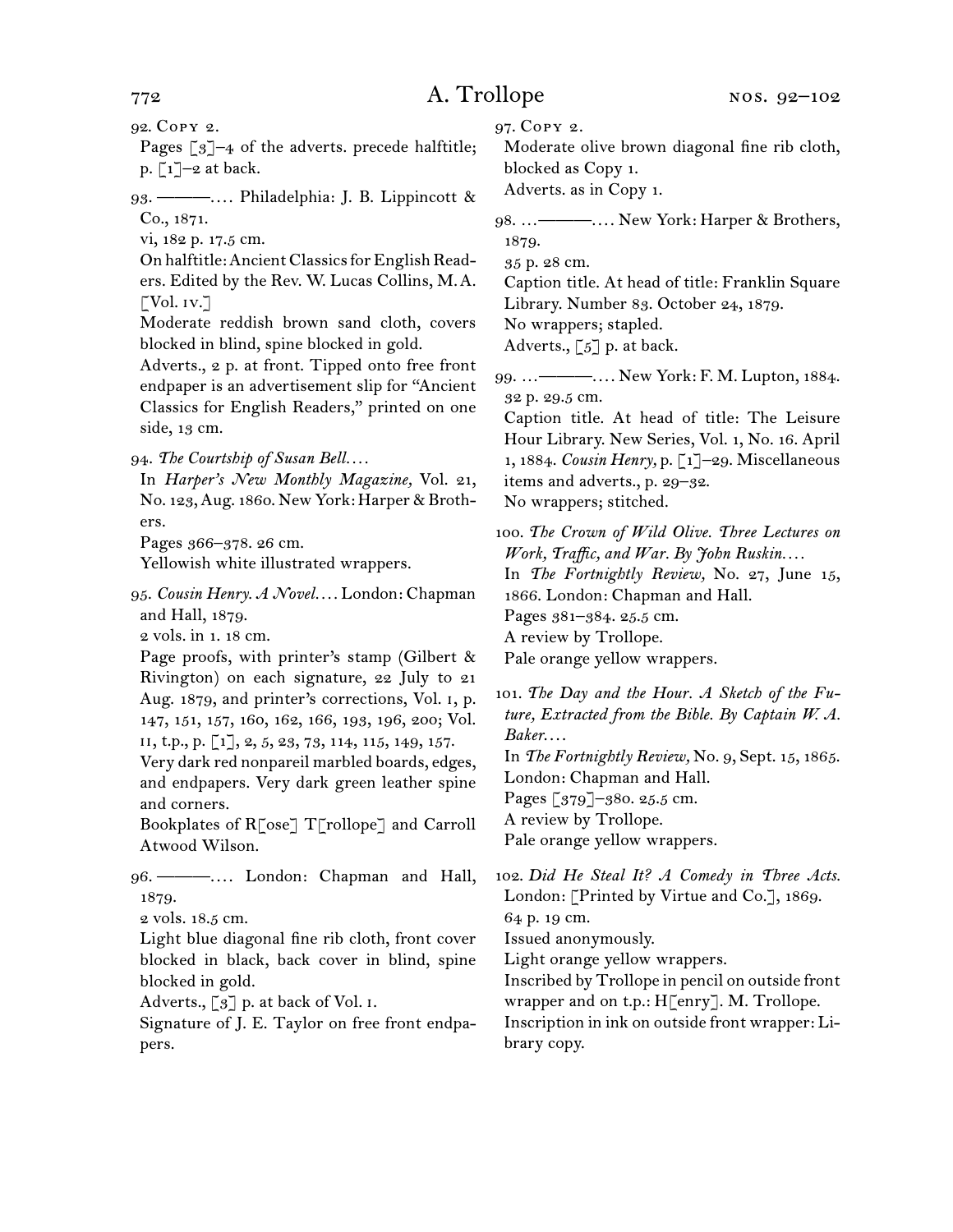103. *Did He Steal It?...*. With an Introduction by Robert H. Taylor. Princeton, New Jersey: Princeton University Library, 1952.  $\lceil 15 \rceil$  p., facsim.: 64 p. 20 cm. Reproduction of the preceding item. First state, with a broken ornament on t.p. Yellowish white patterned boards, printed in dark grayish olive, moderate olive brown, and pale blue. Moderate brown smooth cloth spine. 104. Copy 2. Second state, with a cancel t.p. 105. *Doctor Thorne. A Novel...*. London: Chapman & Hall, 1858. 3 vols. 20.5 cm. Blackish purple diagonal wave cloth, covers and spine elaborately blocked in blind. Chalksurfaced endpapers, grayish yellow green. "A Catalogue of Books," April 1858, 32 p. at back of Vol. i. Inscribed by Trollope on t.p. of Vol. i: From the Author. Trollope had originally intended the inscription to be on the free front endpaper of Vol. i, but he must have decided that its surface did not take the ink satisfactorily, for he did not write beyond the word "From." There is an indication that he may also have intended to write the name of the recipient. Bookplate of Michael Sadleir. 106. ———. . . . Second Edition. London: Chapman & Hall, 1858. 3 vols. 20.5 cm. Grayish purple vertical cord cloth, blocked as first edition. Bookplates of Michael Sadleir and [William Woolsey] Yardley. 107. ———. . . . New York: Harper & Brothers, 1858. 520 p. 20 cm. Dark grayish green morocco cloth, covers and spine blocked in blind. Adverts., [8] p. at back. Signature of Lucy Manning on t.p. and on pastedown front endpaper. 108. Copy 2. Black vertical fine rib cloth, same blocking in blind. Adverts. as above. Free front endpaper and flyleaf torn out. A shabby copy. 109. ... *Dr. Wortle's School. A Novel....* New York: Harper & Brothers, 1880. 36 p. 28 cm. Caption title. At head of title: Franklin Square Library. Number 155. December 31, 1880. No wrappers; stapled. Adverts.,  $\lceil 4 \rceil$  p. at back. Stamped on p. [1]: Library of Congress Copyright No. [in pencil:] 5839 [stamped:] 1880. 110. ----------... London: Chapman and Hall, Limited, 1881. 2 vols. 18.5 cm. Olive gray diagonal fine rib cloth, blocked in black on back cover of Vol. i and front cover of Vol. II, and blocked in blind on front cover of Vol. i and back cover of Vol. ii. Spine blocked in black and gold. For discussion of blocking, see Sadleir, p. 180–181. "Catalogue of Books," Nov. 1880, 27, [1] p. at back of Vol. ii. Bookplate of Michael Sadleir. 111. Copy 2. Blocked in black on front cover and in blind on back cover of each vol. Spine blocked in black and gold. No adverts. 112. Copy 3. Blocked in black on front cover; no blocking on back cover. Spine blocked in black and gold. No adverts. Signature of Charles Page Wood on pastedown front endpaper of Vol. i. Bookplate of Wakes Colne Hall in Vol. i. Book label of Michael Sadleir.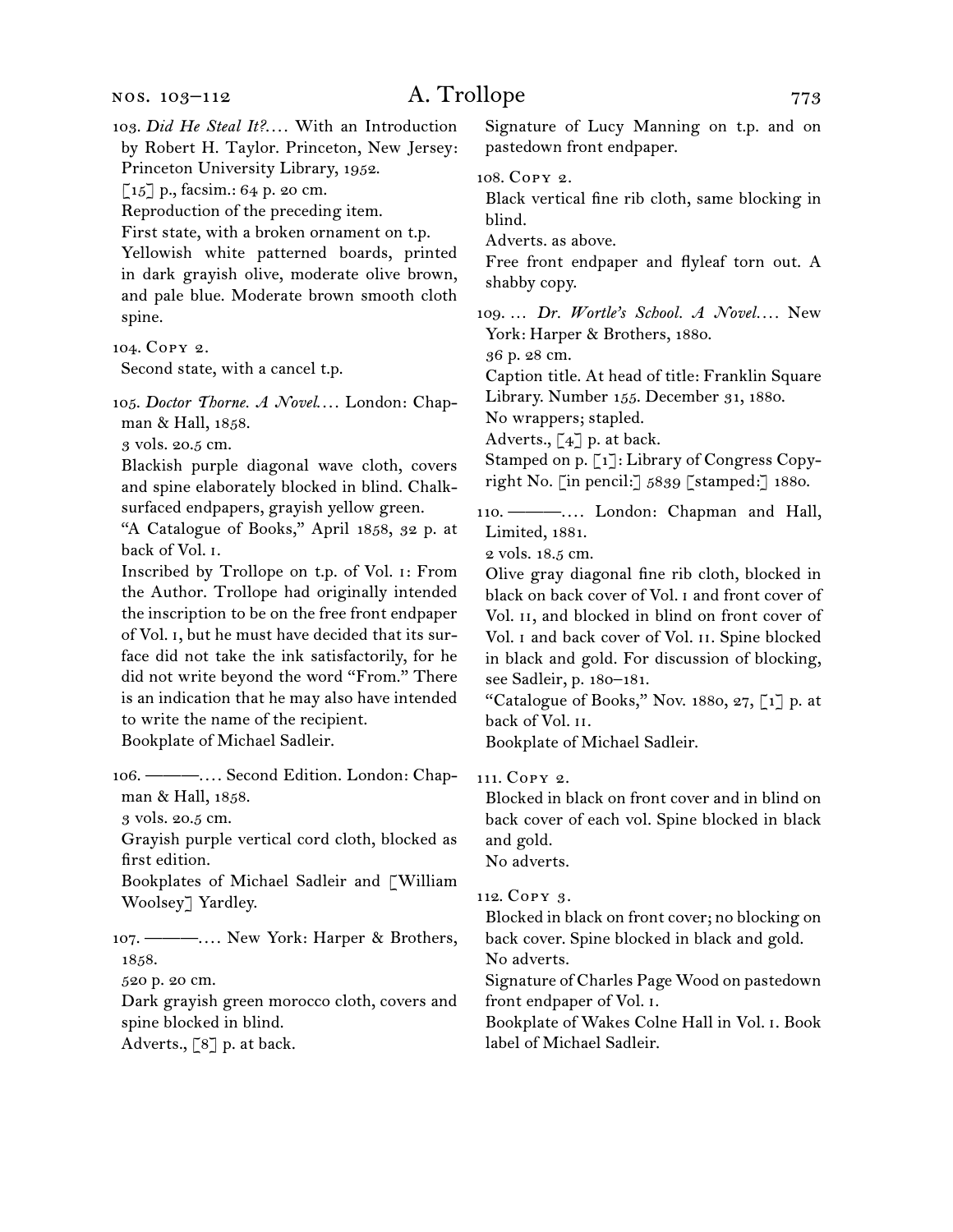| 113. The Duke's Children. A Novel London:<br>Chapman and Hall, Limited, 1880.<br>3 vols. 19.5 cm.<br>Very dark bluish green diagonal fine rib cloth,<br>covers and spine blocked in black.<br>"Books Published," 24 p. at back of Vol. III.<br>Bookplate of Michael Sadleir.                                                                                                                                             | cover and spine blocked in black and gold, back<br>cover blocked in blind. On front cover: Works<br>of Anthony Trollope. On back cover: Select Li-<br>brary of Fiction.<br>The unsigned frontispiece, a portrait of Mary<br>Gresley, is a slightly reduced version of the illus-<br>tration reproduced on front cover of Copy 1.                                                                                |
|--------------------------------------------------------------------------------------------------------------------------------------------------------------------------------------------------------------------------------------------------------------------------------------------------------------------------------------------------------------------------------------------------------------------------|-----------------------------------------------------------------------------------------------------------------------------------------------------------------------------------------------------------------------------------------------------------------------------------------------------------------------------------------------------------------------------------------------------------------|
| 114.  The Duke's Children New York: George<br>Munro, 1880.<br>100 p. 32.5 cm.<br>Cover title. At head of title: The Seaside Li-<br>brary. Vol. 37, No. 768.<br>No wrappers; stitched.<br>"The Seaside Library," [4] p. at back.<br>115. An Editor's Tales London: Strahan &                                                                                                                                              | 119. The Eustace Diamonds. A Novel New<br>York: Harper & Brothers, 1872.<br>$\lbrack 7 \rbrack$ -351 p. 24 cm.<br>Very dark yellowish green dotted-line cloth,<br>front cover and spine blocked in gold, pub-<br>lisher's monogram blocked in blind on back<br>cover.<br>"Harper's Library of Select Novels," p. [1]-4<br>at front.                                                                             |
| Co., 1870.<br>$\lbrack 5 \rbrack, 375$ p. 20.5 cm.<br>Grayish reddish orange sand cloth, front cover<br>and spine blocked in black, back cover blocked<br>in blind, with title and author's name blocked<br>in black on front cover.<br>Adverts. on verso of p. 375.                                                                                                                                                     | 120. The Eustace Diamonds Copyright Edi-<br>tion Berlin: A. Asher & Co., 1872.<br>2 vols. 17.5 cm.<br>Lacks halftitles.<br>Multicolored nonpareil marbled boards. Dark<br>green leather spine (blocked in gold) and cor-                                                                                                                                                                                        |
| 116. Сору 2.<br>Moderate reddish brown fine pebble cloth,<br>front cover blocked in black, back cover in<br>blind, spine blocked in black and gold, with<br>publisher's device blocked in black on front<br>cover.<br>Adverts. as above.<br>117. Mary Gresley and An Editor's Tales Third<br>Edition. London: Chapman and Hall [1871].<br>2 prel. leaves, 366 p. 18 cm.<br>First published 1870 under title: An Editor's | ners.<br>Signature of Fanny Hicks on free front endpa-<br>pers.<br>121. — —  London: Chapman and Hall,<br>1873.<br>3 vols. 19.5 cm.<br>"Reprinted from the Fortnightly Review."<br>Strong brown very fine straight-grain mo-<br>rocco cloth, front cover blocked in black, back<br>cover in blind, spine blocked in black and gold.<br>The "real first edition binding" as described<br>by Sadleir, p. 132-133. |
| Tales.<br>Vivid yellow glazed illustrated boards, printed<br>in color. On spine: Select Library of Fiction.<br>[No. 192.]<br>Adverts. on back cover, on pastedown endpa-<br>pers, and on both sides of free endpapers.                                                                                                                                                                                                   | 122. COPY 2.<br>Moderate reddish brown pebble cloth, covers<br>blocked in black, spine blocked in black and<br>gold. Neither the original binding nor the vari-<br>ant described by Sadleir; the frame on the back<br>cover is blocked in black as in the variant, but                                                                                                                                          |

118. Copy 2.

2 prel. leaves, 366 p. Front. 18.5 cm.

Moderate reddish brown sand cloth, front

Book label of Michael Sadleir.

as in the original.

the lettering on the spine is in gold and black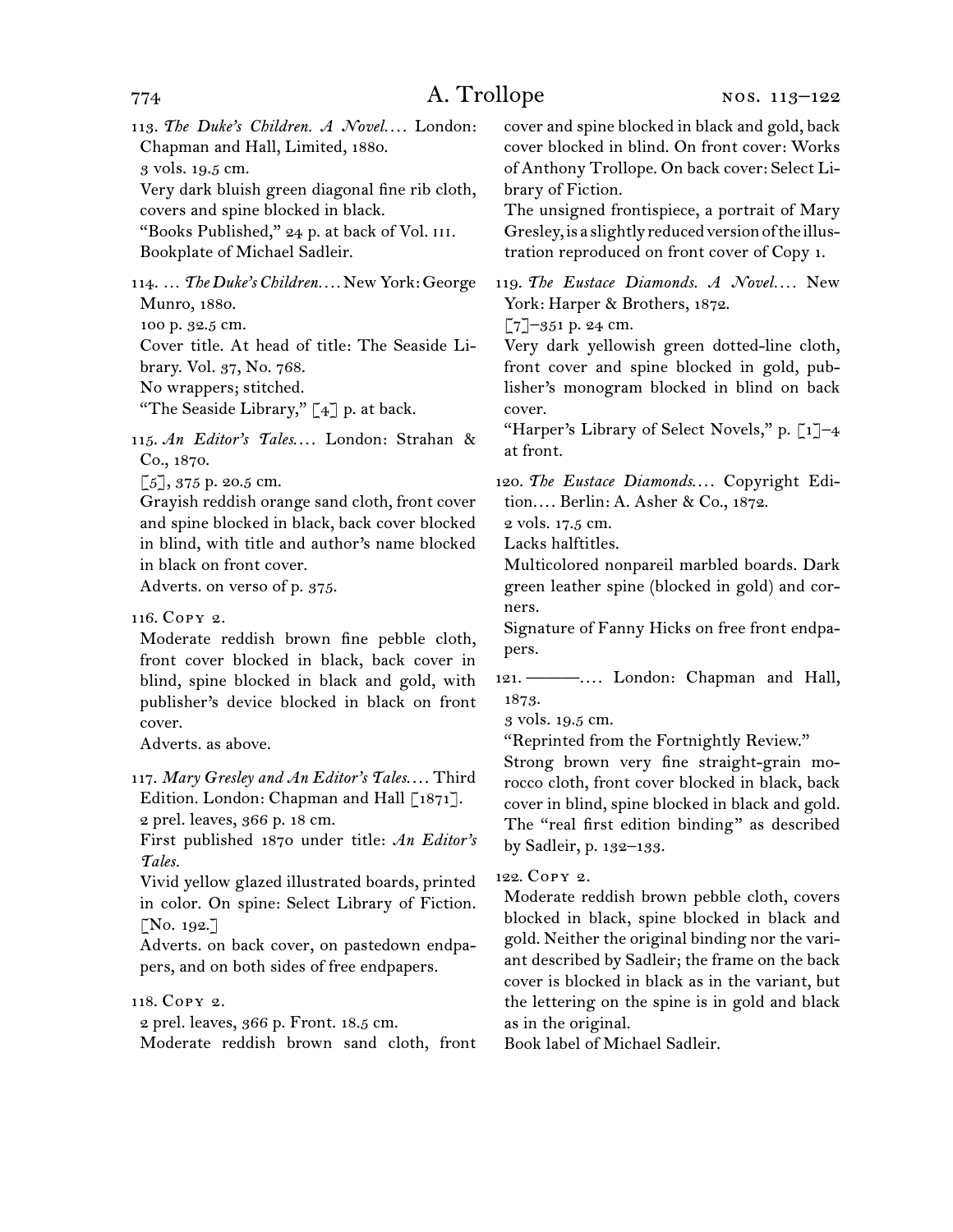nos. 123–131

## A. Trollope 775

123. Copy 3.

Dark yellowish green diagonal dot and line cloth, covers elaborately blocked in blind, with no lettering on front cover; spine blocked in gold, with all lettering in gold. A variant not described by Sadleir.

124. *An Eye For an Eye...*. London: Chapman & Hall, 1879.

2 vols. 18.5 cm.

Moderate olive brown diagonal fine rib cloth, front cover blocked in black, back cover in blind, spine blocked in gold.

"Catalogue of Books," Dec. 1878, 32 p. at back of Vol. i.

125. … *An Eye For an Eye. A Novel. . . .* New York: Harper & Brothers, 1879. 35 p. 28.5 cm.

Caption title. At head of title: Franklin Square Library. Number 37. January 17, 1879. No wrappers; stapled. Adverts.,  $\lbrack 5 \rbrack$  p. at back.

126. *Father Giles of Ballymoy.*

In *The Argosy,* Midsummer Volume, 1866. London and New York: Strahan & Co.

Pages 511–523. 22.5 cm.

Deep reddish orange smooth cloth, front cover blocked in black and gold, back cover in blind, spine blocked in gold. Bevelled boards. T.e.g.

In *The Argosy,* Vol. 1, No. 6, May 1866. London and New York: Strahan & Co.

Pages 511–523. 22.5 cm.

Brilliant yellow decorated wrappers, printed in blue.

In READE collection [CR 68].

128. *The Fixed Period. A Novel. . . .* Edinburgh and London: William Blackwood and Sons, 1882.

2 vols. 18.5 cm.

"Originally published in 'Blackwood's Magazine."

Dark red smooth cloth, with a small circular floral decoration blocked in gold on front cover. Embossed on t.p. of each vol.: With the publishers' compliments.

129. …———. . . . New York: Harper & Brothers [1882].

 $[2]$ , 31 p. 29.5 cm.

At head of title: Harper's Franklin Square Library. Number 239. [March 31, 1882.]

No wrappers; stapled.

Adverts., [7] p. at back.

Stamped on t.p.: Library of Congress Copyright. Apr 1, 1882.

130. … *Four Lectures: The Civil Service as a Profession* (*1861* )*. The Present Condition of the Northern States of the American Union* (*1862 or 1863* )*. Higher Education of Women* (*1868* )*. On English Prose Fiction as a Rational Amusement* (*1870* )*.* Printed verbatim from the Original Texts. Edited with Collations, Notes, etc., by Morris L. Parrish and published for him by Constable & Co Ltd. London [1938].

vii, 139 p. 20.5 cm.

"Of this book one hundred and fifty copies only have been printed."

Dark greenish blue bead cloth. Fore and bottom edges untrimmed.

Library of Congress card (39–4024) mounted on pastedown back endpaper.

Inscribed by Mr. Parrish on free front endpaper: M. L. Parrish His book.

Also a second copy, uninscribed.

131. *The Fourth Commandment.*

In *The Fortnightly Review,* No. 17, Jan. 15, 1866. London: Chapman and Hall.

Pages [529]–538. 25.5 cm.

Pale orange yellow wrappers.

132. *Framley Parsonage. . . .* With Six Illustrations by J. E. Millais.... London: Smith, Elder and Co., 1861.

3 vols. Fronts., plates. 20 cm.

Dark grayish purple diagonal wave cloth, covers blocked in blind, spine blocked in gold.

 $127. -$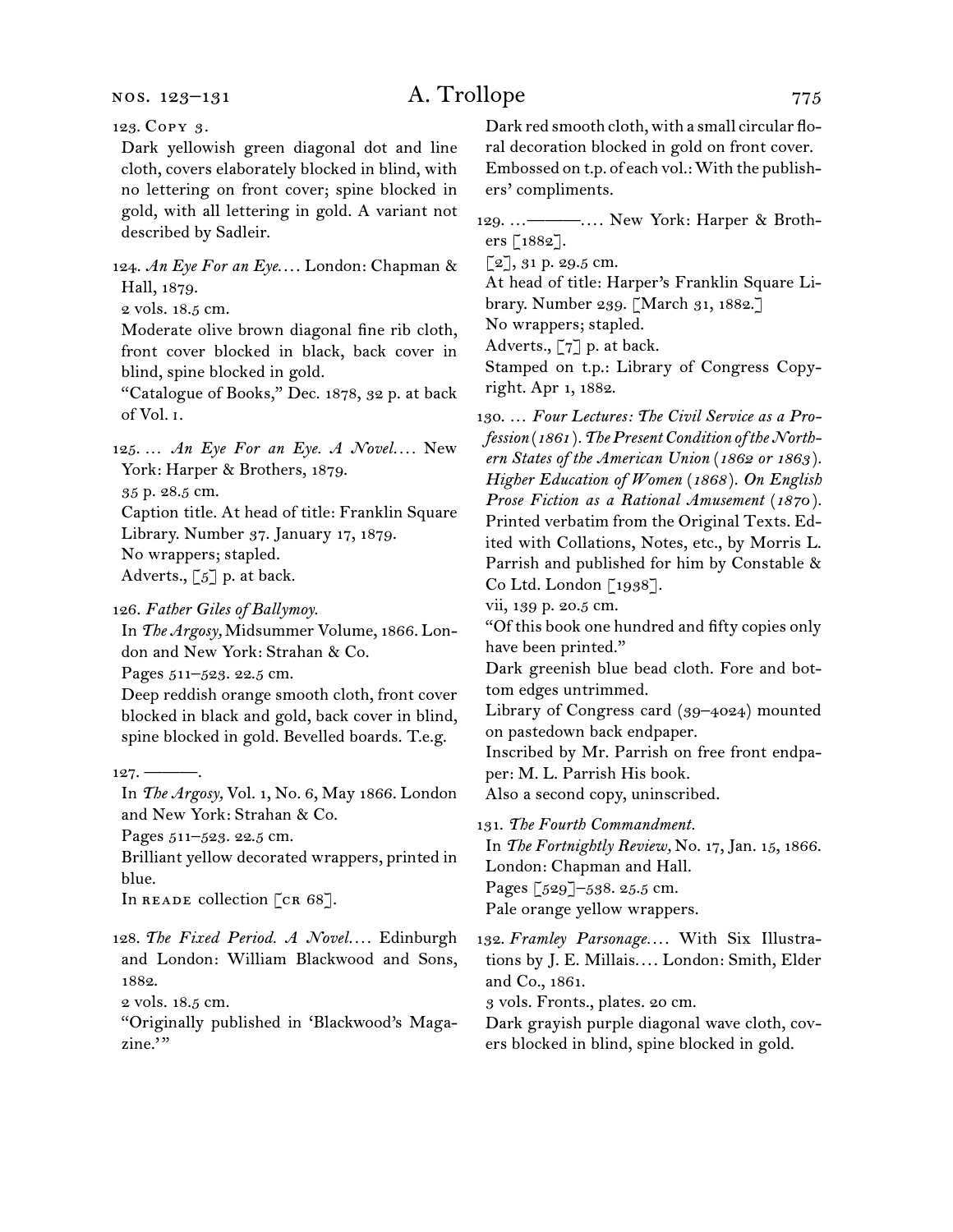776 A. Trollope "New and Standard Works," May 1861, 16 p. at back of Vol. III. With the variant noted by Sadleir in Vol. III, p. 238, line 17: misplaced comma and quotation marks around the first word, "Mark." This copy, however, has the May catalogue, not the April catalogue as in the copies with this error seen by Sadleir. See Sadleir, p. 35. 133. *Framley Parsonage. A Novel. . . .* With Illustrations. New York: Harper & Brothers, 1861.  $\lceil 5 \rceil$ –530 p. Front., illus. 20 cm. The six illustrations are those by Millais. Grayish reddish brown vertical wave cloth, covers and spine blocked in blind. Adverts., p.  $\lceil 1-2 \rceil$  at front and  $\lceil 10 \rceil$  p. at back. 134. Copy 2. Dark green vertical wave cloth, blocked as Copy 1. Same adverts. 135. Copy 3. Title page dated 1862. Moderate violet vertical wave cloth. Otherwise as Copies 1 and 2, except for some differences in  $\lceil 10 \rceil$  p. of adverts. at back. 136. *Framley Parsonage....* A New Edition. London: Smith, Elder and Co., 1862. iv, 483 p. 19 cm. Brown calf, gilt. Very dark red nonpareil marbled edges and endpapers. Inscribed by Trollope on t.p.: E. L. Homans From her friend The Author. Bookplate of Carroll Atwood Wilson. 137. Fred Pickering and Other Stories.... Copyright Edition. Berlin: A. Asher & Co., 1873.  $\lbrack 5 \rbrack, 331, \lbrack 1 \rbrack$  p. 17 cm. On halftitle: Asher's Collection of English Authors, British and American. Vol. 66. Black horizontal moiré rib cloth.

138. *The Genius of Nathaniel Hawthorne.* In *The North American Review,* Vol. 129, No. 274, Sept. 1879. New York: D. Appleton and Company.

Pages [203]-222. 23.5 cm. Moderate yellowish pink wrappers.

139. *The Gentle Euphemia; or, "Love Shall Still Be Lord of All."* In *The Fortnightly Review,* No. 24, May 1, 1866. London: Chapman and Hall. Pages [692]-699. 25.5 cm.

Pale orange yellow wrappers.

140. *George Henry Lewes.*

In *The Fortnightly Review,* New Series, No. 145, Jan. 1, 1879. London: Chapman and Hall. Pages [15]–24. 25.5 cm. Pale orange yellow wrappers.

 $141. \ldots$ 

In *Littell's Living Age,* Fifth Series, Vol. 25, No. 1807, Feb. 1, 1879. Boston: Littell and Gay. Pages 307–313. 24 cm. At head of title: From The Fortnightly Re-

view.

Light yellowish brown illustrated wrappers.

142. *The Golden Lion of Granpere*. . . .

In *Good Words for 1872.* London: Strahan & Co. Pages [1]-11, 73-83, 145-155, 217-227, 289-299, 361–371, 433–443, 525–535. Plates, illus. 24.5 cm.

The illustrations are by F. A. Fraser. Dark grayish blue morocco cloth.

143. ———.... London: Tinsley Brothers, 1872.

 $\lceil 3 \rceil$ , 353 p. 20.5 cm.

Moderate reddish brown dot and line cloth, covers blocked in black, spine blocked in black and gold.

Adverts., May 1872, 16 p. at back.

144. Copy 2.

 $\lceil 3 \rceil$ , 353 p. Front., plates. 19.5 cm.

The four illustrations are those of F. A. Fraser. Very dark yellowish green sand cloth, front cover blocked in black, back cover in blind, spine blocked in gold. At foot of spine: Illustrated.

No adverts.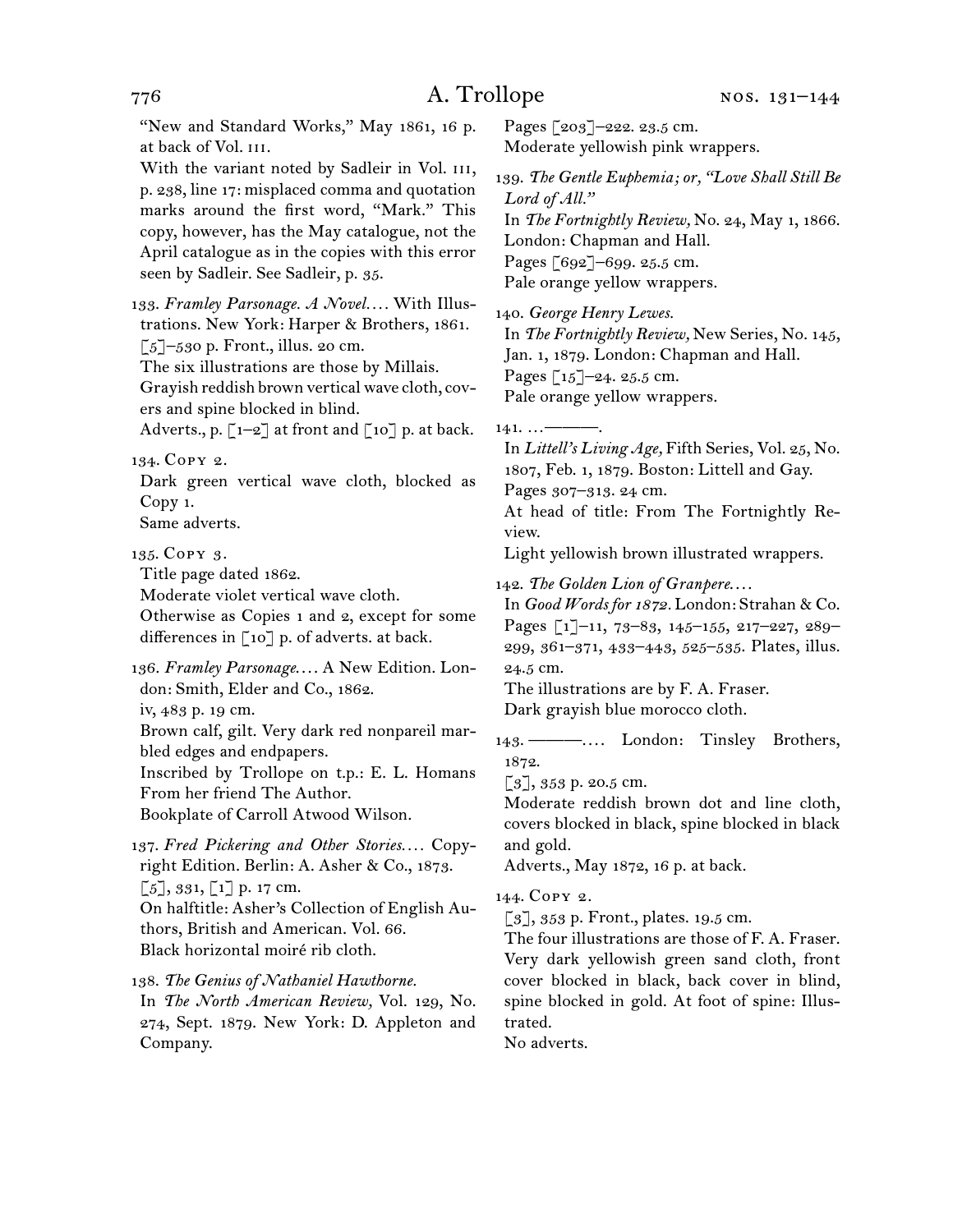[3], 353 p. Front., plates. 19.5 cm.

## A. Trollope 777

145. The Golden Lion of Granpere. A Novel.... With Illustrations. New York: Harper & Brothers, 1872.  $\lbrack 5 \rbrack$ -124 p. Front., plates, illus. 23.5 cm. Contains all 24 of F. A. Fraser's illustrations, with that on p. 30 repeated on outside front wrapper. Pale orange yellow illustrated wrappers. Adverts. on inside front and inside and outside back wrappers. "Harper's Library of Select Novels," p. [1]– 4 at the front. "Autumn "Book-List," 4 p. at the back. Inscribed on outside front wrapper: C. J. Whipple 1875. 146. Copy 2. 24 cm. Strong purple diagonal dot and line cloth, front cover and spine blocked in gold, publisher's monogram blocked in blind on back cover. Adverts. at front as above. "Summer Book-List,"  $4$  p. at back. 147. Copy 3. 24 cm. Moderate reddish brown diagonal dot and line cloth, blocked as Copy 2. Adverts. as in Copy 2. 148. Copy 4. 24 cm. Very dark green sand cloth, blocked as Copy 2. Adverts. as in Copy 2 Bookplate of Gillian Webster Barr Bailey. 149. *The Golden Lion of Granpere. . . .* Toronto: Hunter, Rose & Co., 1872. [2], 177 p. 18 cm. Purple pebble cloth, front cover blocked in black, spine blocked in gold. 150. ———. . . . Second Edition, Illustrated. London: Tinsley Brothers, 1873. The eight illustrations are those of F. A. Fraser. Very dark yellowish green sand cloth, covers blocked in black, spine blocked in black and gold. Adverts., 16 p. at back. 151. *Harry Heathcote of Gangoil: A Tale of Australian Bush Life*. . . . In *The Graphic Christmas Number,* Dec. 25, 1873. London: The Graphic. Pages [3]–4, 6–7, 9–11, 13–16, 18–19, 21–24. Illus. 40 cm. The six illustrations are by Sydney P. Hall, Charles Green (2), Henry Woods, William Small, and Mary Ellen Edwards. Extracted. Unbound. 152. *Harry Heathcote of Gangoil. A Tale of Aus*tralian Bush Life.... London: Sampson Low, Marston, Low, & Searle, 1874. [3], 313 p. 19.5 cm. Dark red diagonal fine rib cloth, publisher's monogram blocked in blind on both covers. "Announcements for the Coming Season," Oct. 1873, 48 p. at back. Bookplate of Michael Sadleir. 153. — — .... London: Sampson Low, Marston, Low, & Searle, 1874. [3], 313 p. Front., plates. 17.5 cm. Contains six illustrations by Henry Woods, Sydney P. Hall, Charles Green (2), William Small, and Mary Ellen Edwards. Dark red diagonal fine rib cloth, front cover and spine blocked in black and gold, publisher's monogram blocked in blind on back cover. Bevelled boards. "New Books for the Season, 1874–5," Oct. 1874, viii p., and "A List of Books," Oct. 1874, 40 p., at back. 154. Copy 2. Vivid purplish blue diagonal fine rib cloth,

blocked as Copy 1. Bevelled boards. Adverts. as above.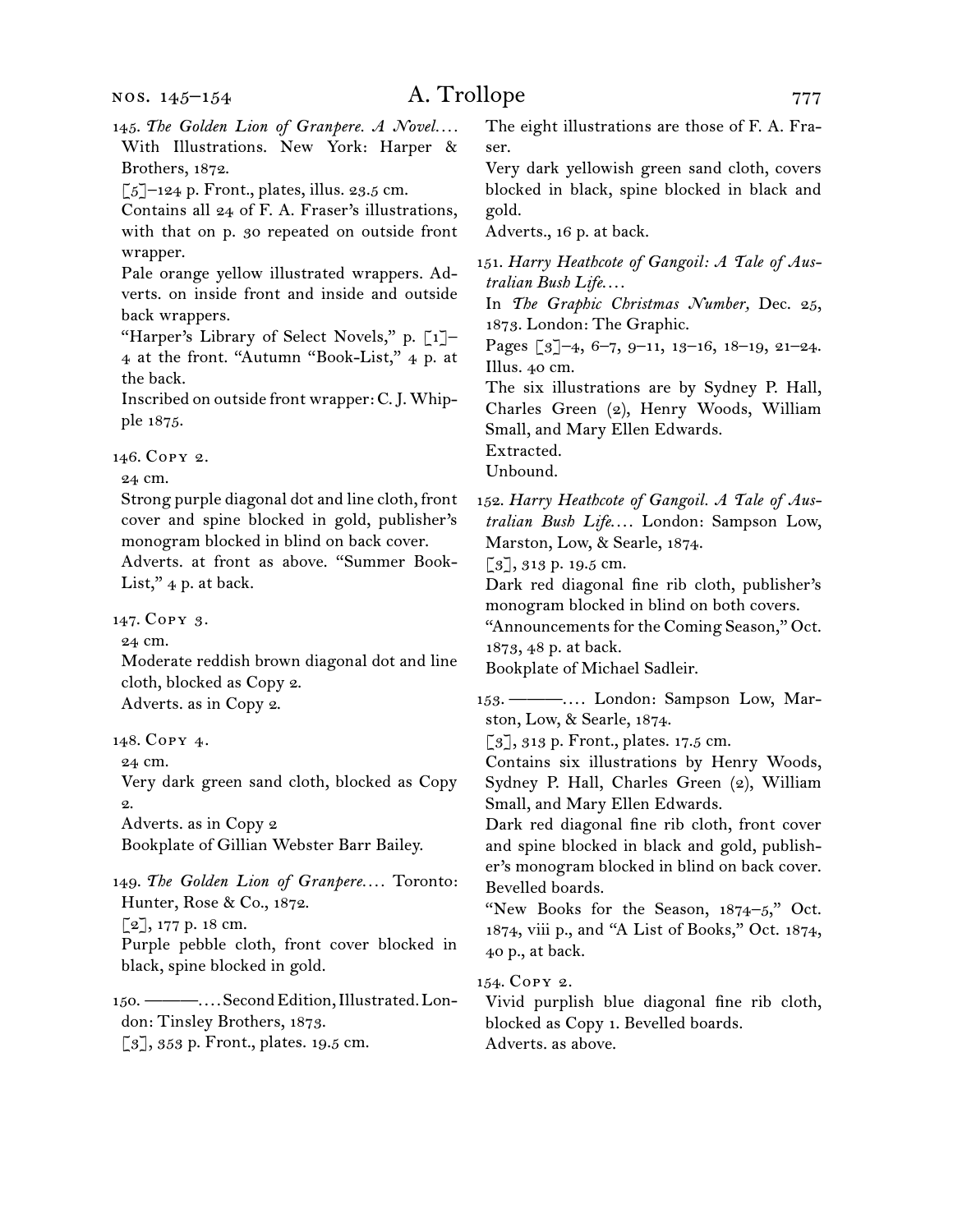155. Copy 3.

Dark yellowish green diagonal fine rib cloth, blocked as Copy 1. Bevelled boards. Adverts. as above.

Book label of Michael Sadleir.

156. Copy 4.

Moderate reddish brown diagonal fine rib cloth, blocked as Copy 1. Bevelled boards.

157. *Harry Heathcote of Gangoil. A Tale of Aus*tralian Bush-Life.... Illustrated. New York: Harper & Brothers, 1874.

 $\lceil 5 \rceil$ –61 p. Illus. 23 cm.

The two illustrations are those by Sydney P. Hall and Mary Ellen Edwards.

Moderate orange decorated wrappers. On outside front wrapper: No. 407. Library of Select Novels. Adverts. on inside front and inside and outside back wrappers.

"Harper's Library of Select Novels," p.  $\lceil 1 \rceil$ -4 at front. "Spring Book-List," 2 p. at back. Bookplate of Carroll Atwood Wilson.

158. ... He Knew He Was Right.... With Illustrations by Marcus Stone. London, New York: Virtue & Company [1868].

48 p. 2 plates, illus. 22.5 cm.

Cover title. At head of title: Nos. 1 & 2.

Price One Shilling.

Light grayish green illustrated wrappers, printed in red and black. Adverts. on inside front and inside and outside back wrappers.

Inscribed at head of outside front wrapper: Ellen Stone.

159. ———. . . . With Sixty-four Illustrations by Marcus Stone*. . . .* London: Strahan and Company [1868]-69.

32 parts (2 vols.). Plates, illus. 22.5 cm.

Weekly numbers, Oct. 17, 1868–May 22, 1869.

Light grayish green illustrated wrappers, printed in red and black. Imprint on outside front wrapper: London, New York: Virtue & Company. Adverts. on inside front and inside and outside back wrappers.

The adverts. sewn in are as described by Sadleir, p. 95, except that the advert. in No. 22 consists of 6 numbered pages as in No. 1. The "Advertisement Variants" are also as described by Sadleir, p. 97–98, with Nos. 21 (a), 22 (a), 23 (b), 24 (d), 25 (c) and 26 (a).

160. ———. . . . With Sixty-four Illustrations by Marcus Stone.... London: Strahan and Company [1868]–69.

8 parts (2 vols.). Plates, illus. 22.5 cm.

Monthly parts, [Nov. 1868-June 1869].

Light grayish green illustrated wrappers, printed in blue and black. Imprint on outside front wrapper: London, New York: Virtue & Company. Adverts. on outside back wrapper only, Parts I, III, IV, V, VI, VII; on inside front and inside and outside back wrappers, Parts II and VIII.

The adverts. sewn in are as described by Sadleir, p. 96, with Part vi having advert. numbered 10, Part vii having advert. numbered 28, and Part vIII, nil.

161. ———. . . . With Sixty-four Illustrations by Marcus Stone.... London: Strahan and Company, 1869.

2 vols. Fronts., plates, illus. 23 cm.

Moderate green sand cloth, covers blocked in blind (with title of the novel and author's name, in the form of a cross, in blind on both covers), spine blocked in gold. Imprint on spine in hand-script.

Bookplate of Michael Sadleir.

162. Copy 2.

Lighter green pebble cloth, covers blocked in blind as Copy 1 (but with title of the novel and author's name, in the form of a cross, in gold on front cover only), spine blocked in gold as Copy 1. Imprint on spine in thin capital letters.

Vol. ii lacks p. 223–226. The two volumes are not in Parrish condition and were acquired simply as a binding variant.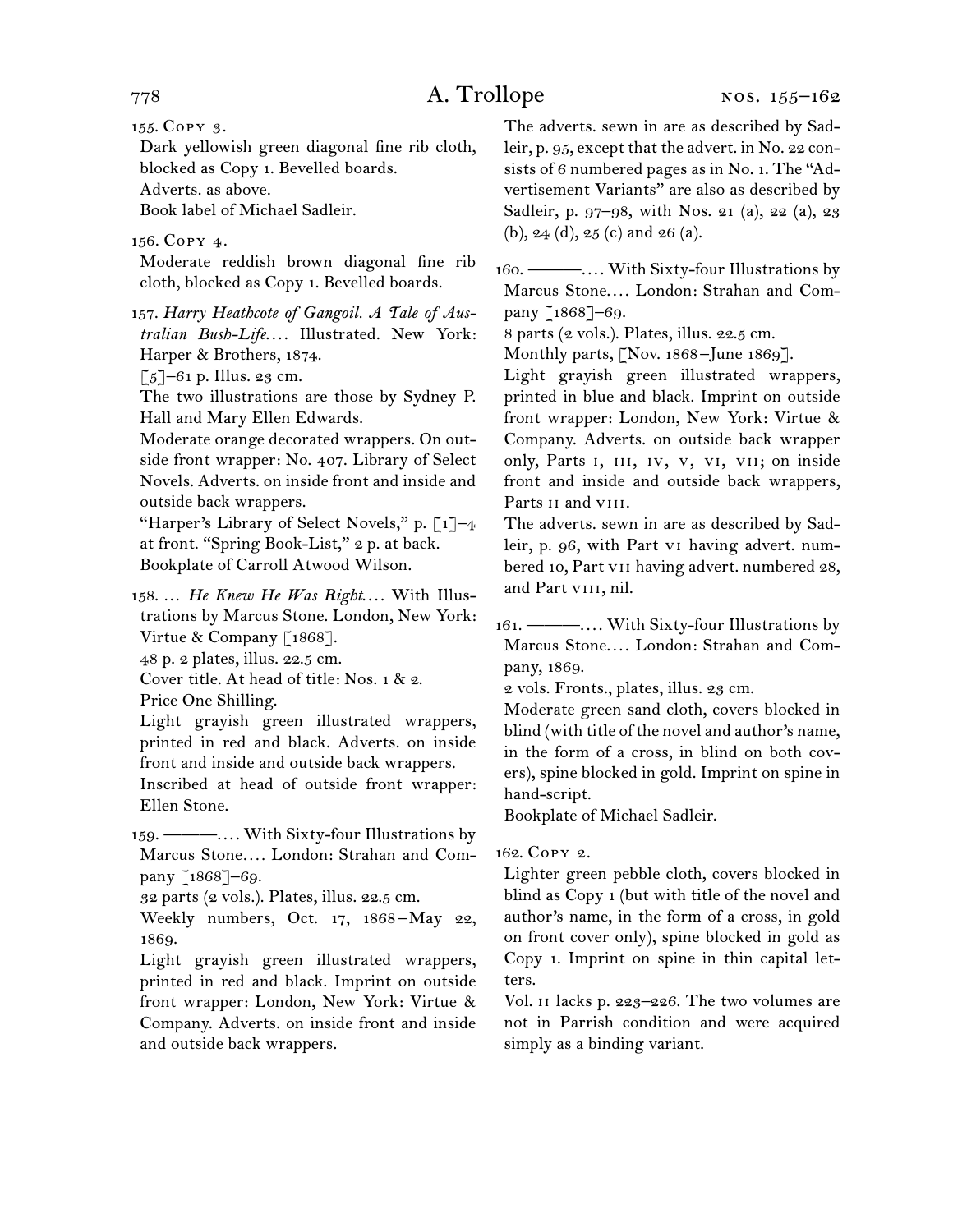163. Copy 3.

Plates, illus. 22.5 cm.

The frontispieces are properly located in the text.

Moderate green sand cloth, covers differently blocked in blind (with a medallion in gold on front cover, in blind on back cover), spine elaborately blocked in gold. Title of the novel and author's surname on spine in thin capital letters; no imprint on spine.

164. Copy 4.

2 vols. in 1. 23 cm.

Lacks halftitle of Vol. ii.

Moderate purple sand cloth, covers blocked in blind (with title of the novel and author's name, in the form of a cross, in blind on both covers), as Copy 1, spine differently blocked in gold, with title and imprint in italic capitals and author's name in italics.

Inscribed on halftitle of Vol. i: W. C. Pickersgill.

165. ———.... With Illustrations by Marcus Stone. New York: Harper & Brothers, 1869.

2 parts ([7]–172; [173]–335 p.). Front., illus. 23.5 cm.

Pale orange yellow illustrated wrappers. Adverts. on inside front and inside and outside back wrappers, dated March 1, 1869 on inside back wrapper of Part i, June 1, 1869 on inside front wrapper of Part ii.

Adverts., 4, [6], 2 p. at back of Part II.

The last two pages are a numbered list of "Harper's Library of Select Novels," ending with No. 322.

166. ———.... With Illustrations by Marcus Stone. New York: Harper & Brothers, 1869.

[7]–335 p. Front., illus. 23.5 cm.

Pale orange yellow illustrated wrappers. Adverts. on inside front and inside and outside back wrappers, dated June 1, 1869 on inside front wrapper.

Adverts., 4,  $[6]$ , 2 p. at back. The last two pages are a numbered list of "Harper's Library of Select Novels," ending with No. 327.

167. Copy 2.

24 cm.

A variety of sand cloth, embossed with small, evenly-scattered triangles, blackish purple, spine blocked in gold. Imprint on spine in capital letters.

Adverts. as above, except that "Harper's Library of Select Novels" ends with No. 331.

168. Copy 3.

24 cm.

Dark grayish purple morocco cloth, with splashes of black, spine blocked as Copy 2. Imprint on spine in upper and lower case letters. Adverts. as above, except that "Harper's Library of Select Novels" ends with No. 322 and the text of one of the unpaginated adverts. differs (being the same as that in the parts issue above).

169. ———. . . . With Illustrations by Marcus Stone. New York: Harper & Brothers, 1869.

 $\lceil 7 \rceil$ –335 p. Front., illus. 23.5 cm.

Moderate yellowish pink decorated wrappers. On outside front wrapper: No. 582. Library of Select Novels. Adverts. on inside front and inside and outside back wrappers, dated Aug. 1879 on outside back wrapper.

Adverts., 2 p., and "Harper's Library of Select Novels," 2 p., ending with No. 350, at back.

170. *Henry Wadsworth Longfellow.*

In *The North American Review,* Vol. 132, No. 293, April 1881. New York: D. Appleton and Company.

Pages [383]–406. 23 cm.

Dark yellowish pink wrappers.

171. *Higher Education of Women.* [London: Printed by Virtue and Co.], [1868].

29 p., [3] blank p. 22 cm.

Authorship not given.

Unbound; stitched.

Inscription in the author's hand on t.p.: [in ink:] Florence Bland [in pencil:] written for her special edification—.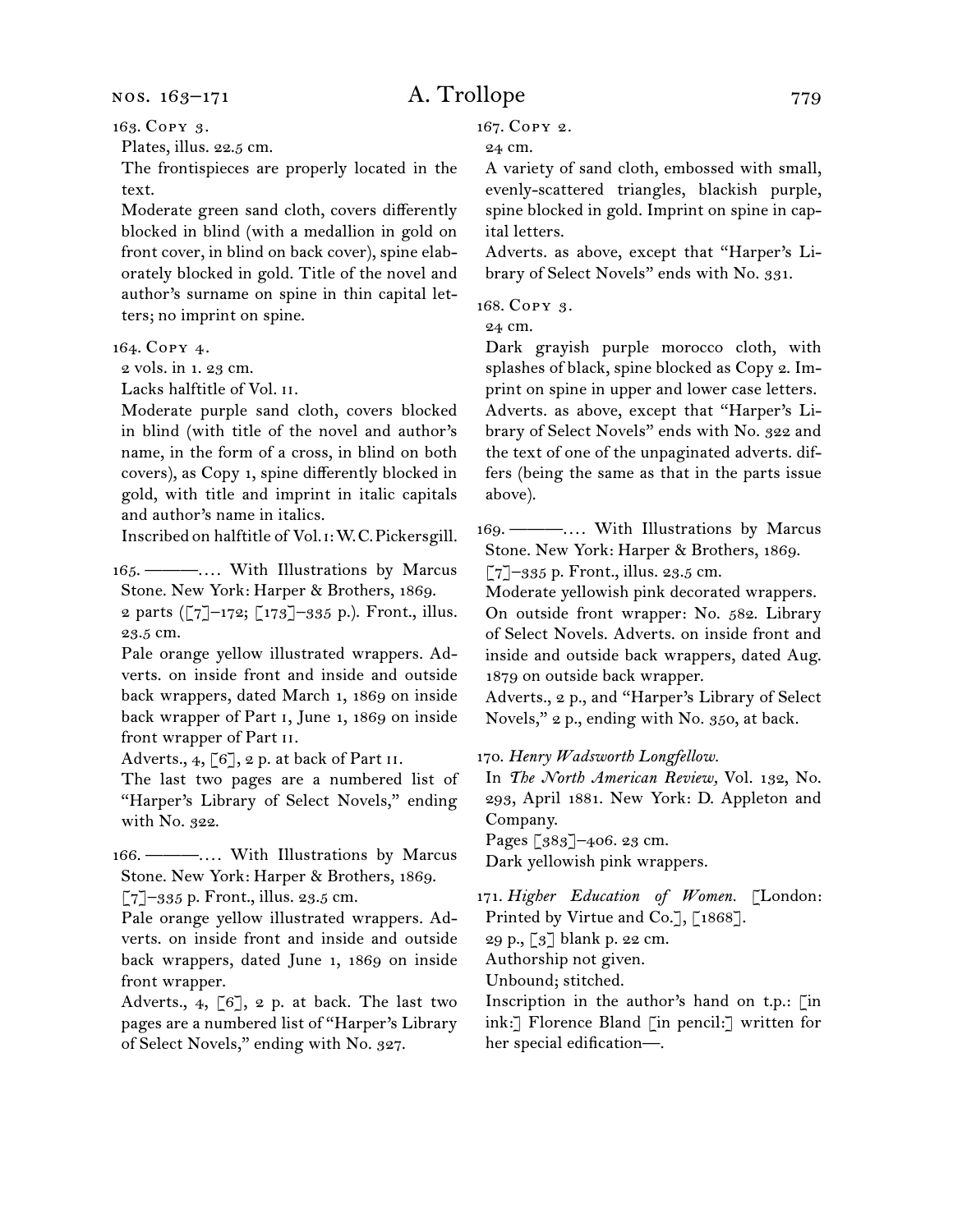172. … *History of the Post Office in Ireland.*

In Great Britain. Post Office. *Third Report of the Postmaster General, on the Post Office. . . .* London: Printed by George E. Eyre and William Spottiswoode.... For Her Majesty's Stationery Office, 1857.

Pages 56–63. 24.5 cm.

At head of title: Appendix (J.).

Bound with *First Report,* 1855, and *Second Report,* 1856.

Vellum, with red leather label on spine. Sprinkled edges, reddish orange. Yellowish brown shell marbled endpapers.

Book label of Michael Sadleir and bookplate of [William Woolsey] Yardley.

173. *How the "Mastiffs" Went to Iceland. . . .* With Illustrations by Mrs. Hugh Blackburn. London: Virtue & Co., Limited, 1878.

3 prel. leaves, 46 p. Colored front. (map), plates. 28.5 cm.

Vivid purplish blue diagonal fine rib cloth, front cover blocked in gold, back cover in blind. Bevelled boards. A.e.g.

Inscribed by Trollope on halftitle: Minna Demaine Saunders from Anthony Trollope.

174. ———.... Introduction by Coral Lansbury. New York: Arno Press, 1981.

 $\lceil 6 \rceil$  p., facsim.: 3 prel. leaves, 46 p. (front.  $\lceil$ map], plates),  $\lceil 2 \rceil$  p. 28.5 cm.

Facsimile of the preceding edition. "Reprinted from a copy in The University of Colorado Library at Boulder." The map, which is not colored, is printed on the verso of the facsimile's halftitle.

"Selected Works of Anthony Trollope." Series Editor, N. John Hall.

Dark bluish green buckram, front cover blocked in gold.

175. *Hunting Sketches....* (Reprinted from the "Pall Mall Gazette.") London: Chapman and Hall, 1865.

2 prel. leaves, 115 p. 19.5 cm.

Dark red sand cloth. Bevelled boards.

Advert., verso of p. 115, and "A Catalogue of Books," Oct. 1864, 36 p., at back.

176. Copy 2.

Advert., verso of p. 115, and "A Catalogue of Books," May 1865, 32 p., at back.

Inscribed on verso of free front endpaper: Carrick. July 20. 1865.

177. ———.... (Reprinted from the "Pall Mall Gazette.") Third Edition. London: Chapman and Hall, 1866.

2 prel. leaves, 115 p. 19.5 cm.

Dark red sand cloth. Bevelled boards.

Advert., verso of p. 115, and "New Works & New Editions," March 30, 1866, 23, [1] p., at back.

Inscribed by Trollope on t.p.: Sam. Howard from his affectionate friend The Author.

178. *Iceland.*

In *The Fortnightly Review,* New Series, No. 140, Aug. 1, 1878. London: Chapman and Hall. Pages [175]-190. 25.5 cm.

Pale orange yellow wrappers.

179. ... ———.... [London: privately printed, 1878.]

26 p. 20.5 cm.

Cover title: At head of title: Reprinted from The Fortnightly Review," August, 1878. (The first quotation marks were not printed.) Unbound.

180. *The Ideas of the Day on Policy. By Charles Buxton. . . .*

In *The Fortnightly Review,* No. 17, Jan. 15, 1866. London: Chapman and Hall.

Pages [650]-652. 25.5 cm.

A review by Trollope.

Pale orange yellow wrappers.

181. *Introduction.*

In *Saint Pauls,* No. 1, Oct. 1867. London: Virtue & Company.

Pages [1]–7. 22.5 cm.

Introduction by Trollope, the Editor, to the first issue of *Saint Pauls.*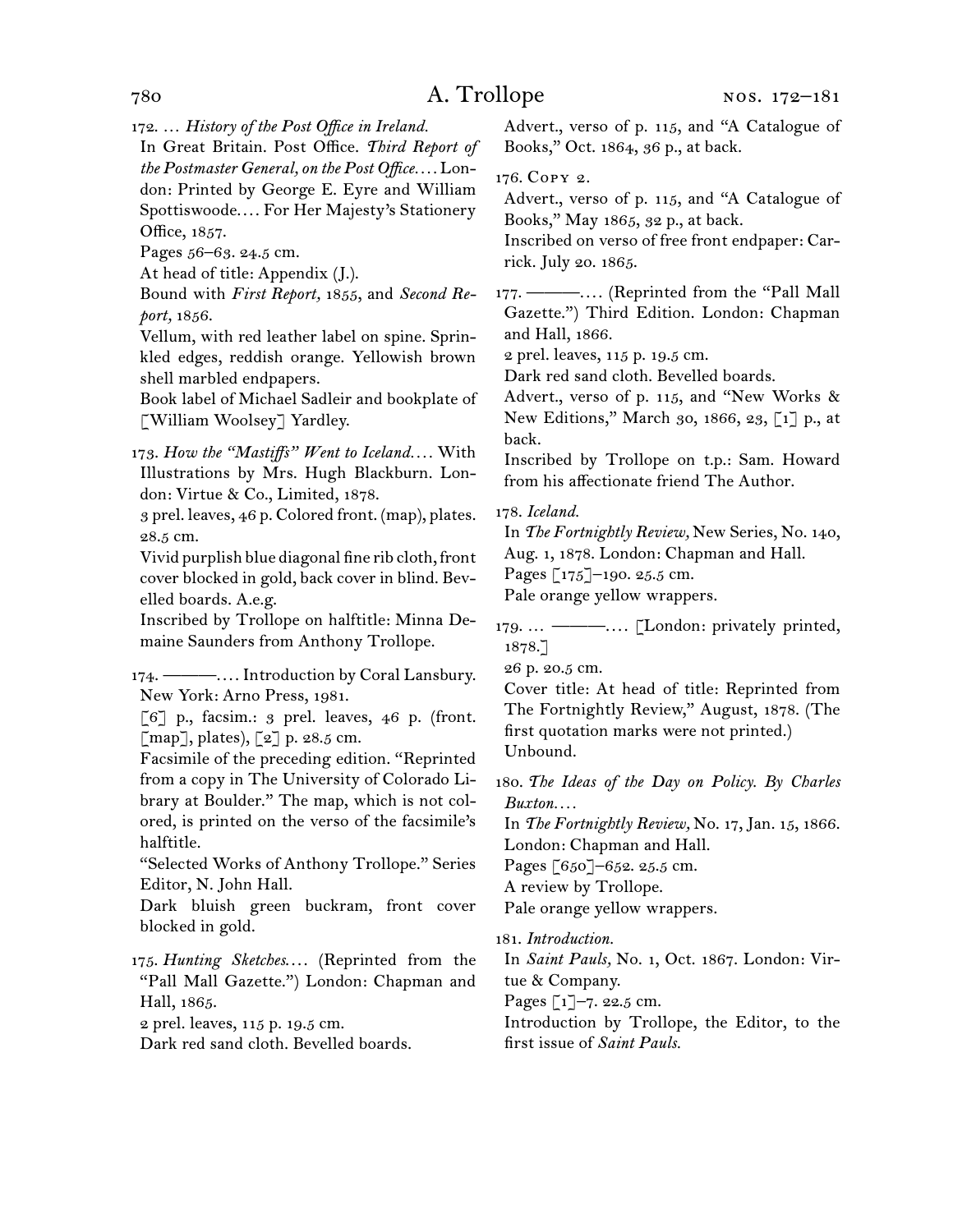Light grayish yellowish brown illustrated wrappers, printed in black and red.

182. *The Irish Church.*

In *The Fortnightly Review,* No. 7, Aug. 15, 1865. London: Chapman and Hall.

Pages [82]–90. 25.5 cm.

A review of *Facts Respecting the Present State of the Church in Ireland,* by the Rev. Alfred T. Lee, and of *Remarks on the Irish Church Temporalities,*  by Mazière Brady.

Pale orange yellow wrappers.

183. *The Irish Famine. Six Letters to the Examiner 1849/1850 by Anthony Trollope.* Edited by Lance O. Tingay. London: The Silverbridge Press  $\lceil c_{1987} \rceil$ .

3 prel. leaves, 30 p. 21 cm.

The editor fails to indicate that the six letters, with an additional seventh letter, had been printed in the Winter 1965 issue of *The Princeton University Library Chronicle* under the title "Trollope's Letters to the Examiner" (q.v.). Bright green wrappers.

184. *Is He Popenjoy? A Novel. . . .* London: Chapman & Hall, 1878.

3 vols. 19.5 cm.

Moderate reddish brown diagonal fine rib cloth, front cover with a floral design blocked in black, spine blocked in black and gold.

Adverts.,  $\lbrack 2 \rbrack$  p. at back of Vols. I and II.

Inscribed in ink by Trollope on halftitle of Vol. i: John Merivale from the author. And below this, in pencil: I'll send the shelves to hold them some day.

Bookplate of Michael Sadleir.

185. ———.... Copyright Edition.... Leipzig: Bernhard Tauchnitz, 1878.

3 vols. 15 cm.

On halftitles: Collection of British Authors. Tauchnitz Edition. Vol. 1739 [1740] [1741].

Dark grayish brown and black patterned paste boards. Black sand cloth spine. Paper label on front cover. Boards trimmed flush with edges. Pastedown endpapers only.

186. *Is He Popenjoy?....* New Edition. London: Chapman & Hall, 1879.

viii, 421 p. Front. 19.5 cm.

The frontispiece is unsigned.

Dark red sand cloth, front cover blocked in black, back cover in blind, spine blocked in black and gold.

Adverts., [10] p. at back.

187. … *John Bull on the Guadalquivir. = John Bull am Guadalquivir.* Vienna: Steyrermühl [1928?].

80 p. 19 cm.

At head of title: Library in two Languages. = Zwei-Sprachen-Bucherei. Nr. 12.... A. Trollope. Text in English and German.

Deep orange wrappers. On outside front wrapper: Tagblatt-Bibliothek. Nr. 690/691.

Adverts. on inside back wrapper.

188. *John Caldigate....* London: Chapman & Hall, 1879.

3 vols. 19.5 cm.

Light grayish reddish brown diagonal fine rib cloth, front cover blocked in black, back cover in blind, spine blocked in gold and black. Bookplate of Michael Sadleir.

### 189. Copy 2.

Dark reddish gray diagonal fine rib cloth, different blocking, in black on front cover, in blind on back cover, in gold and black on spine. Inscribed in pencil on halftitle of Vol. i and on

free front endpaper of Vols. ii and iii: Merivale.

### 190. Copy 3.

Very dark green diagonal fine rib cloth, entirely different blocking in blind on covers, in gold on spine.

### 191. Copy 4.

3 vols. in 1. 19 cm.

Lacks halftitles.

Vivid purplish blue diagonal fine rib cloth, front cover blocked in black, spine blocked in gold.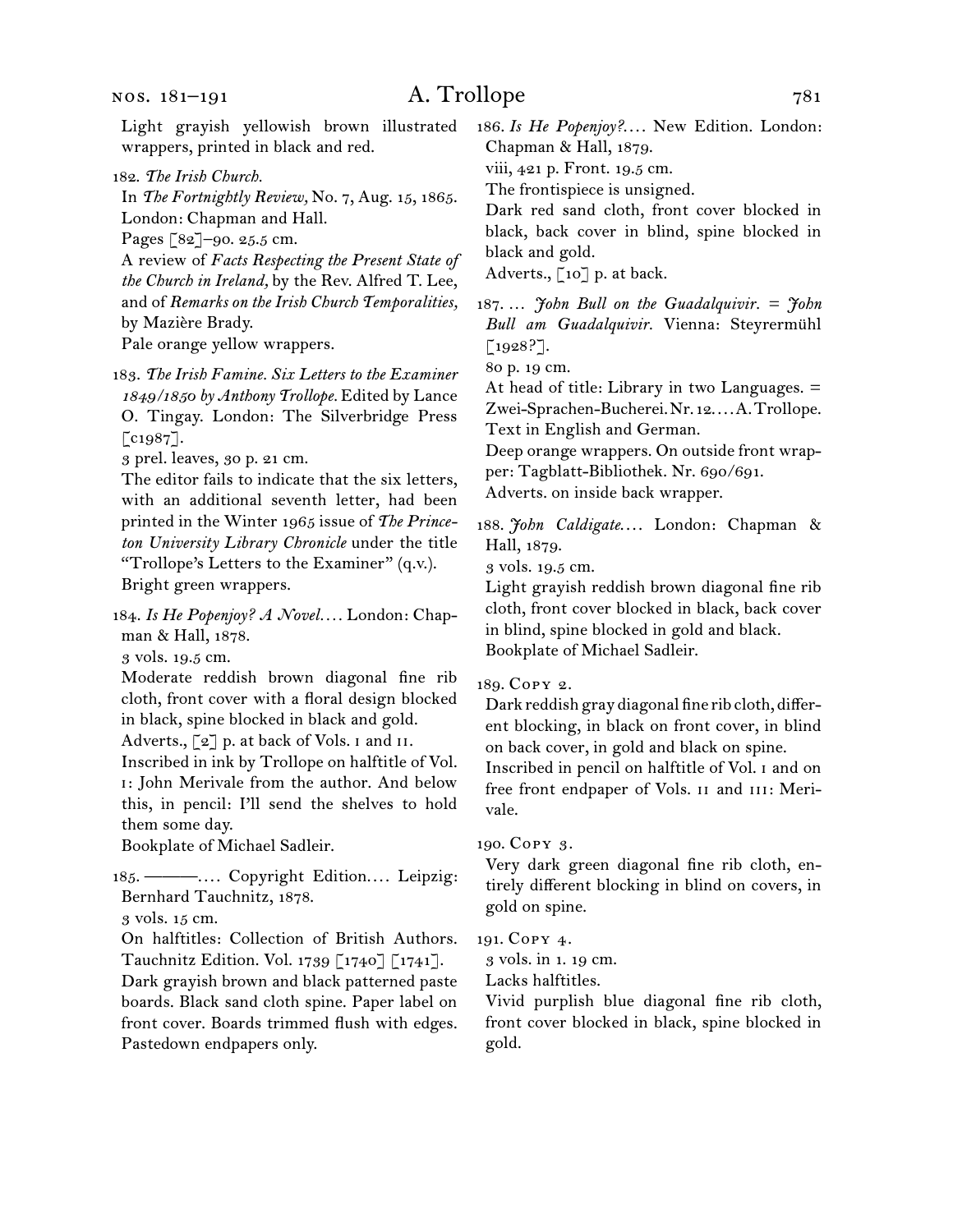Inscription on free front endpaper dated February 3rd 1885.

192. Copy 5.

3 vols. in 1. 19 cm. Halftitle to Vol. i only. Dark olive green diagonal fine rib cloth, blocked as Copy 4. Book label of Michael Sadleir.

193. ... *John Caldigate. A Novel...*. New York: Harper & Brothers, 1879. 96 p. 28 cm. Caption title. At head of title: Franklin Square Library. Number 63. June 20, 1879. No wrappers; stapled. Stamped on p. [1]: Library of Congress Copy-

right No. [in pencil:] 5839 [stamped:] 1879. 194. *Kafir Land.*

In *The Fortnightly Review,* New Series, No. 134, Feb. 1, 1878. London: Chapman and Hall. Pages [191]–206. 25.5 cm. Pale orange yellow wrappers.

195. *Katchen's Caprices.* In Ten Chapters. In *Harper's Weekly,* Vol. 10, Nos. 521–522; Vol. 11, Nos. 523–524, Dec. 22, 1866–Jan. 12, 1867. New York: Harper & Brothers. Pages 810, 822–823, 10–11, 26–27. 43.5 cm. Published anonymously. Unbound; unstitched.

196. *The Kellys and the O'Kellys; or, Landlords and*  Tenants. A Tale of Irish Life.... London: Henry Colburn, 1848.

3 vols. 20.5 cm.

Grayish yellowish brown boards. Dark blue horizontal rib cloth spine. Paper label on spine. Bookplate of Michael Sadleir.

197. *The Kellys and the O'Kellys. A Novel. . . .* From the Last London Edition. New York: Rudd & Carleton; London: Chapman & Hall, 1860. 432 p. 19 cm. Moderate brown bead cloth, covers blocked in blind, spine blocked in gold.

"Publications,"  $[2]$ , 6 p. at back.

198. The Kellys and the O'Kellys.... Ninth Edition. London: Chapman and Hall [1870].

[v]–viii, 394 p. 18 cm.

Moderate green patterned sand cloth boards. Bright red leather spine, blocked in gold. Adverts. on endpapers.

199. *Kept in the Dark. A Novel. . . .* With a Frontispiece by J. E. Millais, R. A. London: Chatto & Windus, 1882.

2 vols. Front. in Vol. i. 18.5 cm.

Moderate olive brown smooth cloth, with a cut of a door opening on a dark interior blocked in reddish brown and black on front cover, back cover blocked in reddish brown and black, spine blocked in reddish brown. Foliage-patterned endpapers, deep blue on white.

"List of Books," July 1882, 32 p. at back of Vol. ii.

200. *Kept in the Dark*. . . .

In *Good Words,* May–Dec. 1882. London, Edinburgh, Dublin: Isbister and Company, Limited.

Pages [289]–299, [361]–371, 486–496, 550– 560, [561]–571, [625]–634, [697]–707, [769] –778. Plate. 25 cm.

The single plate is by J. E. Millais.

Moderate reddish brown illustrated wrappers.

201. … *Kept in the Dark. A Novel. . . .* New York: Harper & Brothers [1882].

36 p. 29.5 cm.

At head of title: Harper's Franklin Square Library. Number 272. [Sept. 29, 1882.]

No wrappers; stapled.

Adverts.,  $\begin{bmatrix} 4 \end{bmatrix}$  p. at back.

Stamped on p. [1]: Library of Congress Copyright. Oct 2 1882.

202. *Lady Anna*.... Copyright Edition.... Leipzig: Bernhard Tauchnitz, 1873. 2 vols. 15.5 cm.

On halftitles: Collection of British Authors. Tauchnitz Edition. Vol. 1363 [1364].

Lacks binding. Has free front endpaper of Vol. i and free back endpaper of Vol. ii.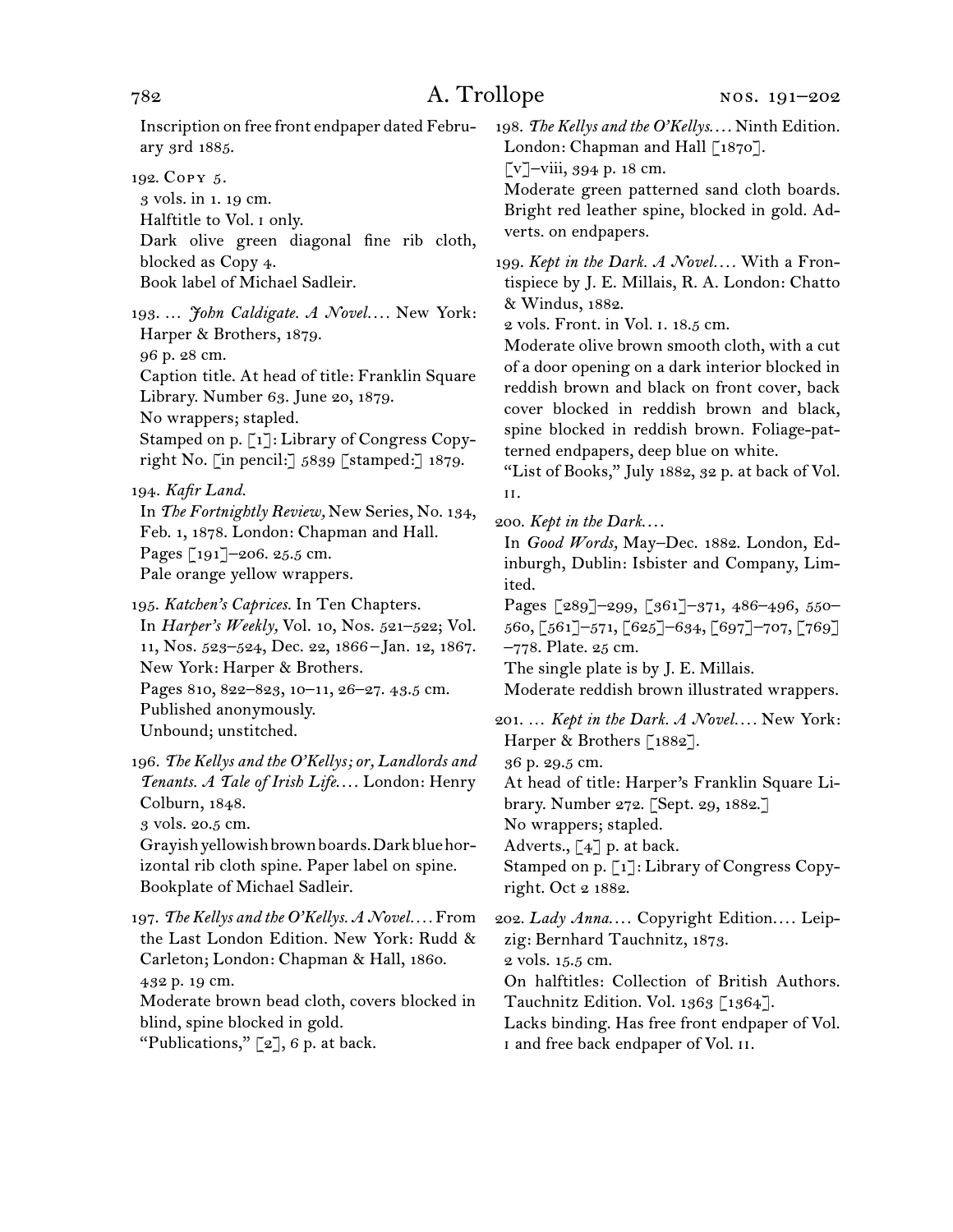Adverts., Oct. 1873, [2] p. at back of Vol. ii. Embossed in blind on free front endpaper of Vol. i: Eugène Freiherr von Pillerstorff.

203. ———. . . . London: Chapman and Hall, 1874.

2 vols. 19 cm.

Moderate reddish brown pebble cloth, front cover blocked in black, back cover in blind, spine blocked in black and gold.

Bookplate of Michael Sadleir.

204. *Lady Anna: A Novel. . . .* Detroit: Craig and Taylor [n.d.].

vii, 365, [1] p. 18.5 cm.

Colophon: Hunter, Rose & Co, Printers and Binders, Toronto.

Text on t.p. framed by a single rule border in red.

Deep purplish blue pebble cloth, front cover and spine blocked in black and gold, back cover blocked in blind. At foot of spine: Hunter, Rose & Co. Toronto.

Inscription dated August 25th 1878 on flyleaf.

205. Copy 2.

18 cm.

Printed on thinner paper.

Yellowish green diagonal fine rib cloth, front cover blocked in black, back cover in blind, spine blocked in gold. Also blocked on front cover, in black and blind: Collection of British Authors[.] No imprint at foot of spine.

Inscription dated Jan 82 on free front endpaper.

### *Lady Anna. Danish*

206. *Lady Anna. Roman. . . .* Kiobenhavn: C. Ferslew & Komp. [1878].

2 vols. in 1. 13 cm.

Vol. 1 undated; Vol. 2 dated 1878.

Printed as a newspaper "feuilleton," the first part in *Nationaltidende,* the second in *Dags-Telegrafen.*

Multicolored Spanish marbled boards. Moderate brown pebble cloth spine and corners.

207. The Lady of Launay.... New York: Harper & Brothers, 1878.

 $\left[\frac{5}{2}\right]$ –125 p. 12 cm.

Yellowish gray wrappers, printed in red and black. On outside front wrapper: Harper's Half-Hour Series. [74.] Adverts. on inside front and inside and outside back wrappers.

"Harper's Half-Hour Series," p. [1]–4 at front.

Adverts., 2 p. at back.

Stamped on outside front wrapper: Library of Congress Copyright No. [in pencil:] 2661 [stamped:] 1878 City of Washington. Label pasted on outside front wrapper: Reserve Storage Collection (which has been crossed out). Stamped on verso of title leaf: Library of Congress May 25 1931 Duplicate exchanged.

### 208. Copy 2.

Moderate olive green diagonal fine rib cloth, front cover blocked in red and black, publisher's monogram blocked in black on back cover.

Adverts. as above.

209. The Landleaguers.... London: Chatto & Windus, 1883.

3 vols. 19 cm.

Very dark yellowish green smooth cloth, covers and spine blocked in yellow.

"List of Books," Oct. 1883, 32 p. at back of Vol. iii.

210. *The Last Austrian Who Left Venice*. . . .

In *Every Saturday,* Vol. 3, No. 57, Feb. 2, 1867. Boston: Ticknor & Fields. Pages 130–137. 27 cm.

No wrappers; stitched.

211. *The Last Chronicle of Barset. . . .* With Thirtytwo Illustrations by George H. Thomas*. . . .* London: Smith, Elder and Co. [1866]–67.

32 parts (2 vols.). Plates. 22 cm.

Weekly numbers, Dec. 1, 1866 –July 6, 1867. White illustrated wrappers, printed in dark blue and red. Adverts. on inside and outside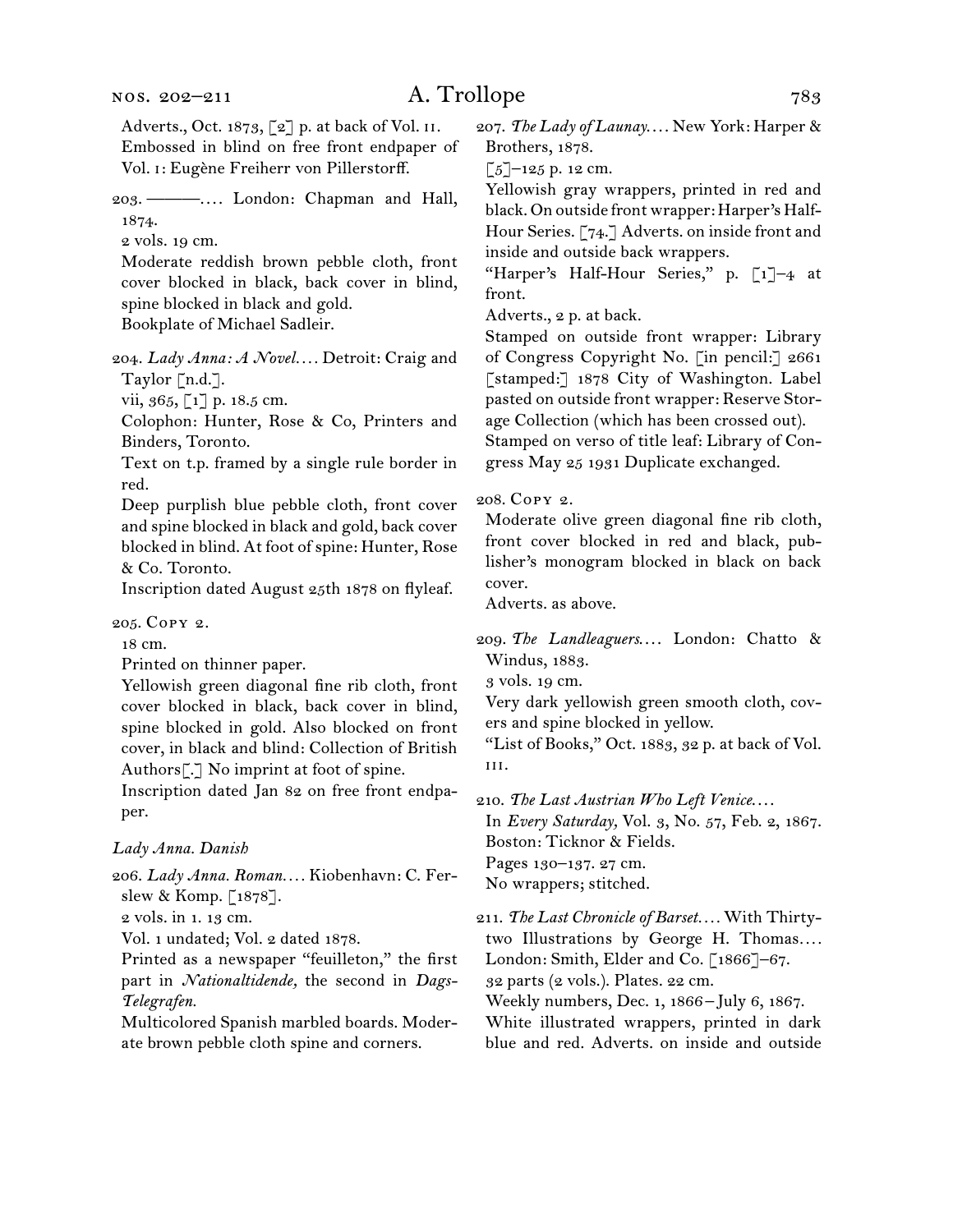back wrappers, Nos. 1–3; on outside back wrapper only, Nos. 4–32.

For list of adverts. sewn in, see Sadleir, p. 78– 81, with the Parrish copy having the following differences: No. 2, front, lacks the 4 unnumbered pages, "The Select Library of Fiction," etc.; No. 3, front, includes also in duplicate the slip (4 unnumbered pages) of Chapman & Hall publications; No.  $5$ , front, lacks the  $4$  unnumbered pages, "The Select Library of Fiction," etc., while the numbered pages are numbered [25]–28; No. 5, back, nil; No. 12, front, lacks the 4-page inset slip.

212. ———. . . . With Thirty-two Illustrations by George H. Thomas.... London: Smith, Elder and Co., 1867.

2 vols. Fronts., plates, illus. 23 cm.

Deep purplish blue sand cloth, front cover and spine blocked in gold, back cover blocked in blind.

For description of variants, see Sadleir, p. 75– 78.

Pale yellow endpapers. Stab holes. Text, variant A; Vol. II, plates variant B.

### 213. Copy 2.

Dark purplish blue sand cloth, blocked as above.

White endpapers. Stab holes. Text, variant B; Vol. ii, plates variant a.

### 214. Copy 3.

Binding as Copy 1.

Yellowish white endpapers. No stab holes. Text and plates, second edition, without the statement, "With Thirty-two Illustrations by George H. Thomas" on t.p. of Vol. i. Bookplate of Michael Sadleir.

215. ———. . . . With Illustrations by George H. Thomas. New York: Harper & Brothers, 1867.  $\lceil 7 \rceil$ –362 p. Front., illus. 24 cm.

Dark grayish green pebble cloth, spine blocked in gold.

"Harper's Library of Select Novels," p.  $\lceil 1 \rceil$ -2 at back.

216. Copy 2.

Dark grayish purple honeycomb cloth, blocked as Copy 1.

Adverts. as above.

217. Copy 3.

Purplish brown (faded) pebble cloth, blocked as Copy 1.

Adverts. as Copy 1.

Back flyleaf removed.

218. [*Letter concerning a review of T. A. Trollope's A Lenten Journey.*] Dated Waltham Cross, Dec. 23, 1862, signed Anthony Trollope.

In *The Athenaeum,* No. 1835, Dec. 27, 1862. London: Printed by James Holmes; Published by John Francis.

Page 848. 28.5 cm.

Disbound.

Laid in case with Nos. 1832, 1834, 1836, and 1837 of *The Athenaeum,* containing other items related to T. A. Trollope's book.

219. *A Letter from Anthony Trollope describing A Visit to California in 1875.* Wood engravings by Mallette Dean. San Francisco: The Colt Press, 1946.

viii p., 1 leaf, 32 p., 1 leaf. Colored front., colored illus. 22 cm.

T.p. printed in black and light brown.

"Number 5 of the Colt Press Series of California Classics printed in an edition of 500 copies." Moderate reddish orange patterned boards, printed in grayish violet. Very dark green smooth cloth spine. Deckle edges.

220. *The Letters of Anthony Trollope.* Edited by Bradford Allen Booth.... London, New York, Toronto: Geoffrey Cumberlege, Oxford University Press, 1951.

xxx, 519, [1] p. 21 cm. Dark brown buckram. English issue.

### 221. Copy 2.

American issue, with copyright notice added on verso of title leaf and top edges gilt.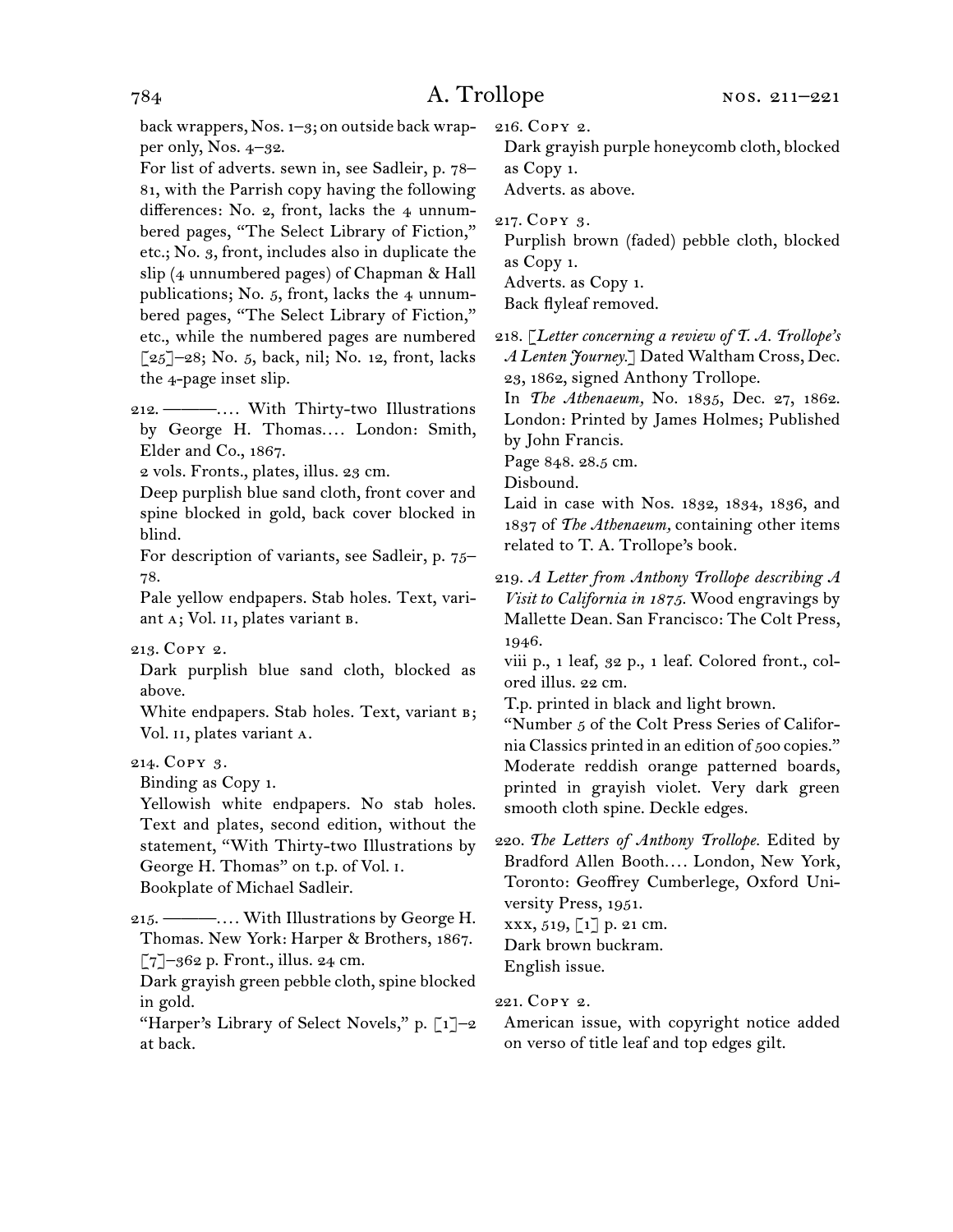| 222. - - Edited by N. John Hall With the<br>Assistance of Nina Burgis Stanford, Cali-<br>fornia: Stanford University Press, 1983.<br>2 vols. (xxxvii p., 1 leaf, 535 p.; xv p., 1 leaf,<br>537-1082 p.). Illus. 23.5 cm.<br>Dark red marbled boards. Lighter red and<br>black net cloth spine, blocked in gold. | 228. — —  New York: Harper & Brothers,<br>1881.<br>2 vols. 19 cm.<br>Dark olive green pebble cloth.<br>"Valuable and Interesting Works," 6 p. at back<br>of Vol. II.<br>229. Linda Tressel. By the Author of 'Nina Bal-                                 |
|-----------------------------------------------------------------------------------------------------------------------------------------------------------------------------------------------------------------------------------------------------------------------------------------------------------------|---------------------------------------------------------------------------------------------------------------------------------------------------------------------------------------------------------------------------------------------------------|
| 223. The Life of Cicero London: Chapman and<br>Hall, Limited, 1880.<br>2 vols. 21 cm.<br>Blackish red sand cloth, with a double rule<br>border blocked in blind on both covers. Black<br>endpapers.                                                                                                             | atka' Edinburgh and London: William<br>Blackwood and Sons, 1868.<br>2 vols. 17.5 cm.<br>"Originally published in 'Blackwood's Maga-<br>zine."<br>Moderate reddish brown sand cloth, covers                                                              |
| 224. Copy 2.<br>Dark red sand cloth, same blocking in blind.                                                                                                                                                                                                                                                    | blocked in blind, spine blocked in gold.<br>Bookplate of Michael Sadleir.                                                                                                                                                                               |
| Blackish green endpapers.<br>Bookplate of Lawrence J. Baker.                                                                                                                                                                                                                                                    | 230. COPY 2.<br>2 vols. in 1.<br>Vivid purplish blue diagonal fine rib cloth,                                                                                                                                                                           |
| 225. Copy 3.<br>Very deep red diagonal fine rib cloth, same                                                                                                                                                                                                                                                     | blocked in blind, with author's name on spine.                                                                                                                                                                                                          |
| blocking in blind. Black endpapers.<br>Tipped in Vol. I is a note in Trollope's hand,<br>dated 29 November 1880, presenting these vol-<br>umes to the Athenaeum.<br>Bookplate of the Athenaeum, and its device<br>blocked in gold on spine.<br>Each of Copies $1-3$ differs slightly in the letter-             | 231. COPY 3.<br>2 vols. in 1. 17 cm.<br>Lacks halftitle for Vol. II.<br>Moderate reddish brown sand cloth, blocked<br>in blind and gold in rough imitation of Copy 1,<br>but with author's name on spine.                                               |
| ing and blocking on the spine.                                                                                                                                                                                                                                                                                  | burgh and London: William Blackwood and                                                                                                                                                                                                                 |
| 226. Copy 4.<br>Very deep red diagonal fine rib cloth, with a tri-                                                                                                                                                                                                                                              | Sons [1879?].<br>2 vols. in 1. 17.5 cm.                                                                                                                                                                                                                 |
| ple rule border blocked in blind on both cov-<br>ers. Black endpapers.                                                                                                                                                                                                                                          | "Originally published in 'Blackwood's Maga-<br>zine."                                                                                                                                                                                                   |
| Inscribed in pencil on t.p. of Vol. 1: Henry T<br>Kidder Boston June 1890.<br>Stamped on halftitle of each vol.: Charles A.<br>Kidder. 1902.                                                                                                                                                                    | A variant, not recorded by Sadleir, of the remain-<br>der issue of the first edition. A new single title<br>page includes the name of the author, and the<br>volumes are separated by a halftitle only.<br>Vivid purplish blue diagonal fine rib cloth, |
| 227. Copy 5.<br>Very dark red very fine straight-grain morocco<br>cloth, both covers blocked in blind with a single                                                                                                                                                                                             | blocked in blind as Copy 2 above, and with au-<br>thor's name on spine.                                                                                                                                                                                 |
| rule border and, set well inside of this, another<br>single rule border, the latter with rounded cor-<br>ners. With fancy caps on spine (see Sadleir,<br>plate facing p. 121). Pale yellow endpapers.                                                                                                           | 233. London Tradesmen Foreword by Mi-<br>chael Sadleir. London: Elkin Mathews & Mar-<br>rot Ltd.; New York: Charles Scribner's Sons,<br>1927.                                                                                                           |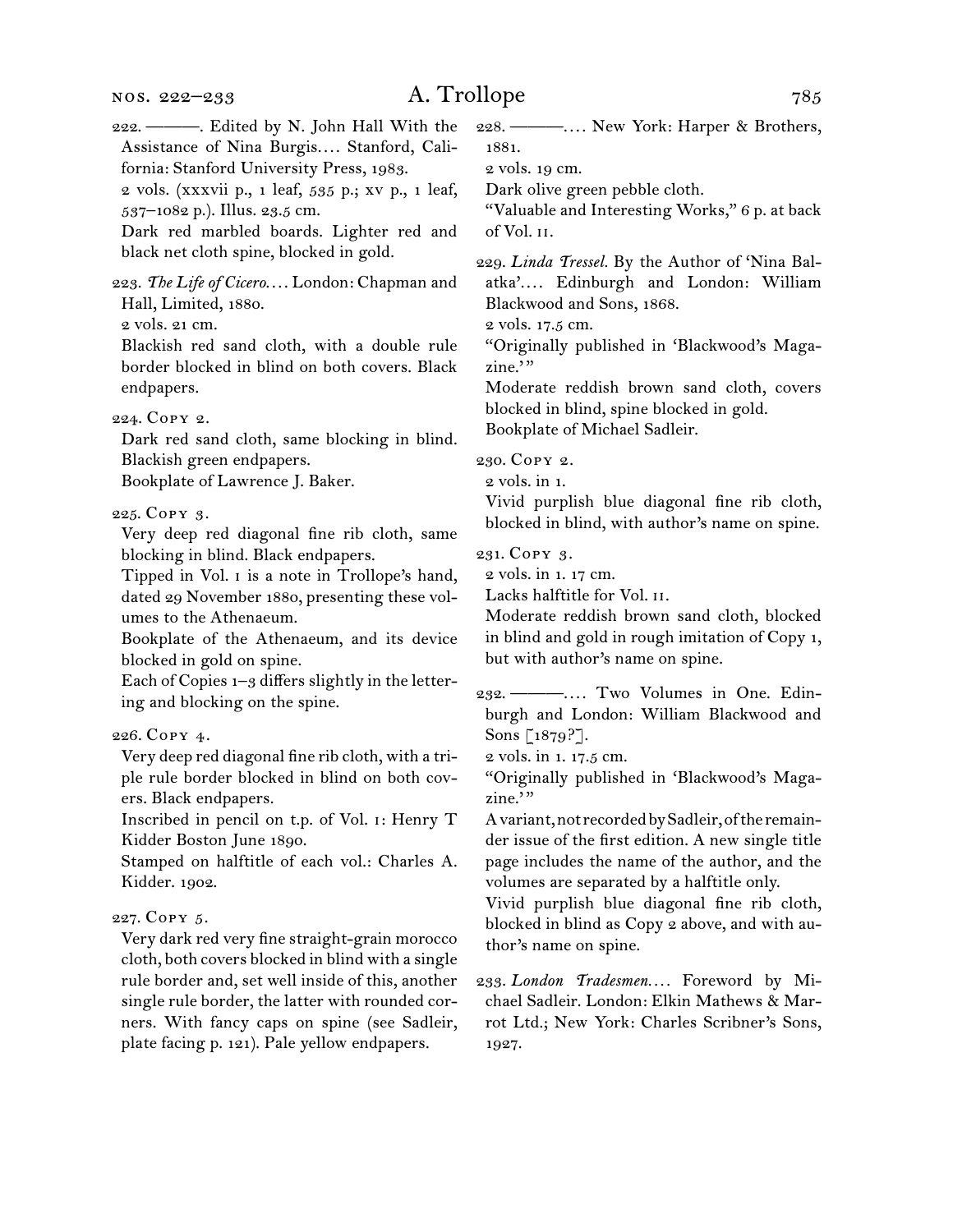xiv, 96, [1] p. 19.5 cm.

"The eleven sketches which compose this volume appeared at intervals in the *Pall Mall Gazette* from July 10th to September 7th, 1880: they have never been reprinted till their present first publication in book form. The edition … is strictly limited to 530 copies: of which 500 only are for sale.... This is No. [in manuscript: $74."$ 

Deep blue antique spot marbled boards. Dark red smooth cloth spine. Deckle edges.

234. … *Lord Palmerston. . . .* London: Wm. Isbister, Limited, 1882.

[3], 220 p. 19 cm.

At head of title: English Political Leaders.

Moderate reddish brown smooth cloth, blocked in black.

Inscribed by Trollope on t.p.: Abraham Hayward with the authors kind regards.

235. Copy 2.

T.p. dated 1883.

Moderate reddish brown sand cloth, blocked as Copy 1.

Bookplate of Horace Morgan.

236. *Lotta Schmidt.*

In *The Argosy,* Vol. 2, No. 8, July 1866. London and New York: Strahan & Co.

Pages 130–146. 22.5 cm.

Brilliant yellow decorated wrappers, printed in blue.

In READE collection [CR 68].

237. Lotta Schmidt And other Stories.... London: Alexander Strahan, 1867.

[4], 403 p. 20 cm.

"Reprinted from 'Good Words' and other Magazines."

Very dark red smooth cloth, with a small design blocked in blind on both covers, publisher's name and device blocked in gold at foot of spine.

Bookplate of Michael Sadleir.

238. *The Macdermots of Ballycloran. . . .* London: Thomas Cautley Newby, 1847.

3 vols. 20.5 cm.

First edition, first issue. See Sadleir, p. 5–6.

Grayish brown vertical rib cloth, covers and spine blocked in blind. The binding variant with five bands in blind on the spine and without a center design on the covers.

239. *The Macdermots of Ballycloran. A Novel. . . .* Philadelphia: T. B. Peterson & Brothers [1870?]. [2], 19-441 p. 19 cm.

Black sand cloth, covers blocked in blind, spine blocked in gold.

Adverts.,  $\lceil 2 \rceil$ , 16,  $\lceil 4 \rceil$  p. at back.

Bookplate of Carroll Atwood Wilson.

240. *Malachi's Cove.*

In *Good Words,* Part 12, Dec. 1864. London: Published at the Office.

Pages 929–936. Plate. 24.5 cm.

The plate is by G. J. Pinwell.

Moderate reddish brown illustrated wrappers.

241. *Marion Fay. A Novel. . . .* London: Chapman & Hall, Limited, 1882.

3 vols. 19.5 cm.

Moderate orange diagonal fine rib cloth, with floral decorations blocked in black on covers and spine.

242. Copy 2.

Deep orange diagonal fine rib cloth, blocking darker and shinier.

243. Copy 3.

Very dark bluish green diagonal fine rib cloth, same blocking in black. Bookplate of R[ose] T[rollope].

244. …———. . . . New York: Harper & Brothers [1882].

119 p. Illus. 28 cm.

Cover title. At head of title: Harper's Franklin Square Library. Number 250.

$$
786\,
$$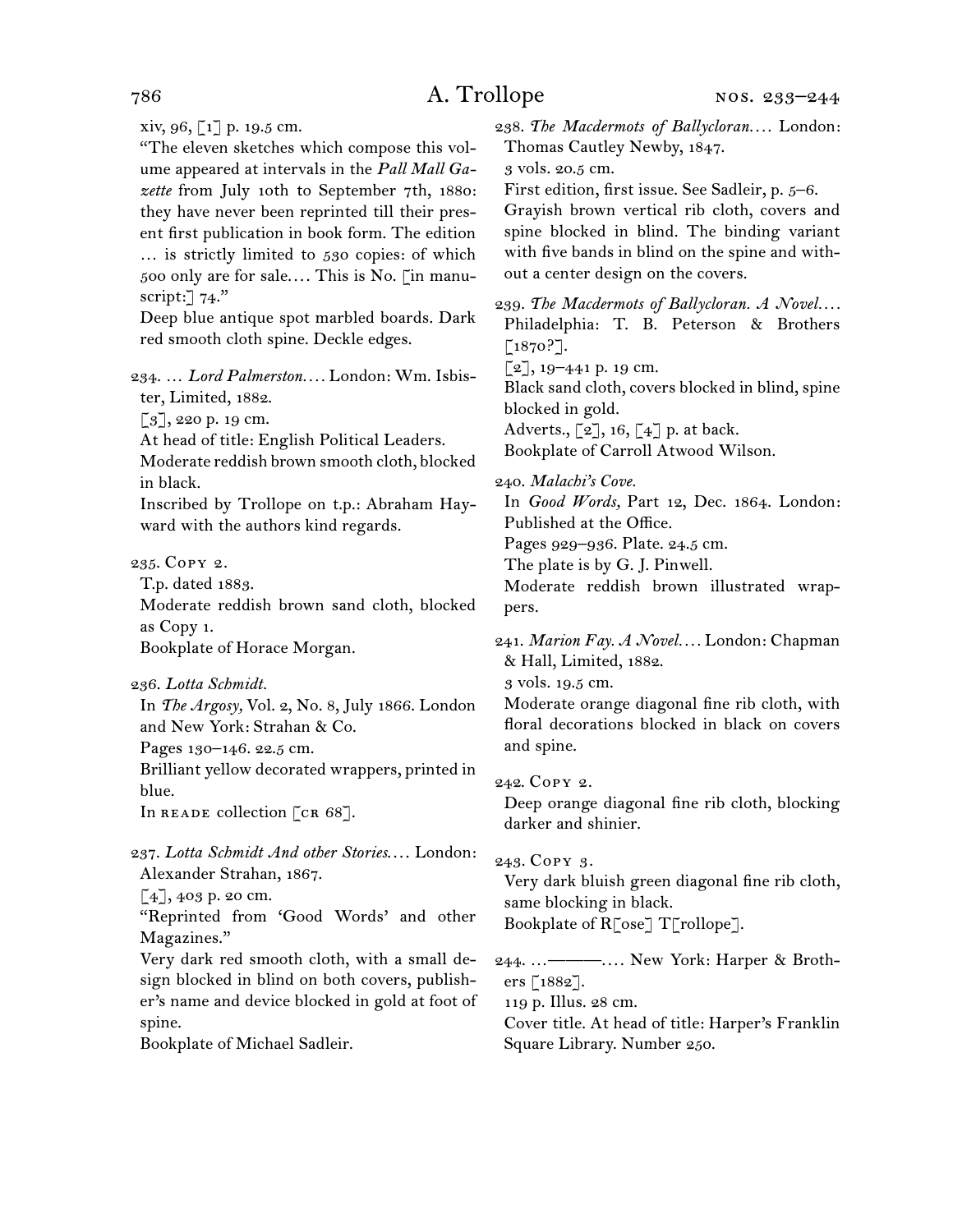The illustrations are those of William Small. Unbound.

Adverts., verso of cover title, verso of p. 119, and  $\lceil 6 \rceil$  p. at back.

245. La Mère Bauche, and Other Stories.... Copyright Edition. Leipzig: Bernhard Tauchnitz, 1883.

278 p., 1 leaf. 16.5 cm.

On halftitle: Collection of British Authors. Tauchnitz Edition. Vol. 2173.

Pale orange yellow wrappers. Adverts. on outside back wrapper.

"Tauchnitz Edition," Aug. 1883, 15, [1] p. at back.

246. Copy 2.

15.5 cm.

Dark red net cloth, front cover blocked in blind, spine blocked in black and gold. No adverts.

247. … ———. . . . New York: George Munro, 1884.

26 p. 30.5 cm.

At head of title: The Seaside Library. Vol. 89, No. 1805. March 7, 1884. No wrappers; stitched.

"The Seaside Library," [6] p. at back.

248. *Merivale's History of the Romans.*

In *Dublin University Magazine,* Vol. 37, No. 221, May 1851. Dublin: James McGlashan; London and Liverpool: Wm. S. Orr and Co.

Pages 611–624. 22.5 cm.

An unsigned review of Vols. 1 and 2 of *The History of the Romans under the Empire,* by the Rev. Charles Merivale.

Pale orange yellow illustrated wrappers.

 $249. -$ In *Dublin University Magazine,* Vol. 48, No. 283, July 1856. Dublin: Hodges, Smith, and Co.; London: Hurst and Blackett.

Pages 30–47. 23 cm.

An unsigned review of Vols. 3, 4, and 5. Pale orange yellow illustrated wrappers. 250. *Miscellaneous Essays and Reviews. . . .* Introduction by Michael Y. Mason. New York: Arno Press, 1981.

 $[488]$  p. Illus. 23.5 cm.

Various pagings.

"Selected Works of Anthony Trollope." Series Editor, N. John Hall.

Dark bluish green buckram, front cover blocked in gold.

251. *The Misfortunes of Frederic Pickering.*

In *The Argosy,* Vol. 2, No. 10, Sept. 1866. London and New York: Strahan & Co.

Pages 292–306. 22.5 cm.

Brilliant yellow decorated wrappers, printed in blue.

In READE collection  $[\text{CR } 68]$ .

252. Miss Mackenzie.... London: Chapman and Hall, 1865.

2 vols. 20.5 cm.

Without a halftitle in Vol. ii (but with a halftitle from another copy laid in). This is presumably the unique copy described by Sadleir, p. 63–64, as belonging to the "First (perhaps 'trial') Issue."

Grayish red bead cloth, covers and spine blocked in blind.

Adverts., [1] p. at back of Vol. ii.

Bookplates of Agnes Wildes and Michael Sadleir.

253. Copy 2.

Sadleir's "Second (regular) Issue."

Dark grayish green diagonal wide bead cloth, blocked as Copy 1.

Adverts. as above.

Bookplate of Michael Sadleir. A capital R within a circle embossed in blind on both free front endpapers.

254. *Mr. Freeman on the Morality of Hunting.*

In *The Fortnightly Review,* New Series, No. 36, Dec. 1, 1869. London: Chapman and Hall. Pages [616]–625. 25.5 cm.

Pale orange yellow wrappers.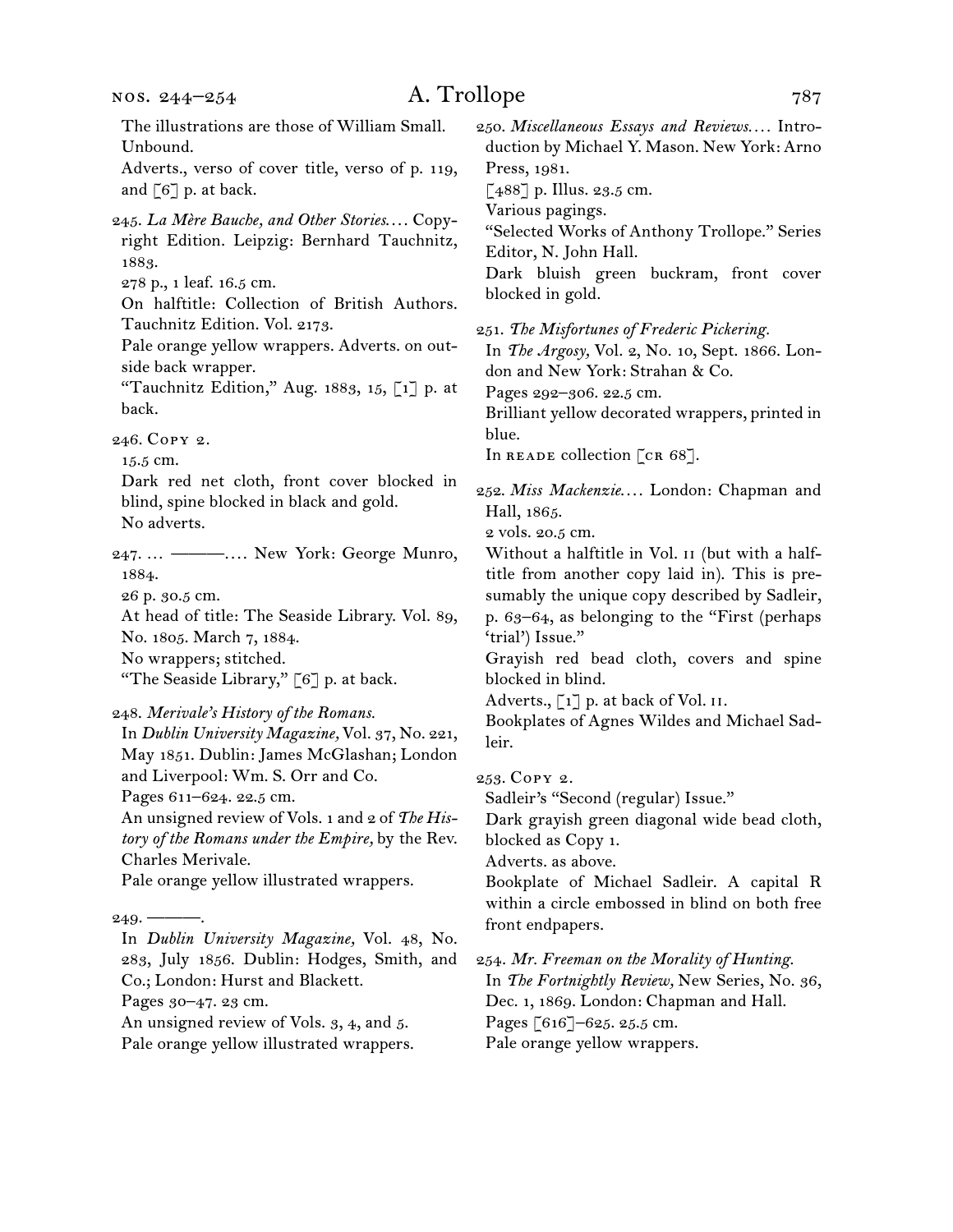- 255. Mr. Scarborough's Family.... London: Chatto & Windus, 1883.
- 3 vols. 19 cm.

Moderate greenish blue smooth cloth, covers and spine blocked in brown.

"List of Books," March 1883, 32 p. at back of Vol. i.

Bookplate of Michael Sadleir.

256. ... Mr. Scarborough's Family. A Novel.... New York: Harper & Brothers [1883]. 101 p. 29.5 cm.

At head of title: Harper's Franklin Square Library. Number 317. [June 1, 1883.]

No wrappers; stapled. Spine repaired with a paper strip.

Adverts., [3] p. at back.

Stamped on p. [1]: Library of Congress Copyright. Jun 2 1883.

257. ———. . . . New York: John W. Lovell Company, 1883.

2 parts (1 prel. leaf, 241 p.; 1 prel. leaf,  $\lceil 243 \rceil$ -488 p.). 18.5 cm.

Moderate yellowish brown illustrated wrappers, printed in black and red. On outside front wrapper: Lovell's Library. Vol. 3, No. 133, July 5, 1883. Adverts. on inside front and inside and outside back wrappers.

Adverts.,  $\lceil 6 \rceil$  p. at front of Part 1,  $\lceil 6 \rceil$  p. at back of Part 1,  $\lceil 6 \rceil$  p. at front of Part 2, and  $\lceil 2 \rceil$ p. at back of Part 2.

258. ———. . . . New York: John W. Lovell Company, 1883.

1 prel. leaf, 488 p. 19 cm.

Greenish gray diagonal fine rib cloth, with floral and other decoration blocked in reddish brown on front cover and on spine. Foliagepatterned endpapers, white on dark olive. Adverts., [6] p. at back.

259. *The Mistletoe Bough*. . . .

In *Christmas Supplement to the Illustrated London News,* Vol. 39, No. 1123, Dec. 21, 1861. London: Printed and Published at the Office.

Pages [631]–634, 636, 638. Illus. 41 cm. The single, full-page, illustration is by John Gilbert.

Disbound.

260. The Mistletoe Bough, and Other Stories.... Copyright Edition. Leipzig: Bernhard Tauchnitz, 1883.

286 p., 1 leaf. 15.5 cm.

On halftitle: Collection of British Authors. Tauchnitz Edition. Vol. 2185.

Dark red net cloth, front cover blocked in blind, spine blocked in black and gold.

261. *The National Gallery*. . . .

In *The St. James's Magazine,* No. 6, Sept. 1861. London: W. Kent & Co.

Pages 163–176. 22.5 cm.

Light orange yellow illustrated wrappers.

262. *Never, Never,—Never, Never.* A Condensed Novel, in Three Volumes, After the Manner of Bret Harte....

Photostat of three pages from the first three issues of *Sheets for the Cradle,* edited by Susan Hale, Boston, 1875. This was a small newspaper published in connection with and for the aid of the Massachusetts Infant Asylum Fair.

Laid in folder is a photocopy of a letter dated June 29 1946, from Richard G. Hensley, Chief librarian of the Reference Division, Public Library of the City of Boston, to Mrs. James Thayer Gerould, giving evidence for Trollope's authorship of the burlesque, even though the item is not mentioned in Trollope bibliographies or in his own *Autobiography*.

263. Never, Never—Never, Never.... Edited with a Preface by Lance O. Tingay. London: Privately Printed for Lance O. Tingay & Michael J. Tingay At The Valley Press, 1971. vi, 15 p. 20 cm.

"Printed and bound by T.L.W. Dale at 21 Cardwell Road London n.7."

"The Printing of this Book has been limited to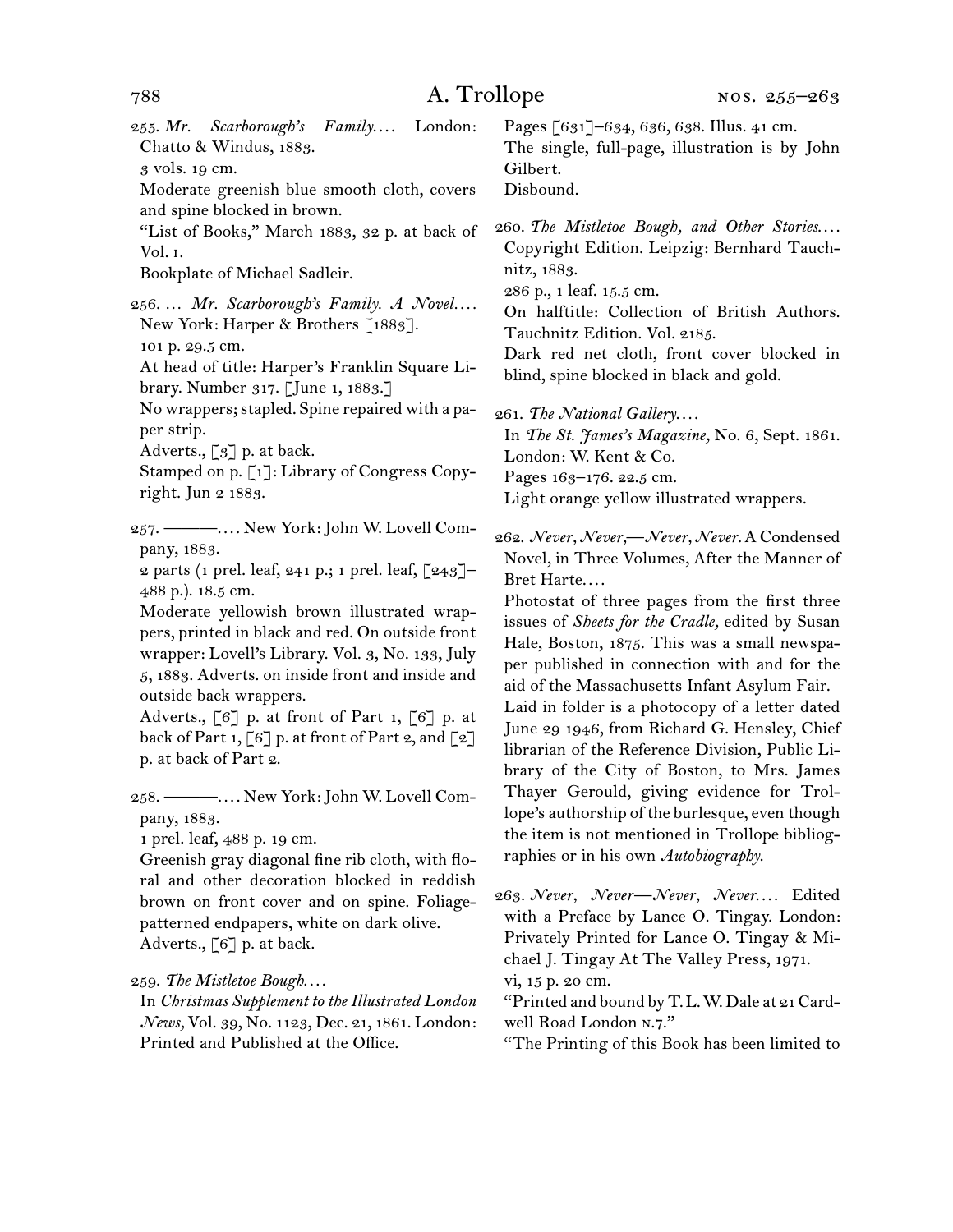a total of 28 copies Of these, 25 copies are for issue & have been numbered, as follows: Nos. 1–10 *Bound in full brown cloth with French handmarbled end-papers …* This copy is number [in manuscript: 9."

Bright yellowish brown buckram. Paper label on front cover (with a second copy tipped in on inside back cover). Orange, yellow, and blue marbled endpapers.

264. … *The New Zealander.* Edited with an Introduction by N. John Hall. Oxford: Clarendon Press, 1972.

xlv, 226 p. Front. 22 cm.

Vivid green smooth cloth, spine blocked in gold.

265. *Nina Balatka: The Story of a Maiden of*  Prague.... Edinburgh and London: William Blackwood and Sons, 1867.

2 vols. 17.5 cm.

Published anonymously.

"Originally published in Blackwood's Magazine."

Moderate reddish brown sand cloth, covers blocked in blind, spine blocked in gold.

Adverts., [2] p. at back of Vol. i. "Recent Publications," 8 p. at back of Vol. ii.

266. …———. First Issued in America in Littell's Living Age. Boston: Littell & Gay [1867?].

87 p. 23 cm.

At head of title: Tales of the Living Age.

Published anonymously.

"From Blackwood's Edinburgh Magazine."

Light grayish yellowish brown wrappers. Adverts. on inside front and inside and outside back wrappers.

267. ———. . . . Two Volumes in One. Edinburgh and London: William Blackwood and Sons [1879].

2 vols. in 1. 17 cm.

With author's name on t.p. and no separate halftitle or t.p. for Vol. ii.

"Originally published in Blackwood's Magazine."

Moderate reddish brown sand cloth, covers blocked in blind, spine blocked in gold, with author's name on spine. The binding is similar to that of *Linda Tressel,* 1868, Copy 3 (No. 231). "New Books,"  $\lceil 2 \rceil$  p. at front.

268. The Noble *Jilt. A Comedy...*. Edited with a Preface by Michael Sadleir. London: Constable & Company Limited, 1923.

xix p., 2 leaves, 181, [1] p. 23 cm.

"This edition is limited to 500 copies."

Dark red embossed cloth, similar to honeycomb, covers blocked in blind, spine blocked in gold. T.e.g. The binding is a facsimile of that used for *Can You Forgive Her?*

269. *The Noble Jilt...* Preface by Michael Sadleir. and *Did He Steal It?. . . .* Introduction by Robert H. Taylor. With a Foreword by Robert H. Taylor. New York: Arno Press, 1981.

[6], xix p., 2 leaves, 181, [1], [13], 64, [2] p. 21 cm.

Facsimiles of the preceding edition and of the 1952 edition of *Did He Steal It?*

"Selected Works of Anthony Trollope." Series Editor, N. John Hall.

Dark bluish green buckram, front cover blocked in gold.

270. *North America...*. London: Chapman & Hall, 1862.

2 vols. Folding map (Vol. i). 23 cm.

Very deep red vertical wave cloth, covers and spine blocked in blind.

"A Catalogue," Oct. 1861, 32 p. at back of Vol. i.

271. Copy 2.

Catalogue dated May 1862.

Bookplate of L. T. Meade in Vol. i.

272. ———. . . . New York: Harper & Brothers, 1862.

vii, 623 p. 19.5 cm.

Black diagonal wave cloth, covers and spine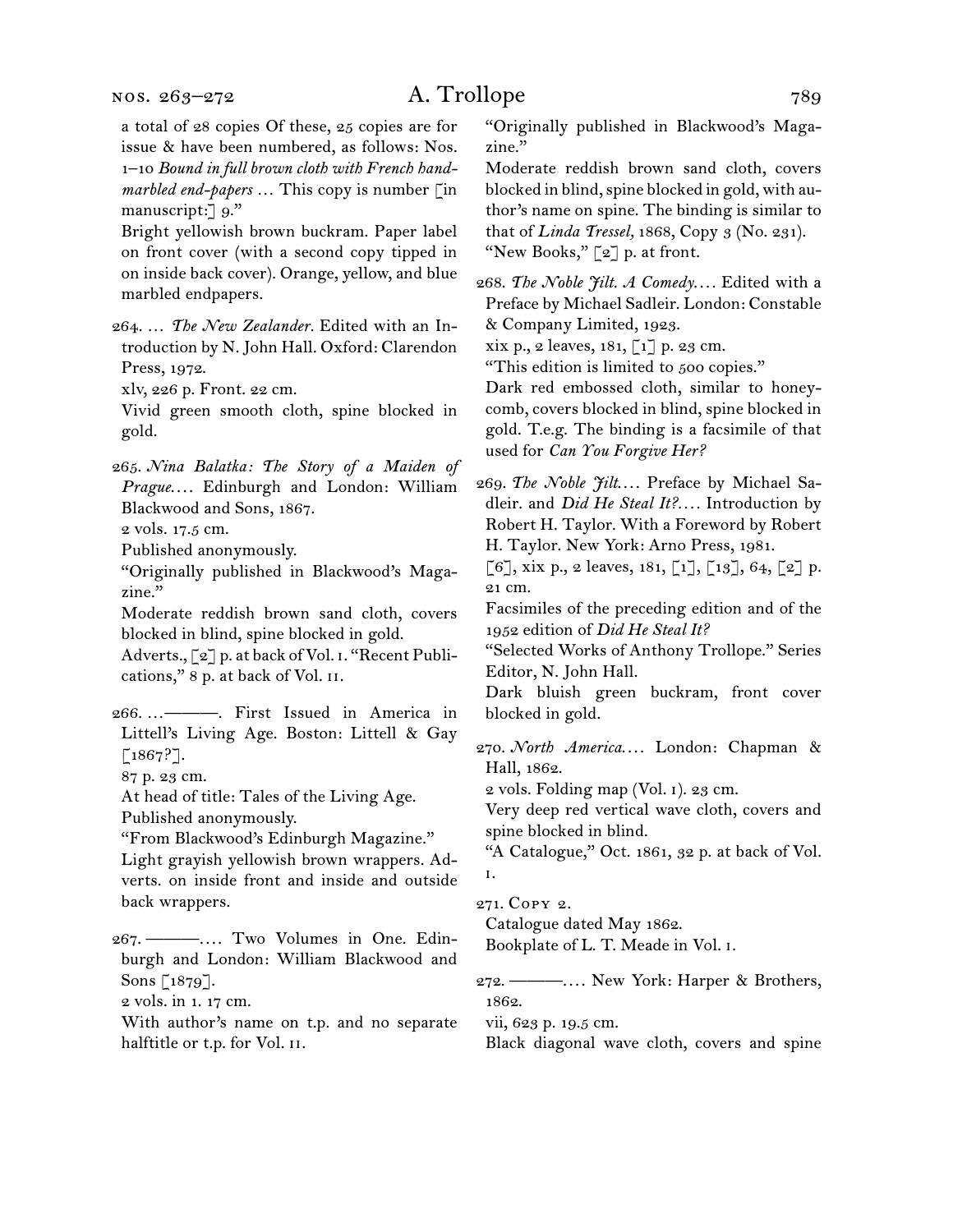blocked in blind, with "Harpers" blocked in blind in center of both covers. "Fresh Books of Travel and Adventure," 4 p. at back. Inscribed on free front endpaper: Frank P Slocum Sept 19th 62. 273. Copy 2. Moderate reddish brown horizontal cord cloth, same blocking in blind. Adverts. as above. 274. ———. . . . Philadelphia: J. B. Lippincott & Co., 1862. 2 vols. 19 cm. On spine: Author's Edition. Grayish brown bead cloth, covers blocked in blind, spine blocked in gold. 275. Copy 2. 2 vols. in 1. Dark grayish reddish brown bead cloth, same blocking in blind and gold. Inscribed on free front endpaper: H. C. Townsend 6/23/62. 276. *Novel-Reading. The Works of Charles Dickens. The Works of W. Makepeace Thackeray.* In *The Nineteenth Century,* No. 23, Jan. 1879. London: C. Kegan Paul & Co. Pages 24–43. 25 cm. Very light yellowish green wrappers.  $277.$  ... — In *Littell's Living Age,* Fifth Series, Vol. 25, No. 1808, Feb. 8, 1879. Boston: Littell & Gay. Pages 349–361. 23.5 cm. At head of title: From The Nineteenth Century. Moderate yellowish pink illustrated wrappers. 278. *The O'Conors of Castle Conor, County Ma-*

*yo*. . . . In *Harper's New Monthly Magazine,* Vol. 20, No. 120, May 1860. New York: Harper & Broth-

ers.

Pages 799–806. 26 cm. Yellowish white illustrated wrappers. 279. An Old Man's Love.... Edinburgh and London: William Blackwood and Sons, 1884. 2 vols. 18.5 cm. Dark red smooth cloth, front cover and spine blocked in gold. "Recently Published," 4 p. at back of Vol. II. 280. Copy 2. Dark red smooth cloth embossed with broad horizontal stripes. Adverts. as above. 281. … *An Old Man's Love. A Novel. . . .* New York: Harper & Brothers [1884]. 40 p. 29.5 cm. At head of title: Harper's Franklin Square Library. Number 373. [April 11, 1884.] No wrappers; stapled. Stamped on t.p.: Library of Congress Copyright. Apr 12 1884. 282. ———. New York: Norman L. Munro  $\lceil 1884 \rceil$ . 1 prel. leaf, 134 p. 19 cm.

Bright red diagonal fine rib cloth, front cover blocked in black, back cover in blind, spine blocked in black and gold. At head of front cover: Munro's Library. Adverts., [6] p. at back.

283. *On Anonymous Literature.* In *The Fortnightly Review,* No. 4, July 1, 1865. London: Chapman and Hall. Pages [491]–498. 25.5 cm. Pale orange yellow wrappers.

284. *On English Prose Fiction as a Rational Amusement.* [London: Printed by Virtue and  $Co.$ , [1870].  $43, 1$ ] p. 22 cm. Authorship not given. Unbound; stitched. No changes. Inscribed by Trollope on t.p.: Rose Trollope from her obedient slave The Lecturer.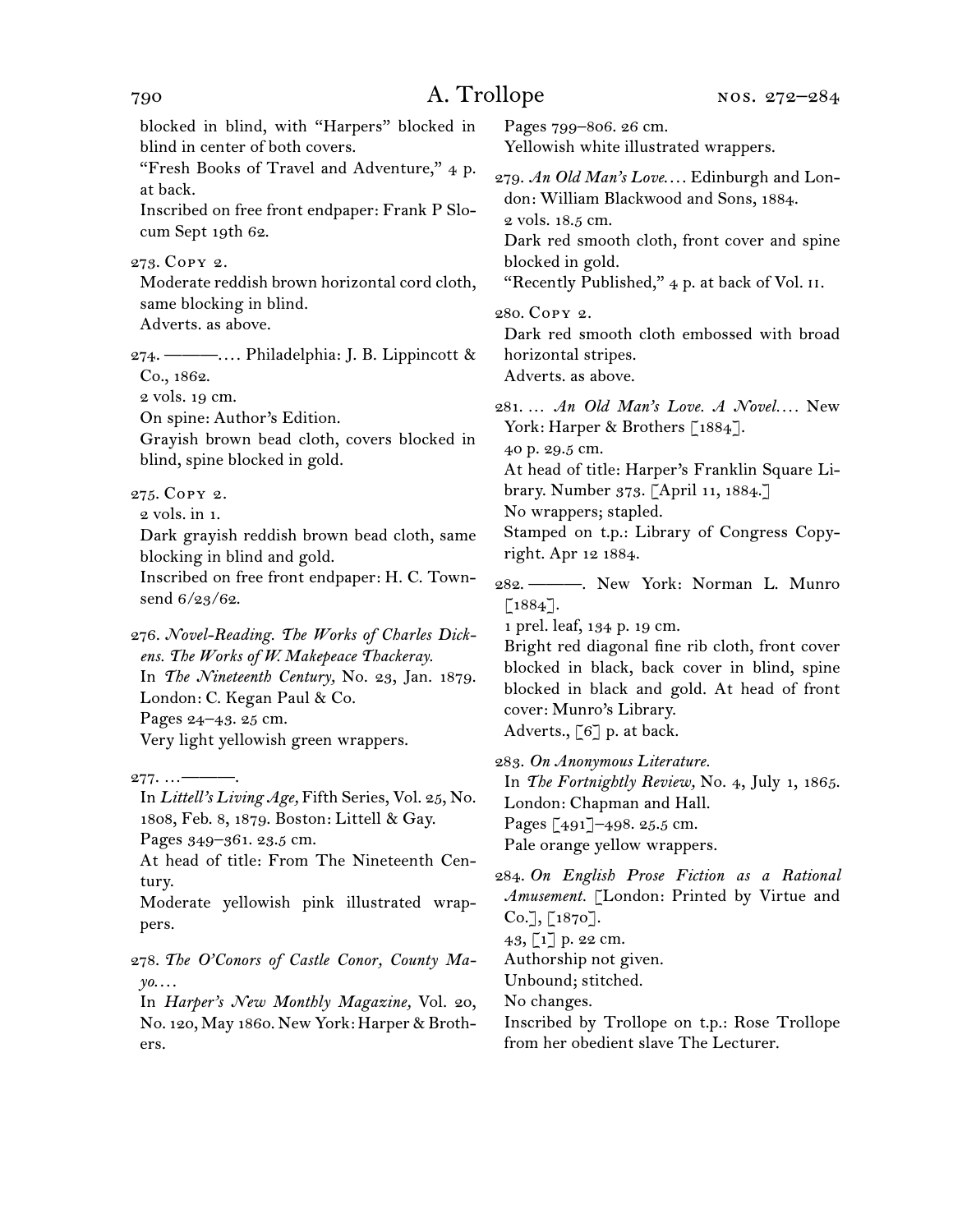Changes and deletions by the author, with a manuscript leaf referring to Dickens laid in at p. 39.

Inscribed by Trollope on t.p.: Melbourne 18 Decr 71.

The bottom and lower fore edges have been damaged by fire.

### 286. Copy 3.

Changes and deletions in pencil by the author, with two manuscript leaves referring to Dickens laid in at p. 39; the text of the manuscript leaves differs from that of Copy 2.

Inscribed by Trollope on t.p.: C For Glasgow and Edinburgh—.

### 287. Copy 4.

Changes and deletions in ink and pencil by the author, with a manuscript leaf referring to Dickens laid in at p. 39; the text is similar to that of Copy 3.

Inscribed by Trollope on t.p.: A Leeds.

288. … *On the best Means of Extending and Securing an International Law of Copyright. . . .*

In *Transactions of the National Association for the Promotion of Social Science.* Manchester Meeting, 1866. Edited by George Woodyatt Hastings*. . . .* London: Longmans, Green, Reader, and Dyer, 1867.

Pages 119–125. 22.5 cm.

"Discussion," p. 243–244.

Light brown bead cloth, covers and spine blocked in blind.

289. *Orley Farm. . . .* With Illustrations by J. E. Millais.... London: Chapman and Hall [1861]-62.

20 parts (2 vols.). Plates. 22.5 cm.

Monthly parts, March 1861–Oct. 1862.

Light grayish yellowish brown decorated wrappers, printed in dark blue and red. Adverts. on inside front and inside and outside back wrappers.

For list of adverts. sewn in, see Sadleir, p. 41– 44.

290. ———. . . . With Illustrations by J. E. Millais*. . . .* London: Chapman and Hall, 1862.

2 vols. Fronts., plates. 23 cm.

10 copies.

For description of variant issues, see Sadleir, p. 37–41. The copies in the Parrish Collection show numerous combinations of issue points; these are listed on slips laid in the individual volumes and are not enumerated here. Issue points include: variations in direction of cloth grain, color of endpapers, placement and labeling of plates, and printer's imprint; also presence or absence of stab holes and/or of a publisher's advertisement catalogue.

### 291. COPIES  $1-8$ .

Brownish purple wave cloth, covers blocked in blind, spine blocked in gold. Copy 8 has sprinkled edges, orange.

Bookplate of Michael Sadleir in Copies 1, 5, and 7. Book label of Michael Sadleir in Copy 8. Bookplate of J.B.H., with the motto "Dum spiro spero," in Copy 2.

292. Copy 9.

Reddish black wave cloth, same blocking in blind and gold.

With signature of Amy Louisa North on free front endpapers.

### 293. Copy 10.

22 cm.

Vol. i: Dark grayish red pebble cloth, different blocking in blind, no blocking in gold.

Sprinkled edges, orange. Vol. ii: dark grayish purple horizontal straight-grain morocco cloth, no blocking. Sprinkled edges, orange. The names of the author and publisher do not appear on the spines.

294. *Orley Farm. A Novel. . . .* Illustrated by J. E. Millais. New York: Harper & Brothers, 1862. 338 p. Illus. 24 cm.

Moderate reddish brown vertical wave cloth. Adverts., [6] p. at back.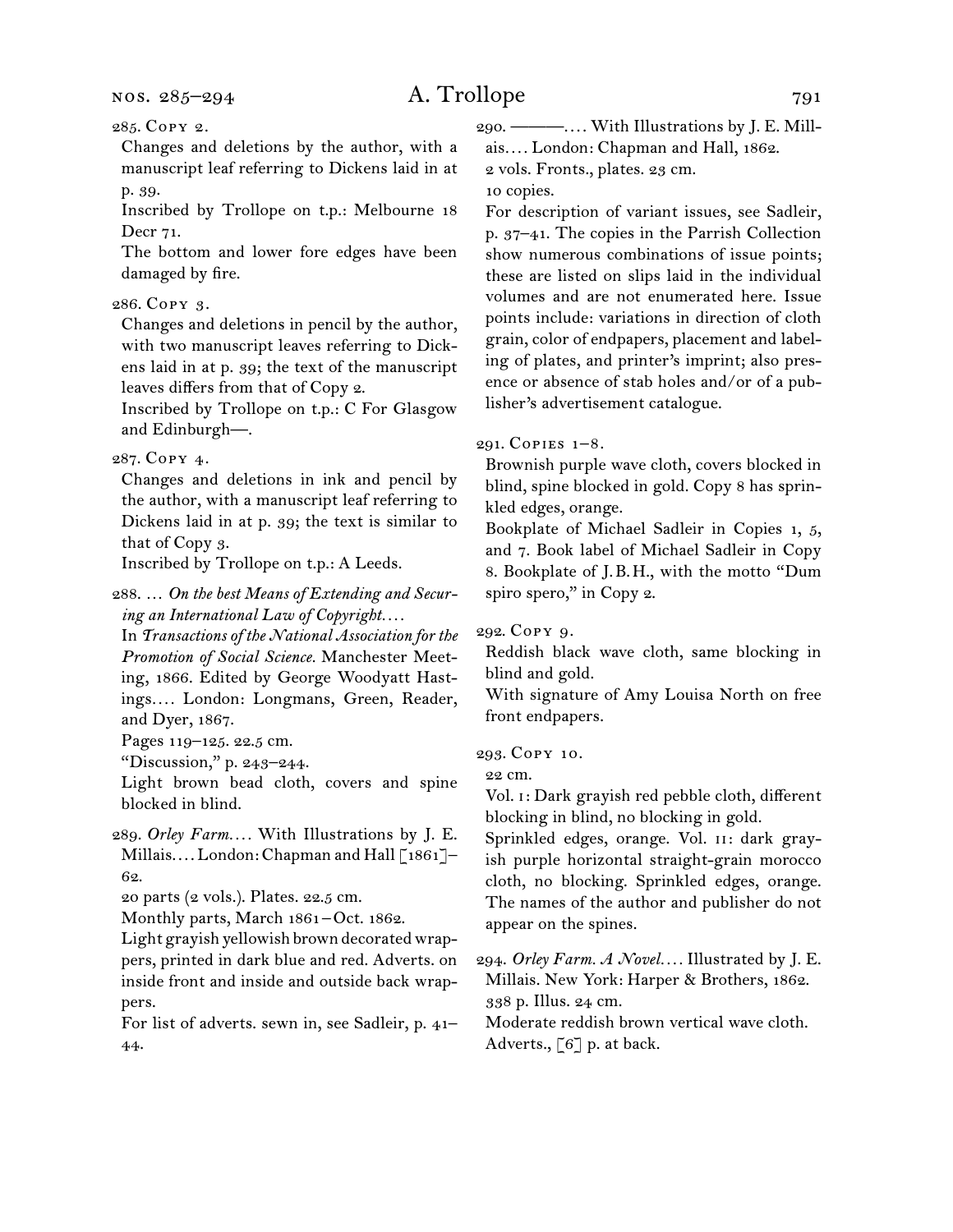295. Copy 2.

Grayish red horizontal straight-grain morocco cloth.

Adverts. as above.

Inscribed on free front endpaper: Walter P. Warren 1862 Mount Airy.

### 296. Copy 3.

Moderate violet bead cloth, blocked in blind, with publisher's monogram in center of both covers.

Adverts. as above.

Inscribed on t.p.: J V Beam Jr N.Y. June  $20/63$ .

Book label of John V. Beam, Jr.

297. *Orley Farm. . . .* With 39 Illustrations by J. E. Millais. London: Chapman and Hall, 1866. 2 vols. in 1. Front., plates. 23 cm.

There is no separate t.p. for Vol. ii.

Deep purplish blue horizontal straight-grain morocco cloth, covers blocked in blind, spine blocked in gold.

298. Copy 2.

Very dark yellowish green vertical dot and line cloth, with a plain triple rule border blocked in blind on both covers, spine blocked in blind.

299. Phineas Finn, the Irish Member.... With Twenty Illustrations by J. E. Millais.... London: Virtue & Co., 1869.

2 vols. Fronts., plates. 23 cm.

The frontispiece of Vol. II is the plate to face p. 328 (see Sadleir, p. 90).

Dark yellowish green horizontal fine bead cloth, covers and spine blocked in blind

### 300. Copy 2.

2 vols. in 1.

Deep purplish red sand cloth, covers blocked in blind, spine blocked in gold. At foot of spine: Strahan & Co.

301. *Phineas Finn, the Irish Member. A Novel. . . .* New York: Harper & Brothers, 1868 [i.e. 1869].

 $\lbrack 3 \rbrack$ -235 p. Front., plates. 24 cm.

Includes all but the final three plates by Millais. Dark yellowish brown honeycomb cloth, spine blocked in gold.

"Harper's Library of Select Novels," p.  $\lceil 1 \rceil$ -2 at front.

Adverts.,  $\lceil 4 \rceil$  p. at back.

302. Copy 2.

Blackish blue hexagon cloth, spine blocked in gold as Copy 1.

Adverts. as above.

303. *Phineas Finn, the Irish Member*. . . . With Twenty Illustrations by J. E. Millais, R.A. New Edition. London & New York: George Routledge and Sons, 1871.

[14], 648 p. Front., plates. 22.5 cm.

Moderate reddish brown pebble cloth, front cover and spine blocked in black and gold, back cover blocked in blind. Adverts. on endpapers. Adverts., [2] p. at front.

304. Phineas Redux.... With Illustrations Engraved on Wood. London: Chapman and Hall, 1874.

2 vols. Fronts., plates. 22.5 cm.

The illustrations (24) are by Frank Holl.

Vivid blue sand cloth, front cover and spine blocked in black and gold, back cover blocked in blind.

305. *Phineas Redux. A Novel. . . .* Illustrated. New York: Harper & Brothers, 1874.

 $\lceil 5 \rceil$ –255 p. Front., illus. 23 cm.

The illustrations (26) are those of Frank Holl. Pale orange yellow wrappers. Adverts. on inside front and inside and outside back wrappers.

Adverts., [2] p. at front. "Harper's Library of Select Novels," p. [1]-4, and "Spring Book-List,"  $4$  p., at back.

306. Copy 2.

Black dotted-line cloth, publisher's monogram blocked in blind on both covers, spine blocked in gold.

Adverts. as above.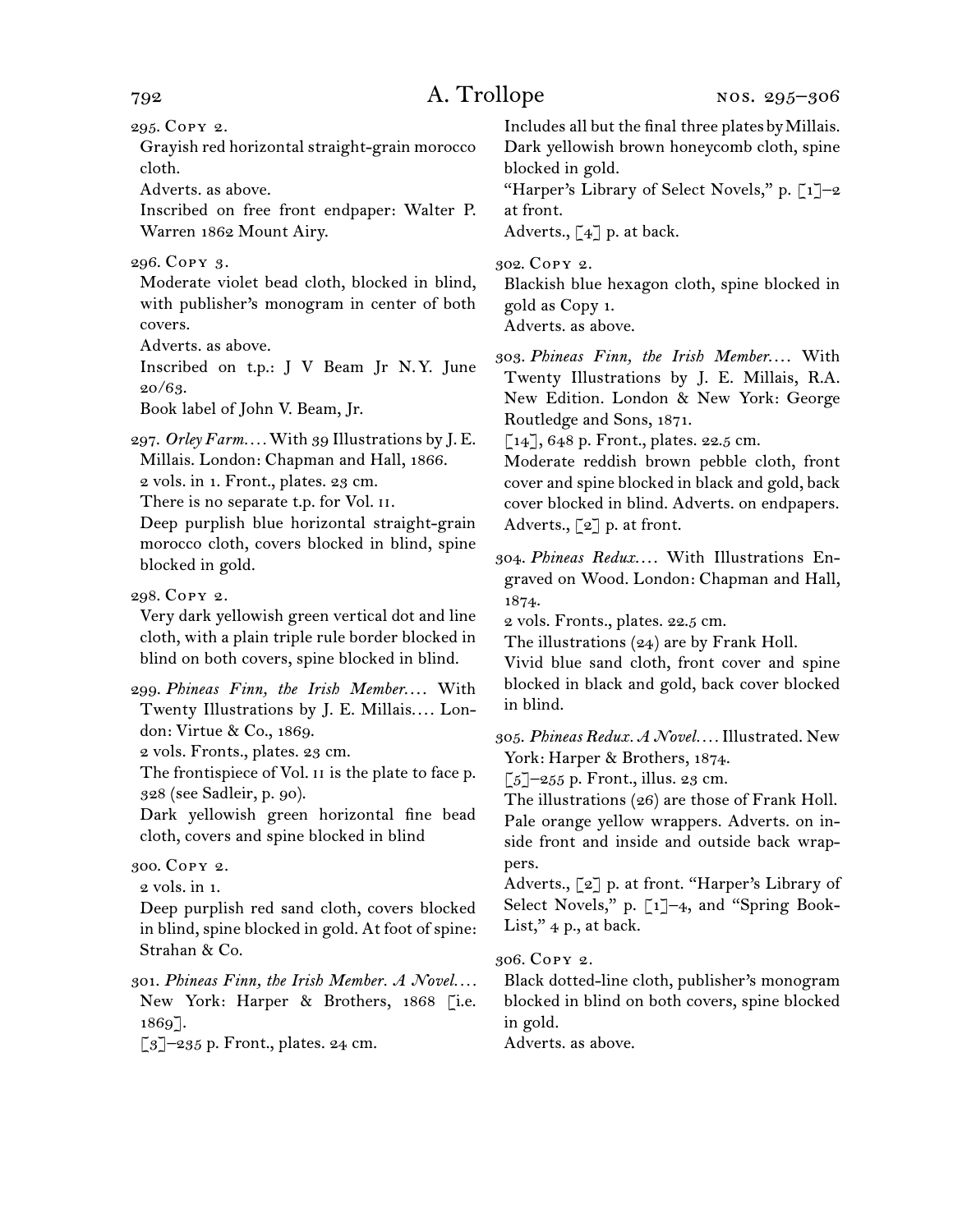307. Copy 3.

Dark grayish red dotted-line cloth, blocked as Copy 2.

Adverts. as above.

308. Copy 4.

Blackish red pebble cloth, blocked as Copy 2. Adverts. as above.

309. *The Present Condition of the Northern States of the American Union.* [n.p.: privately printed, 1862 or 1863.]

31 p. 24 cm.

Caption title.

Pages 1 and 2 are blank.

Authorship not given.

White plain wrappers. On outside front wrapper, in Trollope's hand: North America.

With corrections in the author's hand throughout.

310. Copy 2.

22.5 cm.

Without wrappers; stitched.

Title in Trollope's hand on p.  $\lceil 1 \rceil$ .

This printing incorporates many of the changes made by the author on Copy 1. With several new corrections in his hand.

311. *President Johnson's Last Message.*

In *Saint Pauls,* No. 18, March 1869. London, New York: Virtue and Company. Pages [663]–675. 22.5 cm.

Published anonymously.

Light yellowish pink illustrated wrappers, printed in black and red.

312. The Prime Minister.... London: Chapman & Hall [1875]-76.

8 parts (4 vols.). 19.5 cm.

Monthly parts, Nov. 1875-June 1876.

Sadleir variant Set a; for description of variants in preliminary matter, see Sadleir, p. 150– 153.

Light blue illustrated wrappers. Adverts. on inside front and inside and outside back wrappers.

Tipped in at front of Part vi is an advertisement leaflet, 4 p., 16.5 cm.

313. Copy 2.

Sadleir variant Set b.

Moderate reddish brown diagonal fine rib cloth, double rule border in blind on both covers, parts numbered in arabic on spine. Original wrappers bound in.

"Forthcoming Publications," Oct. 1875, 8 p., bound in before front wrapper of Part i. No advertisement leaflet in Part vi.

314. ———. . . . London: Chapman & Hall, 1876.

4 vols. 19.5 cm.

Moderate reddish brown diagonal fine rib cloth, covers blocked in black, spine blocked in black and gold.

Inscribed on free front endpaper of each vol.: L G Franklin/84.

315. *The Prime Minister. A Novel. . . .* New York: Harper & Brothers, 1876.

 $\left[5\right]-252$  p. 23.5 cm.

Pale orange yellow illustrated wrappers. Adverts. on inside front and inside and outside back wrappers.

"Harper's Library of Select Novels," p.  $\lceil 1 \rceil$ -4 at front. "April Book-List,"  $g$ , [1] p., and "A Complete List of Novels," 8 p., at back.

Stamp of the Mercantile Library, Philada., on t.p. and elsewhere.

316. Copy 2.

23 cm.

Light grayish olive wrappers. No adverts. on wrappers.

Adverts. as above.

317. The Prime Minister.... Philadelphia: Porter and Coates [1876].

690 p. 19 cm.

Yellowish gray wrappers. On outside front wrapper: Library of Approved Novels. No. 19. Adverts. on inside front and inside and outside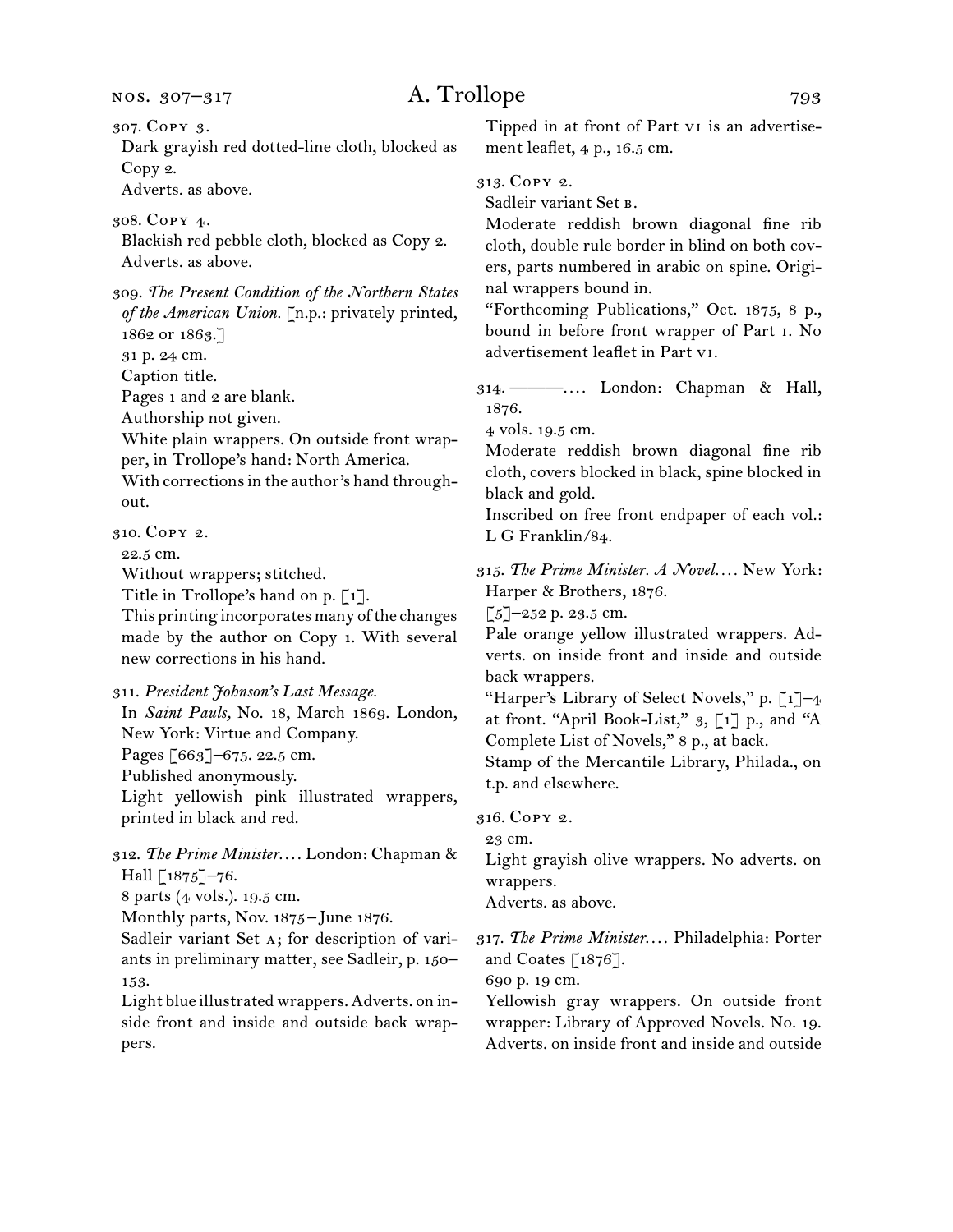back wrappers. A testimonial on outside back wrapper is dated January 8, 1876. Inscription dated 1876 on t.p.

318. ———. . . . Toronto: Belford Brothers, 1876.

vii, 547 p. 18.5 cm.

Dark grayish reddish brown very fine straightgrain morocco cloth, front cover (with an ornament in the center) and spine blocked in gold, back cover blocked in blind. Blind-stamped at foot of back cover: Bound by Hunter, Rose and Co.

"Publications,"  $\lceil 4 \rceil$  p. at back.

Book label of Wm. Johnston, Roslyn, Pa.

319. Copy 2.

Olive green very fine straight-grain morocco cloth, blocked as Copy 1 except that the title of the novel and the author's name appear in the center of the front cover in place of the ornament.

Adverts. as in Copy 1.

With a scribbled signature dated 1878 in pencil on free front endpaper and on t.p.; and with the number 000670 stamped on t.p.

Outer lower corners of p. 73–76 (with a small loss of text) and 137–138 torn away.

320. *Rachel Ray. A Novel. . . .* London: Chapman and Hall, 1863.

2 vols. 20.5 cm.

Moderate reddish brown horizontal dot and line cloth.

Embossed on t.p. of each vol.: With the Publishers Compliments. C & H.

Bookplate of Michael Sadleir.

321. ———. . . . Sixth Edition. London: Chapman and Hall, 1863.

2 vols. 20.5 cm.

Vol. ii: Second Edition.

Grayish red vertical dot and line cloth.

322. ———. . . . New York: Harper & Brothers, 1864 [cover 1863]. 128 p. 24 cm.

Light brown decorated wrappers. On outside front wrapper: No. 237. Library of Select Novels. Adverts. on inside front and inside and outside back wrappers.

"Trade-List," Nov. 1863, 13 p., "Harper's Library of Select Novels," [2] p., and "New Books," Oct. 1863, [1] p., at back. Bookplate of [William Woolsey] Yardley.

323. Ralph the Heir.... With Illustrations by F. A. Fraser. London: Strahan & Co. [1870]–71. 19 parts (iv, 434 p.). Plates. 23 cm.

Monthly parts, Jan. 1870 – July 1871.

Decorated wrappers: Parts i–xv, light grayish yellowish brown; Parts xvi–xix, pale orange yellow. Printed in black and red. Wrappers of Parts XIII and XIV have a slightly chalky texture, a different quality of paper as noted by Sadleir, p. 125. Adverts. on outside back wrapper of Part i, on inside front and inside and outside back wrappers of Part ii, and on inside and outside back wrappers of Parts III-XIX.

324. ———. With Illustrations by F. A. Fraser. London: Strahan & Co. [1870]–71.

17 (of 19) parts (iv, 96, 145–434 p.). Plates. 23 cm. Supplement to *St. Pauls Magazine,* lacking Parts v and vi, which have been supplied by parts from the regular part issue.

Monthly parts, Jan. 1870 – July 1871.

Parts I-IV, VII-XI, light grayish yellowish brown decorated wrappers, printed in black and red. At head of outside front wrapper of Part i: Supplement to "The Saint Paul's." At head of outside front wrapper of Parts  $iI-IV$ , vii–xi: Supplement to the Saint Pauls Magazine. Adverts. on outside back wrapper of Part i, on inside front and inside and outside back wrappers of Part ii, and on inside and outside back wrappers of Parts III-IV, VII-XI. Parts [xii]–[xix], stitched, with separate wrappers and illustrations omitted. See Sadleir, p. 125–126.

Parts v and vi are as corresponding parts in regular part issue, above.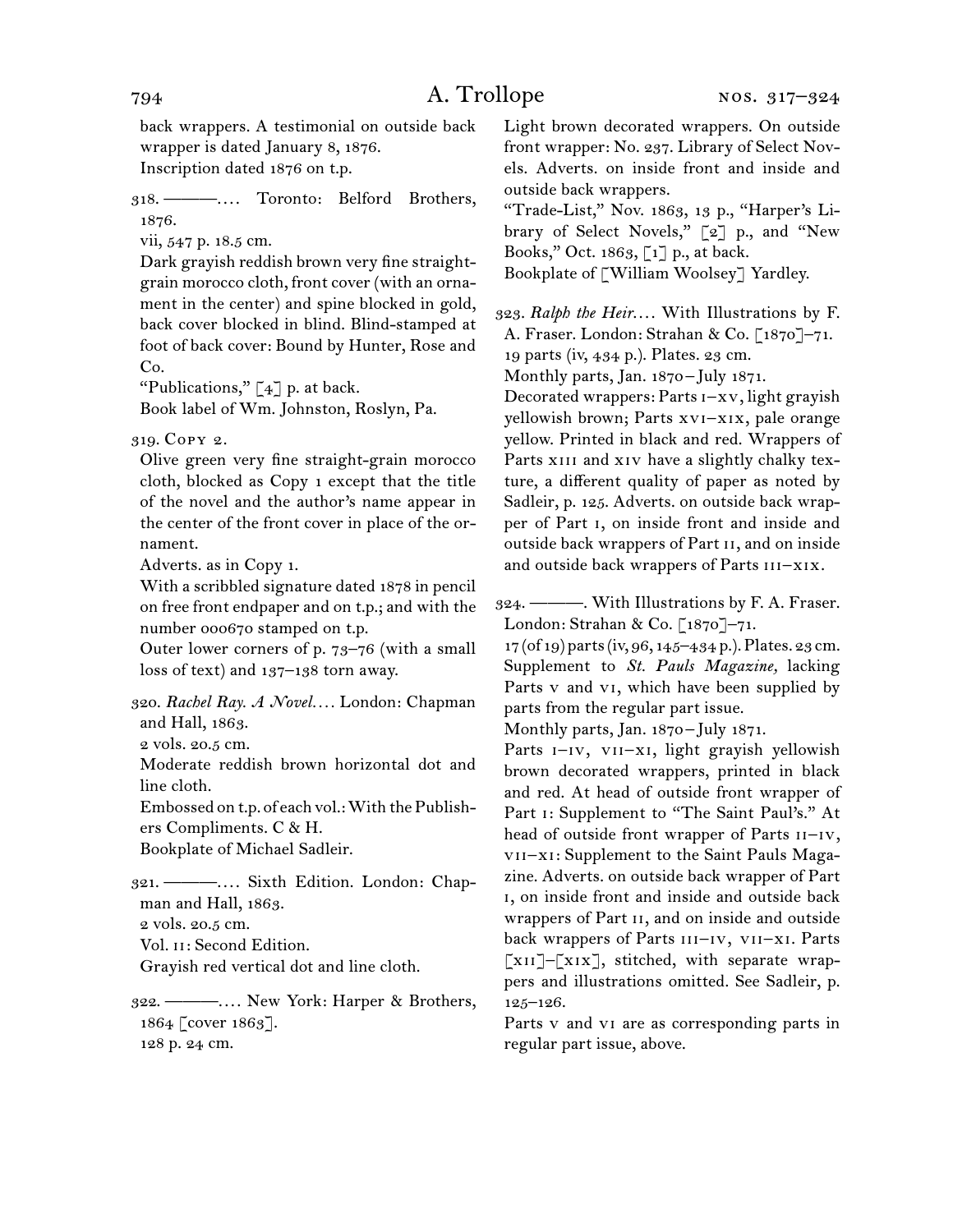nos. 325–336

## A. Trollope 795

325. Copy 2.

23.5 cm.

A complete set, bound with front and back wrappers.

At head of outside front wrapper of Parts v– vi: Supplement to the Saint Pauls Magazine. Adverts. on inside and outside back wrappers of Parts v–vi. Other parts as above. Inserted between Parts II and III are  $\lceil 4 \rceil$  p. of adverts., the first headed "The Reason Why."

Reddish orange buckram.

Bookplate of Michael Sadleir.

326. ———. . . . With Illustrations by F. A. Fraser. London: Strahan & Co., 1871.

iv, 434 p. Plates. 23 cm.

Very dark yellowish green very fine straightgrain morocco cloth, covers blocked in blind, spine blocked in gold. Sprinkled edges, reddish brown.

Bookplate of Michael Sadleir.

327. ———. . . . Copyright Edition. . . . Leipzig: Bernhard Tauchnitz, 1871.

2 vols. 16 cm.

On halftitles: Collection of British Authors. Tauchnitz Edition. Vol. 1150 [1151].

Nonpareil marbled boards, edges, and endpapers, boards very dark red, edges and endpapers very deep red. Very deep red leather spine and corners.

Bookplate of Morella.

328. ———. . . . London: Hurst and Blackett, 1871.

3 vols. 19.5 cm.

Strong brown sand cloth, covers and spine blocked in black.

"List of New Works," 16 p. at back of Vol. III.

329. *Ralph the Heir. A Novel. . . .* With Illustrations. New York: Harper & Brothers, 1871. iv, 282 p. Front., illus. 24 cm. Contains all 18 of Fraser's illustrations.

Dark grayish brown honeycomb cloth, spine blocked in gold.

Inscribed on free front endpaper: George H Pollock New Bedford Nov 5 1874.

330. Copy 2.

Dark grayish purple hexagon cloth, spine blocked in gold as Copy 1.

331. *Ralph the Heir...* With Illustrations by F.A. Fraser. New Edition. London and New York: George Routledge and Sons, 1872.

iv, 434 p. Front., plates. 23 cm.

A variety of fine pebble cloth, deep brown, front cover and spine blocked in black and gold, back cover blocked in blind. Routledge adverts. on endpapers.

332. Copy 2.

Deep brown sand cloth, same blocking in black and gold. Endpapers as above.

333. *The Red Shirt. By Alberto Mario*. . . . In *The Fortnightly Review,* No. 18, Feb. 1, 1866. London: Chapman and Hall. Pages 775–777. 25.5 cm. A review by Trollope. Pale orange yellow wrappers.

334. *Relics of General Chassé. A Tale of Antwerp.* In *Harper's New Monthly Magazine,* Vol. 20, No. 117, Feb. 1860. New York: Harper & Brothers.

Pages 363–370. 25.5 cm. Yellowish white illustrated wrappers.

335. *Resources and Prosperity of America. By Sir M. Peto. . . .*

In *The Fortnightly Review,* No. 25, May 15, 1866. London: Chapman and Hall.

Pages 126–128. 25.5 cm.

A review by Trollope.

Pale orange yellow wrappers.

336. *The Rose of Cheriton. By Mrs. Sewell.* In *The Fortnightly Review,* New Series, No. 2, Feb. 1, 1867. London: Chapman and Hall. Pages 252–255. 25.5 cm. A review by Trollope. Pale orange yellow wrappers.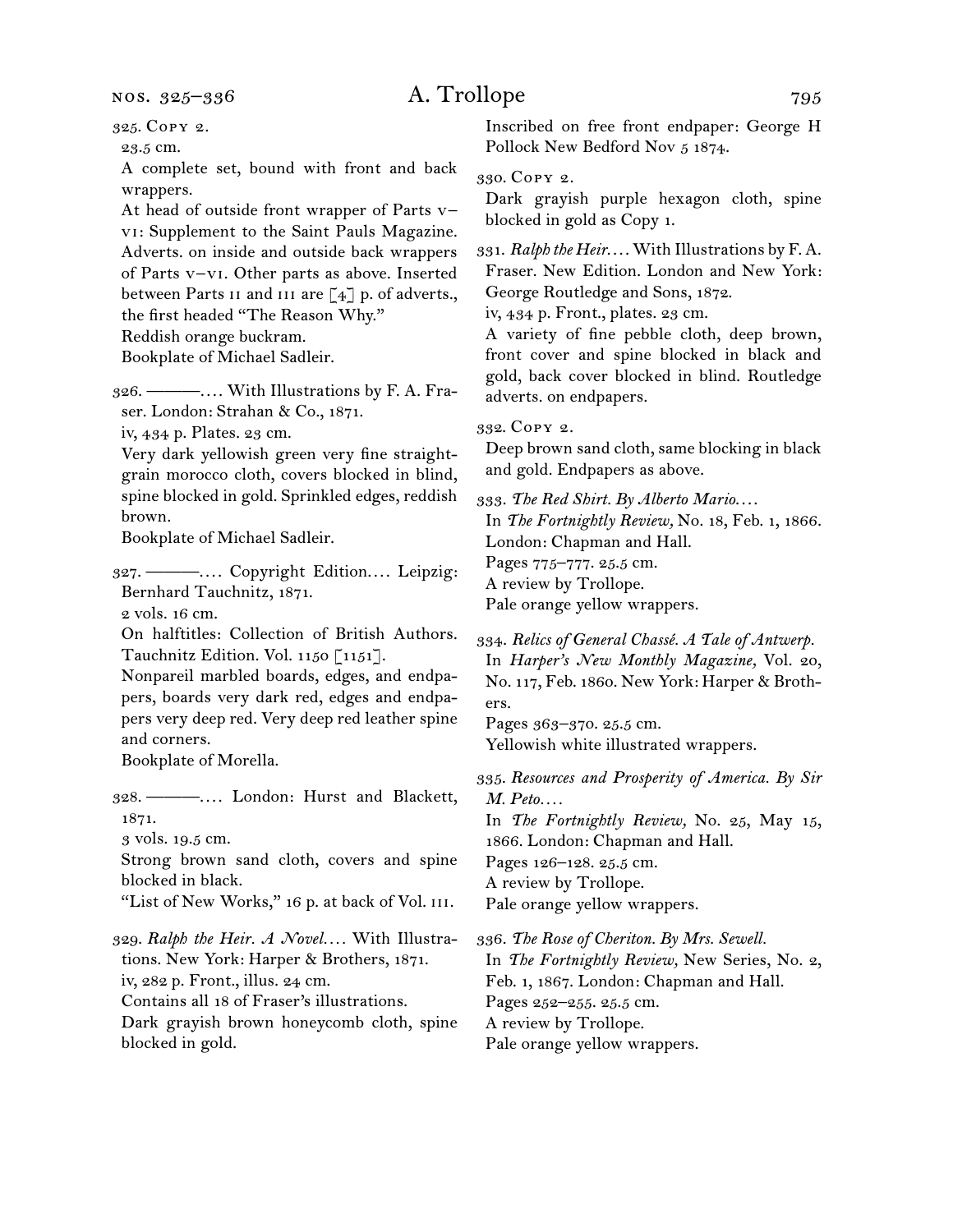337. *Sesame and Lilies. Two Lectures delivered at Manchester in 1864. By John Ruskin. . . .* In *The Fortnightly Review,* No. 5, July 15, 1865. London: Chapman and Hall. Pages 633–635. 25.5 cm. A review by Trollope. Pale orange yellow wrappers. 338. *Sir Harry Hotspur of Humblethwaite*. . . . London: Hurst and Blackett, 1871. vii, 323 p. 19.5 cm. Deep reddish orange sand cloth, covers blocked in black, spine blocked in gold. Blackish blue endpapers.

"List of New Works," 16 p. at back.

First issue. Varies from Sadleir only in that p. 309–316 are only  $\frac{1}{4}$ –<sup>3</sup>/<sub>8</sub> of an inch, not <sup>5</sup>/<sub>8</sub> of an inch, short.

For variations between issues, see Sadleir, p. 116–122.

339. Copy 2.

Second issue binding.

First issue text, except for p. 73, 83, 86, 87, 95, and 276, which are second issue. Page 211 paginated 21; p. 291, space between x's of xxII; p. 318 paginated 18. Pages 309–316, ¼ of an inch short.

Adverts. as in Copy 1.

340. Copy 3.

Second issue, except for p. 116, which is first issue.

Adverts. as in Copy 1.

Bookplates of John P. Ellames and Michael Sadleir.

### 341. Copy 4.

19 cm.

A mixture of issues. Page 211 paginated 21 and p. 318 paginated 18.

Moderate red sand cloth, different blocking in black on front cover, back cover differently blocked in blind, spine differently blocked in black and gold. White endpapers. Different style of lettering, no imprint on spine, title and author on front cover.

Adverts. as in Copy 1.

Book label of W. H. Smith & Son's Subscription Library (stamped "Sold").

342. ———. . . . New York: Macmillan and Co., 1871.

vii, 323 p. 19 cm.

Dark green sand cloth, covers blocked in blind, spine blocked in gold. Dark green endpapers. Sadleir's number (ii), the first American edition.

343. Copy 2.

17.5 cm.

A variety of fine pebble cloth, dark yellowish green, front cover and spine differently blocked in black. Author, title, and publisher on front cover. Moderate brown endpapers.

Binding not described by Sadleir. Textual variations are a mixture of those of the first and second English issues.

344. ———. . . . Illustrated. New York: Harper & Brothers, 1871.

112 p. Front., illus. 23.5 cm.

The three illustrations are by E. B. Bensell.

Grayish reddish orange decorated wrappers.

On outside front wrapper: No. 354. Library of Select Novels. Adverts. on inside front and inside and outside back wrappers.

345. *The Small House at Allington. . . .* With Eighteen Illustrations by J. E. Millais.... London: Smith, Elder and Co., 1864.

2 vols. Fronts., plates. 23 cm.

With the two errors on p. 33 and 70 noted by Sadleir, p. 53.

Dark olive green horizontal wave cloth, front cover blocked in blind and gold, back cover in blind, spine blocked in gold. Adverts. on pastedown endpapers.

Bookplate of Michael Sadleir.

346. *The Small House at Allington. A Novel. . . .* With Illustrations. New York: Harper & Brothers, 1864.

273 p. Illus. 24 cm.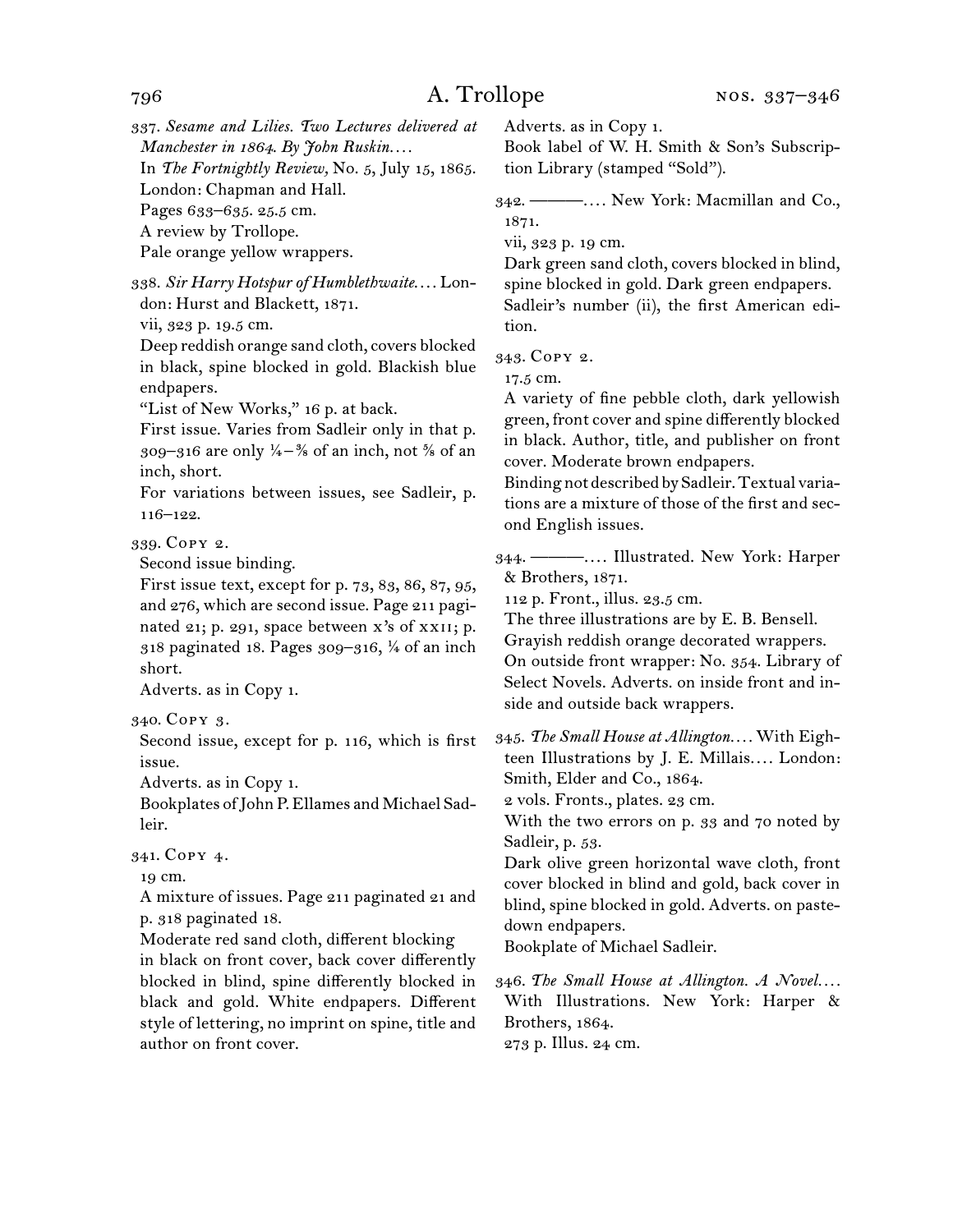Black hexagon cloth, covers blocked in blind, spine blocked in gold. On spine: Illustrated by Millais. "List of New Books," May 1864, 4 p., and "Harper's Library of Select Novels," ending with No. 240, 2 p., at back. 347. Copy 2. Blackish purple horizontal cord cloth, spine blocked in gold as Copy 1. Adverts. as above, except that "Select Novels" list ends with No. 244. 348. Copy 3. Dark grayish purple sand cloth, spine blocked in gold as Copy 1. Adverts. as in Copy 2. 349. South Africa.... London: Chapman and Hall, 1878. 2 vols. Colored folding map, colored folding plan. 20.5 cm. Dark red sand cloth, covers blocked in blind, spine blocked in blind and gold. Inscribed by Trollope on halftitle of Vol. i: Sir Bartle Frere with the authors kind regards. Stamped on t.p. of Vol. II: From Chapman & Hall 93 Piccadilly London. Embossed on halftitle of Vol. ii: Rougham Hall, Bury St. Edmunds, Suffolk. 350. Copy 2. "Catalogue of Books," Nov. 1877, 32 p. at back of Vol. ii. 351. Copy 3. No folding map. 20 cm. Dark red diagonal fine rib cloth, different blocking, in blind on covers, in gold on spine. No adverts. Elaborately inscribed on both halftitles: H. Seymour Aug. 17th 1880. 352. ———. . . . Abridged by the Author from the Fourth Edition. London: Chapman & Hall, 1879. viii, 389 p. Colored folding map. 19.5 cm. Dark red diagonal fine rib cloth, front cover

blocked in black, back cover in blind, spine blocked in black and gold. Adverts.,  $\lceil 2 \rceil$  p. at back.

353. ———. . . . A reprint of the 1878 edition with an introduction and notes by J. H. Davidson. Cape Town: A. A. Balkema, 1973.

[viii], 504 p. Front., map. 25.5 cm.

"South African Biographical and Historical Studies," No. 14.

Moderate reddish brown boards, front cover blocked in gold. Dark brown synthetic leather spine, blocked in gold and pink. Top edges stained moderate reddish orange.

354. *The Struggles of Brown, Jones, and Robinson. By One of the Firm*. . . . New York: Harper & Brothers, 1862.

 $\lbrack 7 \rbrack$ –136 p. 24.5 cm.

Pinkish brown wrappers. On outside front wrapper: No. 220. Library of Select Novels. Adverts. on inside front and inside and outside back wrappers.

Adverts., 1 leaf at front and  $\lceil 4 \rceil$  p. at back.

Signature of C. D. Kellogg on t.p. and on outside front wrapper.

355. Copy 2.

T.p. dated 1875.

Advert. on outside back wrapper dated 1873. No adverts. at front or at back.

356. *The Struggles of Brown, Jones, and Robinson: By One of the Firm.* Edited by Anthony Trollope.... Reprinted from the "Cornhill Magazine." With Four Illustrations. London: Smith, Elder & Co., 1870.

iv, 254 p. Front., plates. 19.5 cm.

Added t.p., engraved. The four illustrations, by an unidentified artist, include the engraved t.p.

Reddish brown smooth cloth, front cover and spine blocked in black and gold, back cover blocked in black. Title on spine: Brown, Jones, and Robinson.

"Novels by Mr. Trollope," [2] p. at back. Bookplate of Michael Sadleir.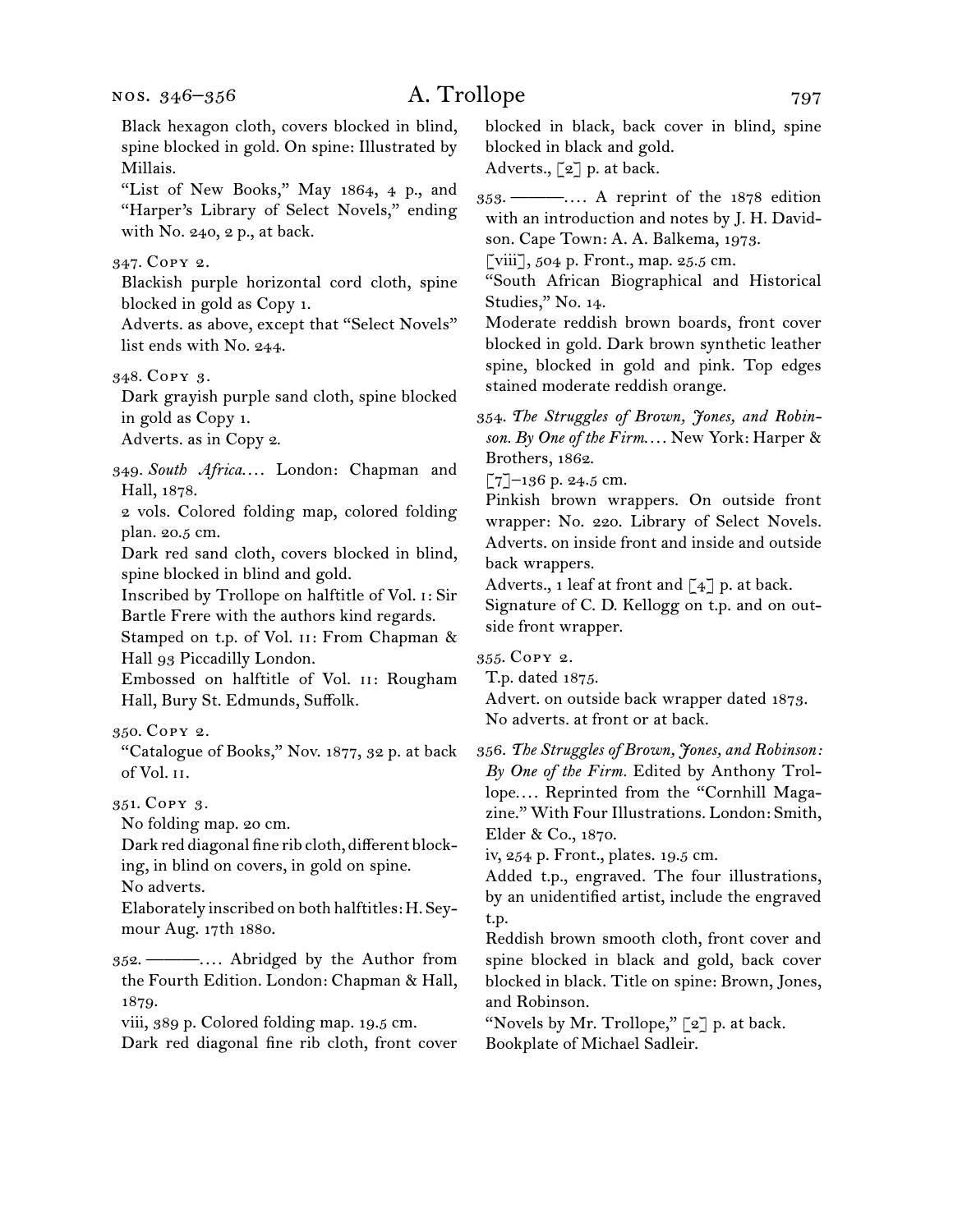357. *Studies in Parliament. By R. H. Hutton. . . .* In *The Fortnightly Review,* No. 22, April 1, 1866. London: Chapman and Hall. Pages [510]–512. 25.5 cm. A review by Trollope.

Pale orange yellow wrappers.

358. Tales of All Countries.... London: Chapman and Hall, 1861.

 $\lceil 3 \rceil$ , 312 p. 20.5 cm.

Deep purplish blue bead cloth, covers and spine blocked in blind.

"A Catalogue of Books," Nov. 1861, 32 p. at back.

359. Copy 2.

19 cm.

Moderate violet smooth cloth, front cover and spine blocked in gold. No adverts.

360. Copy 3.

Dark olive green smooth cloth. Otherwise as Copy 2.

361. Copy 4.

Moderate reddish brown smooth cloth. Otherwise as Copy 2.

362. *Tales of All Countries. Second Series*. . . . London: Chapman & Hall, 1863.

[3], 371 p. 20.5 cm.

Deep purplish blue bead cloth, covers and spine blocked in blind.

Bookplate of Michael Sadleir.

363. Copy 2.

19 cm.

Very dark red smooth cloth, front cover and spine blocked in gold.

364. *Tales of All Countries. . . .* London: Chapman and Hall, 1861 [and 1863]. 2 vols. in 1. 20 cm. First and Second Series bound together. Dark yellowish green sand cloth, covers

blocked in blind, spine blocked in gold. Book label of Michael Sadleir.

365. ———. . . . Complete in One Volume. With a Frontispiece by Marcus Stone. London: Chapman & Hall, 1864.  $\lceil 3 \rceil$ , 403 p. Front. 19.5 cm.

Dark olive green sand cloth, covers blocked in blind, spine blocked in gold.

366. ———. . . . Fifth Edition. London: Chapman and Hall  $\lceil 1871 \rceil$ .

2 prel. leaves, 403 p. 18 cm.

Pale orange yellow glazed illustrated boards, printed in color. Adverts. on back cover and on endpapers. On spine: Select Library of Fiction. Inscription in pencil on free front endpaper dated Aug. 1, 1873. Bookplate of Levi K. Fuller.

367. … *Das Telegraphenmädchen* (*The telegraph*  girl).... Englische Bearbeitung und Ubertragung ins Deutsche von L. Böckel. Berlin: Druck und Verlag von August Scherl [n.d.].

115 p. 16 cm.

At head of title: Serie E 30.—Englisch.

Vorwort by Professor Kabisch, p. [5].

The story is printed in both English and German.

Olive green boards, printed in black and bright green. On front cover: Sprachen-Pflege Englisch Band 30.

368. Thackeray.... London: Macmillan and Co., 1879.

vi p., 1 leaf, 210 p. 20 cm.

On halftitle: English Men of Letters. Edited by John Morley.

Yellowish white smooth cloth. Paper label on spine. Edges uncut.

Adverts., 2 p. at back. The adverts. identify the three copies listed here as actual first editions. See Sadleir, p. 172.

Bookplate of Michael Sadleir.

369. Copy 2.

19 cm.

Dark red smooth cloth, covers and spine blocked in black. Edges cut.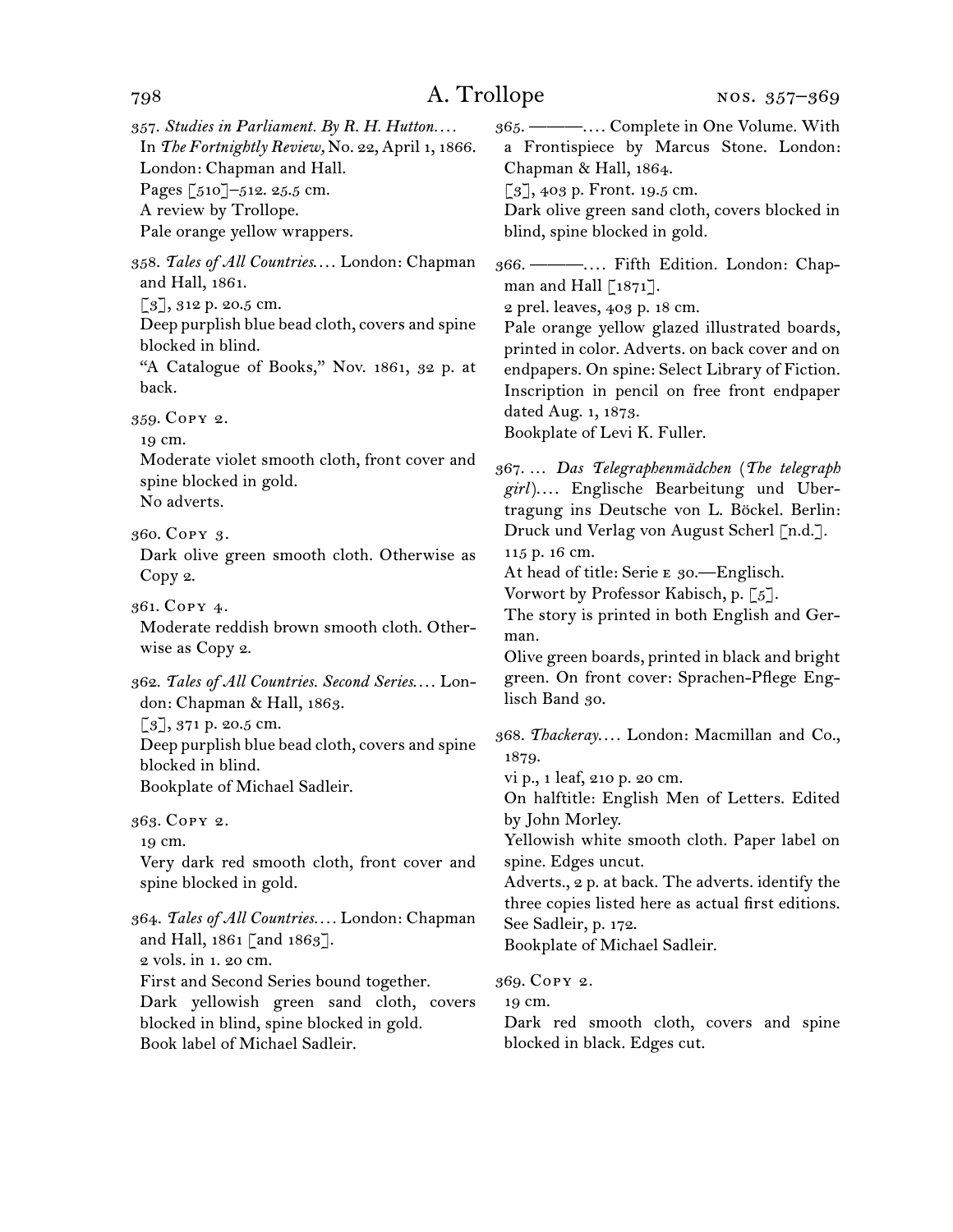Adverts. as above. Bookplate of James Cumming. 370. Copy 3. Dark orange yellow smooth cloth, blocked as Copy 2 except that title and author are at head of front cover rather than in the middle. Inscription on halftitle dated June 1879. 371. ———. . . . New York: Harper & Brothers, 1879. vi, 206 p. 19.5 cm. Halftitle: English Men of Letters. Edited by John Morley. Black smooth cloth, covers and spine blocked in red. Adverts.  $\lceil 2 \rceil$  p. at back. 372. ———. . . . London: Macmillan and Co., 1880. vi p., 1 leaf, 210 p. 19.5 cm. On halftitle: English Men of Letters. Edited by John Morley. "Tenth thousand." Erratum slip inserted before p. [1]. Extra-illustrated with 38 portraits and other illustrations. Brown, yellow, and green German marbled boards. Dark green morocco spine, gilt, and corners. Red, blue, and yellow curl marbled endpapers. T.e.g. 373. *Thompson Hall. . . .* With Illustrations. London: Sampson Low, Marston, Searle, & Rivington, 1885. 127 p. Illus. 16 cm. Previously published as *Christmas at Thompson Hall* (q.v.). The illustrations are by William Ralston. Light gray wrappers, printed in blue and brown. Advert. on outside back wrapper. Advert. for "The Rose Library," p. [4]. Advert., verso of p. 127. 374. *The Three Clerks. A Novel. . . .* London: Richard Bentley, 1858. 3 vols. 20.5 cm. Grayish yellowish brown boards. Dark violet fine diaper cloth spine. Paper label on spine. Bookplate of Michael Sadleir. Bookplate of Canning in Vols. ii and iii only. 375. Copy 2. Blackish purple moiré vertical fine rib cloth, blocked in blind. 376. Copy 3. Blackish purple moiré horizontal fine rib cloth, no blocking. Paper label on spine. Bookplates of Mrs. Bethune Patton and Carroll Atwood Wilson. 377. ———. . . . New York: Harper & Brothers, 1860.  $[iii]$ –vi,  $[7]$ –497 p. 20 cm. Black diagonal wave cloth, blocked in blind. "A List of Books," 6 p. at back. 378. Copy 2. Dark reddish brown horizontal cord cloth, same blocking in blind. Adverts. as above. Book label of J.G.E. Hopkins. 379. Copy 3. Dark yellowish brown morocco cloth, same blocking in blind. Different adverts., [6] p. at back. 380. The Three Clerks.... Copyright Edition.... Berlin—New York: J. Jolowicz [ca. 1875?]. 2 vols. in 1. 16.5 cm. "Thormann & Goetsch, Printers, Berlin." Dark purplish red bubble cloth. Darker purplish red leather spine and corners. T.e. marbled; fore and bottom edges sprinkled. 381. *The Tireless Traveler. Twenty Letters to the Liverpool Mercury by Anthony Trollope, 1875.* Edited, with an Introduction, by Bradford Allen Booth. Berkeley and Los Angeles: University of California Press, 1941. xi, 221 p. 20 cm. "… newspaper articles which are here reprinted for the first time."—p. 5.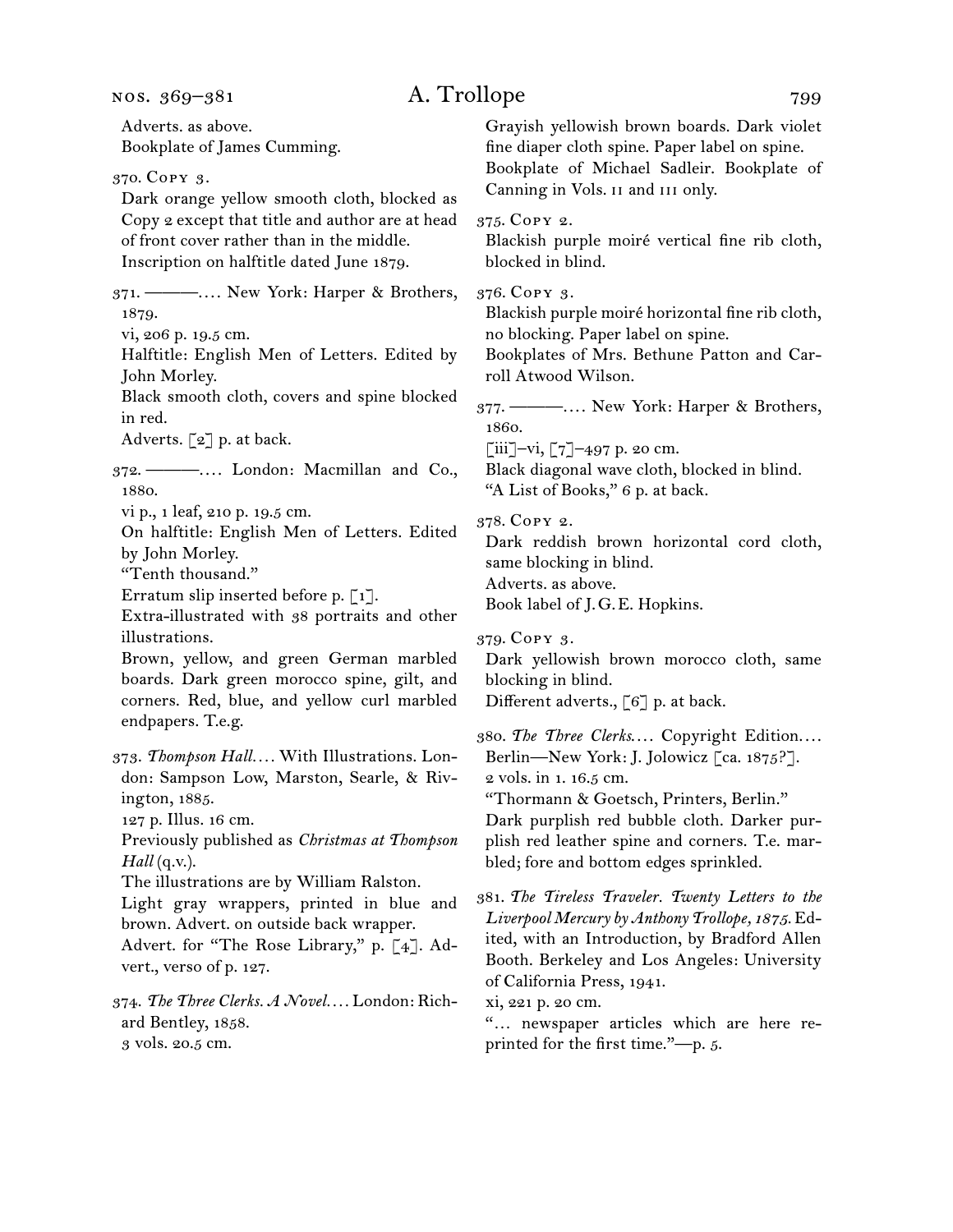Deep red smooth cloth, front cover blocked in gold.

Inscription on free front endpaper: To Morris L. Parrish—with best wishes for his collection Bradford A. Booth.

The Parrish Collection contains duplicates in Trollope's hand (on thin paper) of Letters v through xviii, as well as galley proofs of Letters xi, xii, and xviii (the last three with corrections but not by Trollope). Printed at the head of each of the galley proofs: Set in type confidentially in order to secure accuracy of text. This letter is under no circumstances to appear before Saturday morning.

382. *Travelling Sketches. . . .* (Reprinted from the "Pall Mall Gazette.") London: Chapman and Hall, 1866.

2 prel. leaves, 112 p. 19.5 cm.

Dark red sand cloth. Bevelled boards.

"New Works & New Editions," Feb. 1, 1866, 23, [1] p. at back.

383. Copy 2.

Moderate red sand cloth. Bevelled boards. No adverts.

Bookplate of Myrtle A. Crummer.

384. *Trollope in California.*

In *The Huntington Library Quarterly,* Vol. 3, No. 1, Oct. 1939. San Marino, California: Huntington Library.

Pages 117–124. 24 cm.

A letter from Anthony Trollope, with an introduction by Bradford A. Booth.

Light grayish olive wrappers.

385. *Trollope on Education: An Unpublished Address.* Frederick G. Blair.

In *The Trollopian. A Journal of Victorian Fiction,*  [Vol. 1], No. 4, March 1947. Berkeley and Los Angeles: University of California Press; London: Cambridge University Press.

Pages 1–9. 23.5 cm.

"… Anthony Trollope's address at the distribution of prizes at the Liverpool Institute 13th November, 1873."

Introduction, p. 1–2; "The Address," p. 2–9. White wrappers.

386. *Trollope's Letters to the Examiner.* Edited by Helen Garlinghouse King.

Reprinted from *The Princeton University Library Chronicle,* Vol. 26, No. 2, Winter 1965.

Pages 71-101. 23.5 cm.

Moderate reddish brown wrappers.

With a copy of the complete issue containing the article.

See No. 183, *The Irish Famine,* for a separate publication of six of these seven letters.

387. *The Two Heroines of Plumplington. . . .*

In *Good Cheer: The Christmas No. of "Good Words,"* 1882. London: Isbister & Company, Limited.

Pages 1–32. Plate, illus. 25 cm.

The illustrations are by W. J. Hennessy.

Strong yellowish pink decorated wrappers.

388. …———. Introduction by John Hampden. Illustrated with Lithographs by Lynton Lamb. [London]: Andre Deutsch [1953]. 112 p. Plates. 22 cm. Moderate brown buckram.

389. La Vendée. An Historical Romance.... London: Henry Colburn, 1850.

3 vols. 20.5 cm.

First edition, first issue. See Sadleir, p. 12–14. Olive gray boards. Dark grayish purple horizontal fine rib cloth spine. Paper label on spine. Adverts., verso of p. 313 in Vol. iii.

390. Copy 2.

Dark olive green vertical fine rib cloth, covers and spine blocked in blind.

Adverts., [1] p. as above, and "List of New Works," 16 p., at back of Vol. III.

Inscribed by Trollope on t.p. of Vol. i: M. A. Milton—From the Author June 11th 1850.

391. *The Vicar of Bullhampton. . . .* With Thirty Illustrations by H. Woods. London: Bradbury, Evans, and Co.  $\lceil 1869 \rceil$ –70.

11 parts (xvi, 481 p.). Plates, illus. 22 cm.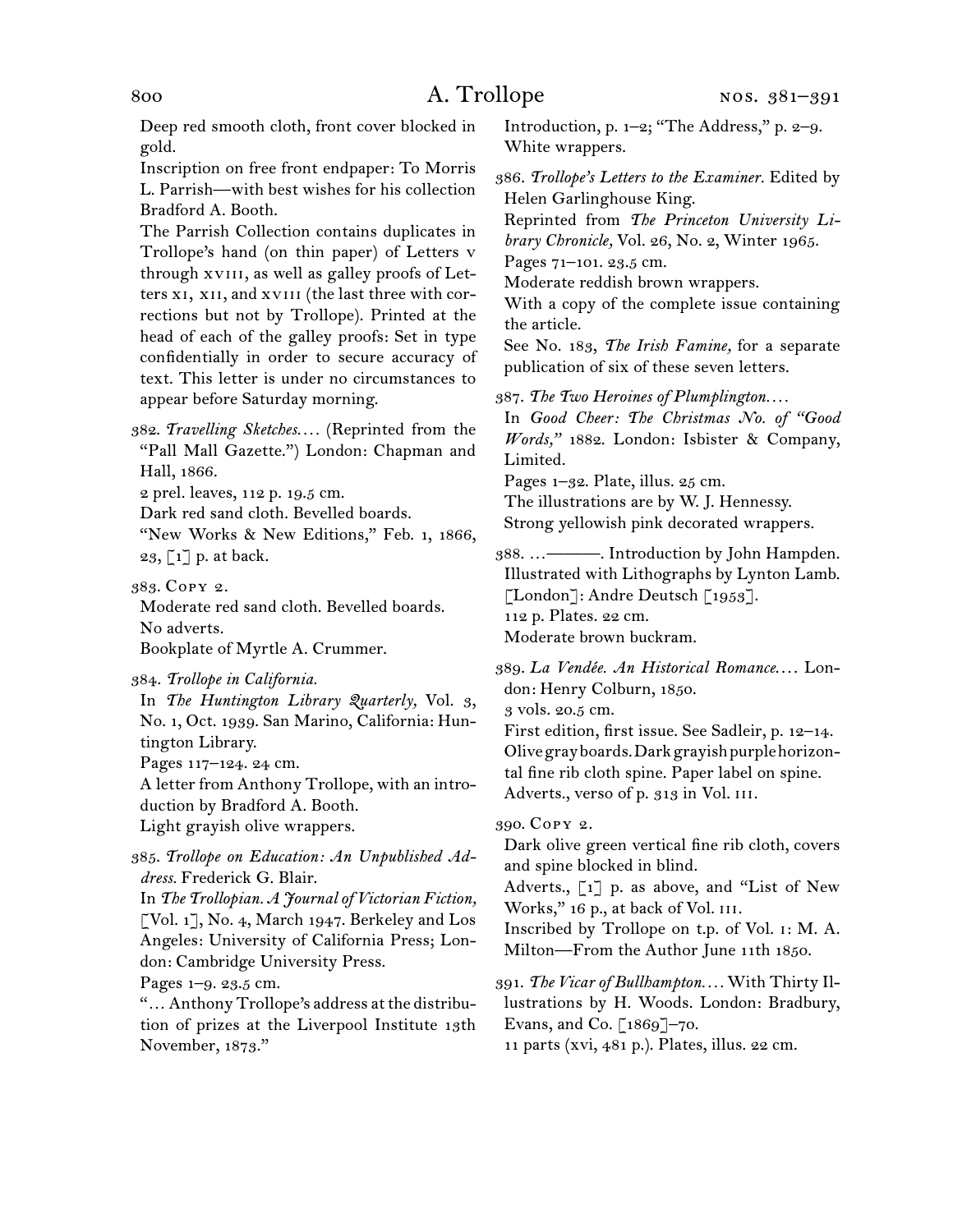### nos. 391–400

## A. Trollope 801

Monthly numbers, July 1869–May 1870.

Pale blue illustrated wrappers, printed in black and red. Adverts. on inside front and inside and outside back wrappers.

Adverts., 12 p. at front of No. 1,  $\begin{bmatrix} 4 \end{bmatrix}$  p. at back; 4 p. each at front of Nos. 2 and  $3$ ; [10] p. at back of No. 11. See Sadleir, p. 109–110.

392. ———. . . . With Thirty Illustrations by H. Woods. London: Bradbury, Evans and Co., 1870.

xvi, 481 p. Front., plates, illus. 22.5 cm.

Moderate reddish brown smooth cloth, front cover and spine blocked in gold and black, back cover blocked in black.

Adverts., [10] p. at back, matching Sadleir's volume issue A. See Sadleir, p. 110–111.

393. *The Vicar of Bullhampton. A Novel. . . .* With Illustrations. New York: Harper & Brothers, 1870.

 $\lceil 7 \rceil$ –300 p. Front., plates. 23.5 cm.

Contains all the full-page illustrations by Henry Woods with the exception of the frontispiece and includes two new illustrations by the American E. B. Bensell (opp. p. 15 and 89). Pale orange yellow wrappers. Adverts. on inside front and inside and outside back wrappers.

Adverts., 4,  $\lceil 6 \rceil$  p. at back.

394. Copy 2.

24 cm.

Dark grayish red vertical fine cord cloth, spine blocked in gold. Adverts. as above.

395. *W. M. Thackeray. . . .*

In *The Cornhill Magazine*, No. 50, Feb. 1864. London: Smith, Elder and Co. Pages 134–137. 23 cm. Strong orange yellow illustrated wrappers.

396. *The Warden. . . .* London: Longman, Brown, Green, and Longmans, 1855. iv, 336 p. 20.5 cm. Light brown horizontal cord cloth, blocked in blind. Dark brick endpapers. On inside front cover: The Traveller's Library. On inside back cover: Religious and Moral Works.

"A Catalogue of New Works," Sept. 1854, 24 p. at back.

397. Copy 2.

Light brown vertical cord cloth, blocked as Copy 1. Plain dark brown endpapers.

"A Catalogue of New Works," March 1856, 24 p. at back.

Bookplates of Chauncey Brewster Tinker and Caroline Newton (who has written on the latter: "Robert F. Metzdorf from C.N. in memory of Tink!").

398. Copy 3.

Light brown diagonal cord cloth, blocked as Copy 1. Lighter brick endpapers. On inside front cover: The Knights of St. John or Order of Hospitallers. On inside back cover: Mr. Fonblanque's Work on the British Army.

"A Catalogue of New Works," Oct. 1858, 24 p. at back.

399. ———. . . . Copyright Edition. Leipzig: Bernhard Tauchnitz, 1859.

2 prel. leaves, 285, [1] p. 16 cm.

Lacks halftitle.

Dark olive green diagonal cord cloth. Red leather label on spine.

Label of Lady Sibbald Scott.

400. ———. New Edition. London: Longmans, Green, and Co. [n.d.].

vii, 221 p. 18 cm.

"London: Printed by Spottiswoode and Co."

On front cover: London: Longmans, Green, Reader, & Dyer.

Grayish olive glazed illustrated boards, printed in color. Adverts. on back cover. Lacks spine and free back endpaper.

Adverts., 2 p. at back.

Inscribed by Trollope on free front endpaper: Florence Bland from her loving uncle The Author.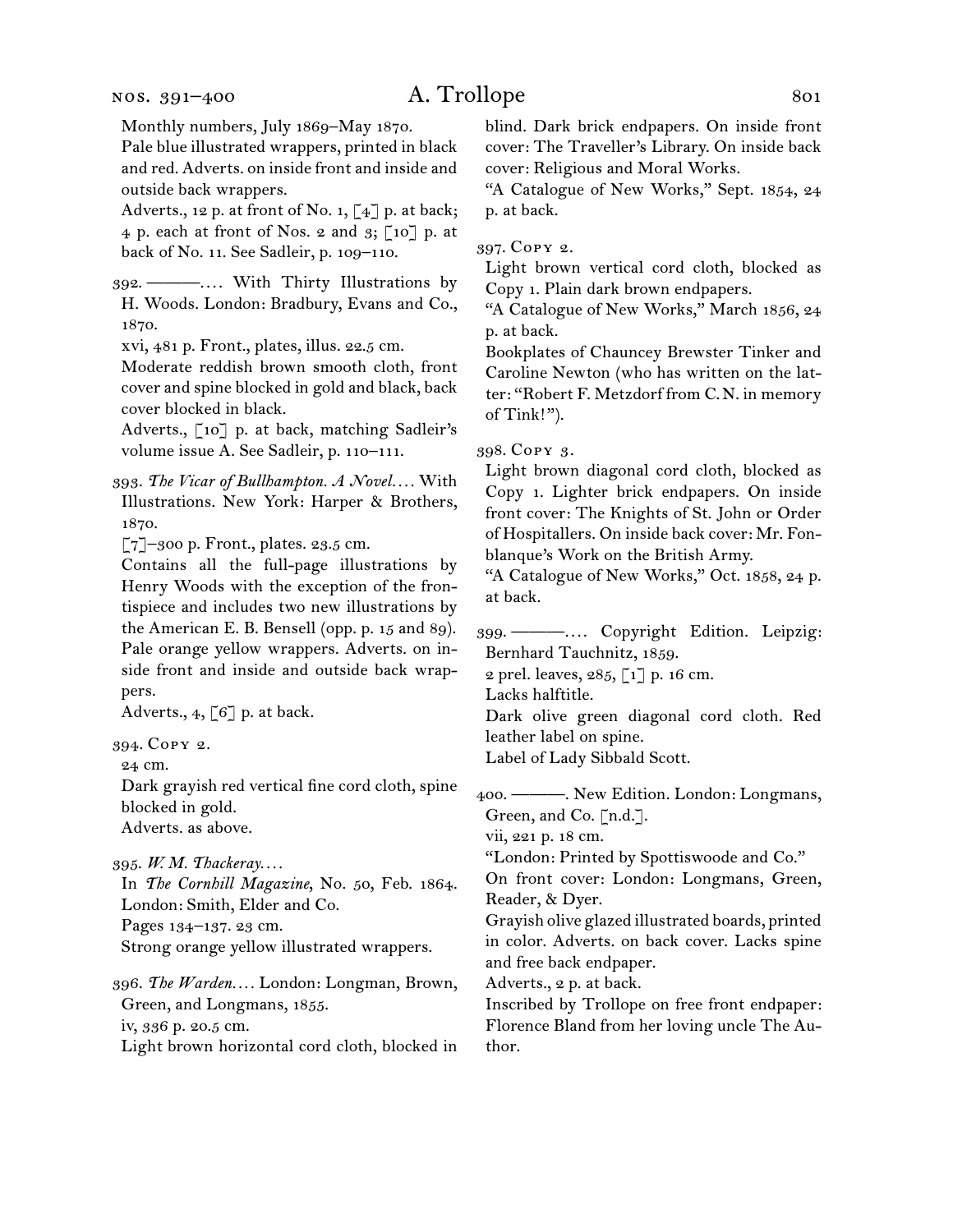401. ———. . . . New Edition. London: Longmans, Green, and Co. [n.d.].

vii, 221 p. 18.5 cm.

"Printed by Ballantyne, Hanson and Co., Edinburgh and London."

Pale orange yellow glazed illustrated boards, printed in color. Adverts. on back cover and on endpapers. On back cover: The Modern Novelist's Library.

Adverts.,  $\lceil 2 \rceil$  p. at back.

402. The Way We Live Now.... With Forty Illustrations.... London: Chapman and Hall  $[1874]$ –75.

20 parts (2 vols.). Plates. 22.5 cm.

Monthly parts, Feb. 1874–Sept. 1875.

The illustrations are by Lionel Grimston Fawkes.

Light blue illustrated wrappers. The design on the front cover is signed with the monogram JB, which may stand for Jemima Blackburn (Mrs. Hugh Blackburn). Adverts. on inside front and inside and outside back wrappers. For a description of adverts. sewn in, see Sadleir, p. 146–147, with the Parrish copy having only the following difference: the advert. for "Camomile Pills" at the back of Part i is in duplicate.

403. ———.... With Forty Illustrations.... London: Chapman and Hall, 1875.

2 vols. Fronts., plates. 22 cm.

Moderate green sand cloth, front cover blocked in black (with a three-rule border in black), back cover in blind, spine blocked in gold and black. Yellow endpapers.

404. Copy 2.

Bright blue bubble cloth, blocked as Copy 1. Dark gray endpapers.

405. Copy 3.

Moderate green bubble cloth, blocked as Copy 1 except that the border on front cover has only two rules. Yellow endpapers.

406. Copy 4.

2 vols. in 1.

"London: Printed by Virtue and Co., City Road."

Bright green sand cloth, covers blocked in blind, spine blocked in gold. No lettering on front cover. Yellow endpapers. Bookplate of Joseph Fisher.

407. Copy 5.

2 vols. in 1.

"London: Printed by Virtue and Co., Limited, City Road."

The frontispiece of Vol. II is correctly positioned, facing p. 4.

Moderate green diagonal dot and line cloth, front cover and spine blocked in black and gold, back cover blocked in blind. Title and author on front cover. Light brown endpapers.

408. *The Way We Live Now. A Novel. . . .* With Illustrations. New York: Harper & Brothers, 1875.

 $\lceil 9 \rceil$ –408 p. Front., illus. 23 cm.

The 40 illustrations are those of Lionel G. Fawkes.

Grayish yellow green wrappers.

"Harper's Library of Select Novels," listing 448 items, p. [1]–4 at front. "Autumn Book-List,"  $7, \lceil 1 \rceil$  p. at back.

409. Copy 2.

24 cm.

Dark olive green sand cloth, publisher's monogram blocked in blind on both covers, spine blocked in gold.

"Harper's Library of Select Novels," listing 446 items, p. [1]–4 at front. "Summer Book-List," 8 p. at back.

Bookplate of Weir Mitchell.

410. Copy 3.

24 cm.

Moderate reddish brown pebble cloth, blocked as Copy 2.

Adverts. as in Copy 2.

Inscribed on flyleaf: Kate B. Lewis.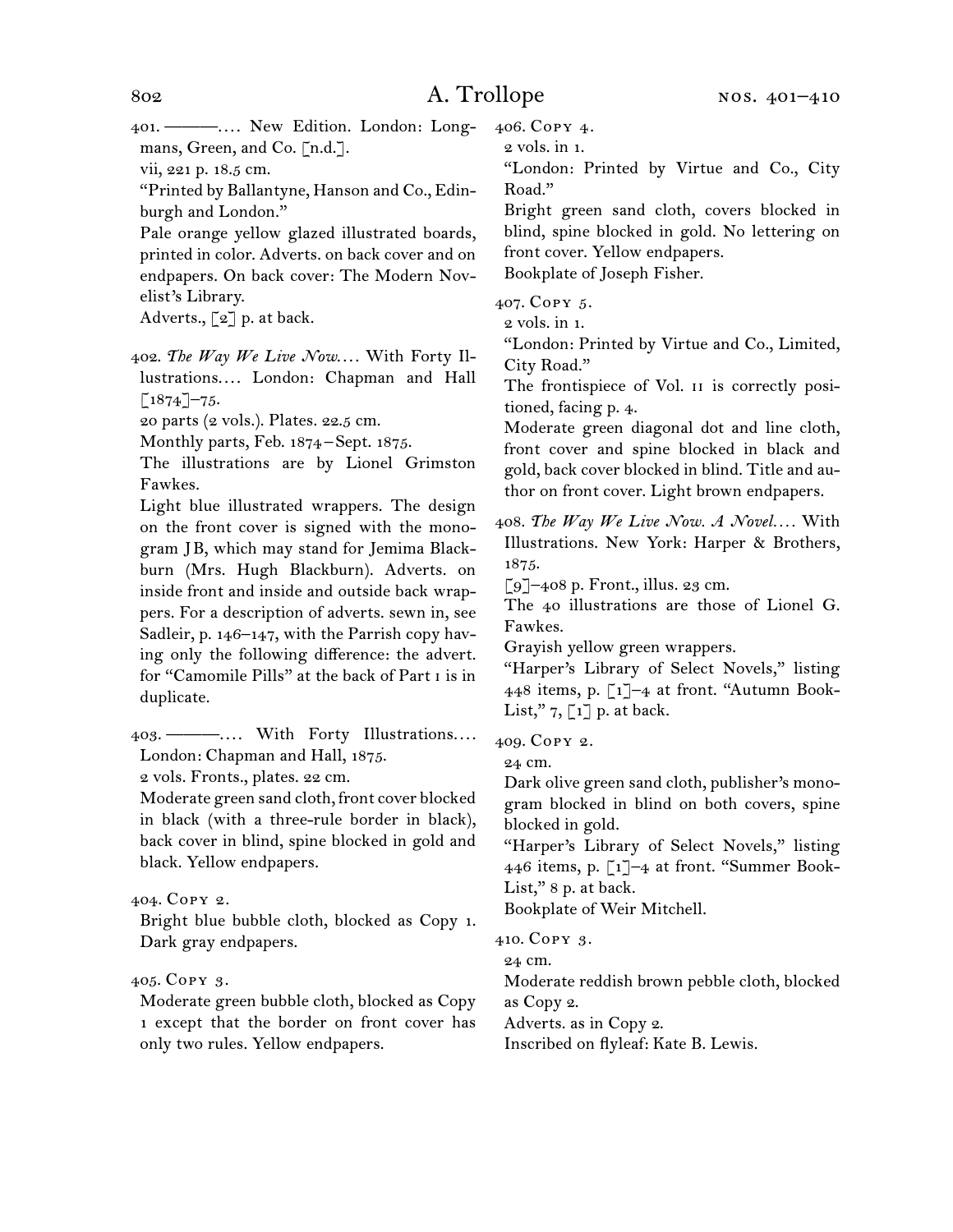411. The West Indies and the Spanish Main.... London: Chapman & Hall, 1859.

iv, 395 p. Colored front. (map). 23 cm.

Very deep red vertical straight-grain morocco cloth, covers and spine blocked in blind.

"A Catalogue of Books," Nov. 1859, 32 p. at back.

Bookplate of Michael Sadleir.

412. ———. . . . New York: Harper & Brothers, 1860.

385 p. 19.5 cm.

Dark olive green morocco cloth, publisher's monogram blocked in blind on both covers. "A List of Books," 6 p., and miscellaneous adverts.,  $\lbrack 4 \rbrack$  p., at back.

### 413. Copy 2.

Black horizontal cord cloth, blocked as Copy 1. Adverts. as in Copy 1, but with what appears to be a proof of the t.p. of Miss Pardoe's *A Life-Struggle,* New York, W. L. Pooley & Company, 1860, pasted to p. [1] of "A List of Books."

### *The West Indies and the Spanish Main. French*

414. *Voyages aux Indes Occidentales, par M. Anthony Trollope.* 1858–1859. Dessins inédits par M. A. de Bérard. Extracted from *Le Tour du Monde,* Vol. 2, [1860]. [Paris: Librairie de L. Hachette.] Pages 49–[64]. Illus., map. 30.5 cm. A review of *The West Indies and the Spanish Main,* consisting mainly of paragraphs quoted in French translation. Signed Aug. Laugel. Very dark yellowish green modern marbled w rappers.

### *The West Indies and the Spanish Main. Spanish*

415. … *Las Indias Occidentales y el Continente Es*pañol (Costa Rica).... Traduccion de Ricardo Fernández Guardia. San Jose de Costa Rica: Tip. Trejos Hnos., 1925. iv, 76 p., 1 leaf. 22.5 cm. At head of title: Serie a No. 12 Liceo de Costa Rica Publicaciones.

A translation of Chapters 17–20. Pale orange yellow wrappers.

416. Copy 2.

Bookplate of Carroll Atwood Wilson.

417. *Whist at Our Club.*

In *Blackwood's Edinburgh Magazine,* Vol. 121, No. 739, May 1877. Edinburgh and London: William Blackwood and Sons. Pages 597–604. 22 cm. Published anonymously. Grayish reddish orange illustrated wrappers.

418. *Why Frau Frohmann Raised Her Prices*. . . . In *Good Words,* Feb.–May 1877. London, Edinburgh, Dublin: Daldy, Isbister, & Co. Pages 73–81, 145–151, 217–225, 289–295. Plates. 25 cm.

The illustrations are by Henry French.

Moderate reddish brown illustrated wrappers.

### 419. Copy 2.

The above issues contained in the bound volume. Title and imprint vary: *Good Words for 1877.* London: Daldy, Isbister & Co.

24.5 cm.

Moderate violet diagonal wave cloth, covers blocked in blind, spine blocked in blind and gold.

Bookplate of Charles Bidwell. In HUGHES collection [HU 21].

420. *Why Frau Frohmann Raised Her Prices, And*  other Stories.... London: Wm. Isbister, Limited, 1882.

[iii]–vi p., 1 leaf,  $416$  p. 20.5 cm.

Lacks halftitle.

Moderate olive sand cloth, covers and spine blocked in black.

Inscribed on t.p.: CEM from A. Trollope Decr. 1881. The inscription is not in the author's hand.

421. Copy 2.

vi p., 1 leaf, 416 p.

Deep purplish blue sand cloth, same blocking in black.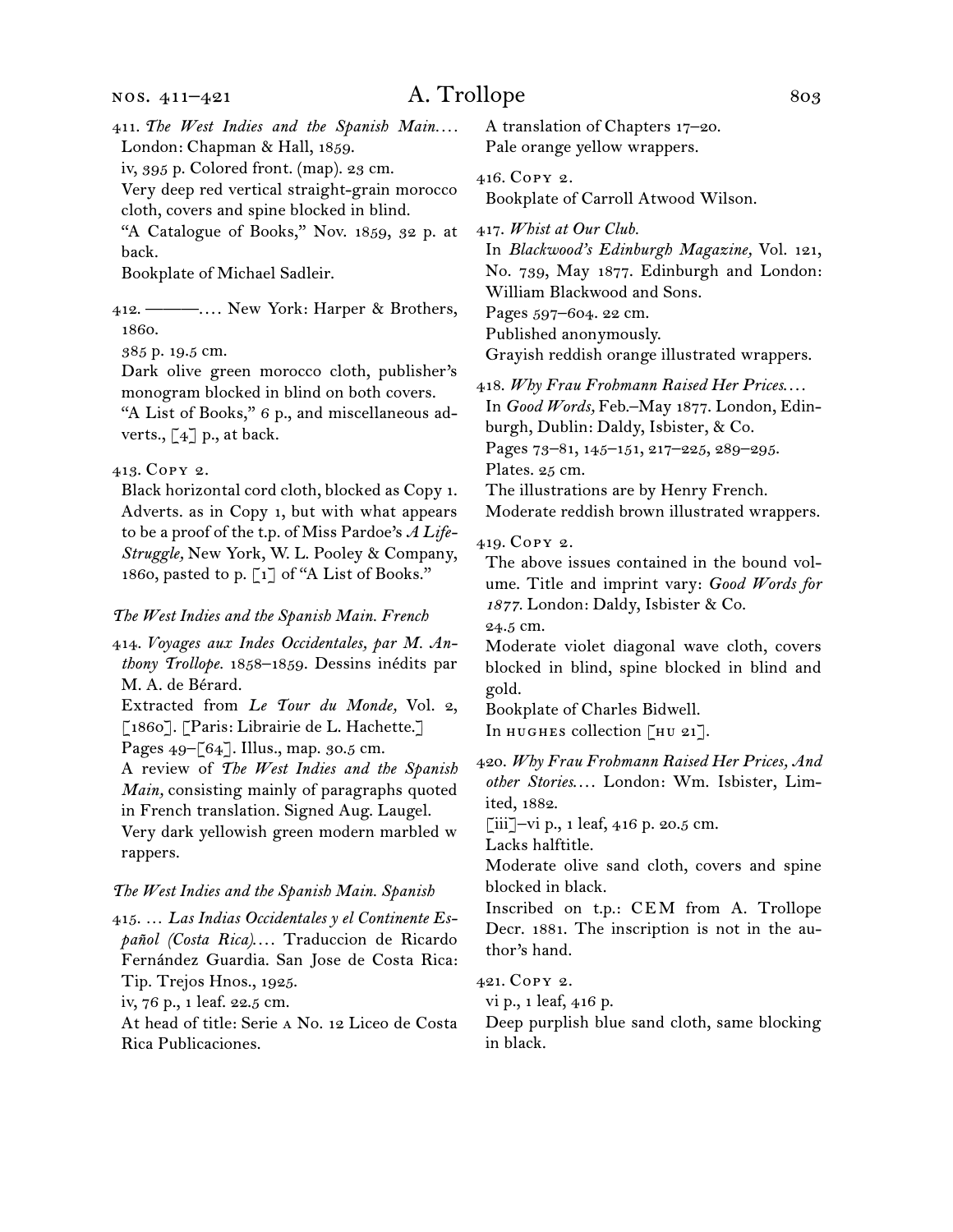422. ———. . . . London: Wm. Isbister, Limited, 1882. 2 vols. (vi p., 1 leaf, 197 p.; 1 leaf, [199]–416 p.). 20.5 cm.

Grayish olive diagonal fine rib cloth, front cover and spine blocked in black and gold, back cover blocked in blind. Free front and back endpapers torn out of Vol. i.

423. … *Why Frau Frohmann Raised Her Prices, And Other Stories. . . .* New York: Harper & Brothers  $\lceil 1882 \rceil$ .

[2], 31 p. 29.5 cm.

At head of title: Harper's Franklin Square Li-

brary. Number 248. [May 5, 1882.]

No wrappers; stapled.

Adverts., [7] p. at back.

Stamped on t.p.: Library of Congress Copyright May 6 1882.

424. Writings for Saint Paul's Magazine.... Introduction by John Sutherland. New York: Arno Press, 1981.

[302] p. 23.5 cm.

Various pagings.

"Selected Works of Anthony Trollope." Series Editor, N. John Hall.

Dark bluish green buckram, front cover blocked in gold.

425. *The Young Women at the London Telegraph Office.*

In *Good Words,* June 1877. London, Edinburgh, Dublin: Daldy, Isbister, & Co.

Pages 377–384. 25 cm.

Dark reddish orange illustrated wrappers.

### 426. Copy 2.

The above issue contained in the bound volume. Title and imprint vary: *Good Words for 1877.* London: Daldy, Isbister & Co.

24.5 cm.

Moderate violet diagonal wave cloth, covers blocked in blind, spine blocked in blind and gold.

Bookplate of Charles Bidwell.

In HUGHES collection [HU 21].

### contributions

427. … *An algerian lion story, fra "All the year round", og The two generals, et billede fra den nordamerikanske bortgerkriq af Anthony Trollope.* Til selvstudium og skolebrug, forsynet med mange i texten tilføiede gloser. Udgivet af Immanuel Ross.... Bergen: C. Floor, Griegs bogtrykkeri, 1884.

48 p. 18 cm.

At head of title: Udvalgte engelske smaastyker. i.

Author of "An algerian lion story" unknown. "The two generals," by Trollope, p.  $\lceil 16 \rceil - 48$ .

Moderate greenish blue wrappers. Adverts. on outside back wrapper.

428. *British Sports and Pastimes.* 1868. Edited by Anthony Trollope. London: Virtue & Co.; New York: Virtue and Yorston, 1868.

 $[5]$ , 322 p. 20 cm.

"Reprinted from Saint Pauls Magazine, Edited by Anthony Trollope."

"Preface," p. [1]–7, and "On Hunting," p.  $\lceil 70 \rceil$ –129, by  $\lceil$ Trollope].

Dark yellowish green pebble cloth, spine blocked in gold. Title on front cover. With a period after "Trollope" on front cover and on spine.

429. Copy 2.

Title on front cover. Without the period.

430. Copy 3.

19 cm.

Moderate reddish brown diagonal fine rib cloth, front cover blocked in black, back cover in blind, spine blocked in black and gold.

431. *British Sports and Pastimes.* Edited by Anthony Trollope. London: Virtue & Co.; New York: Virtue and Yorston [n.d.].

3 prel. leaves, 322 p. 19.5 cm.

Light yellowish green pebble cloth, spine blocked in gold. At foot of spine: Strahan & Co.

Bookplate of Andrew A. Miller.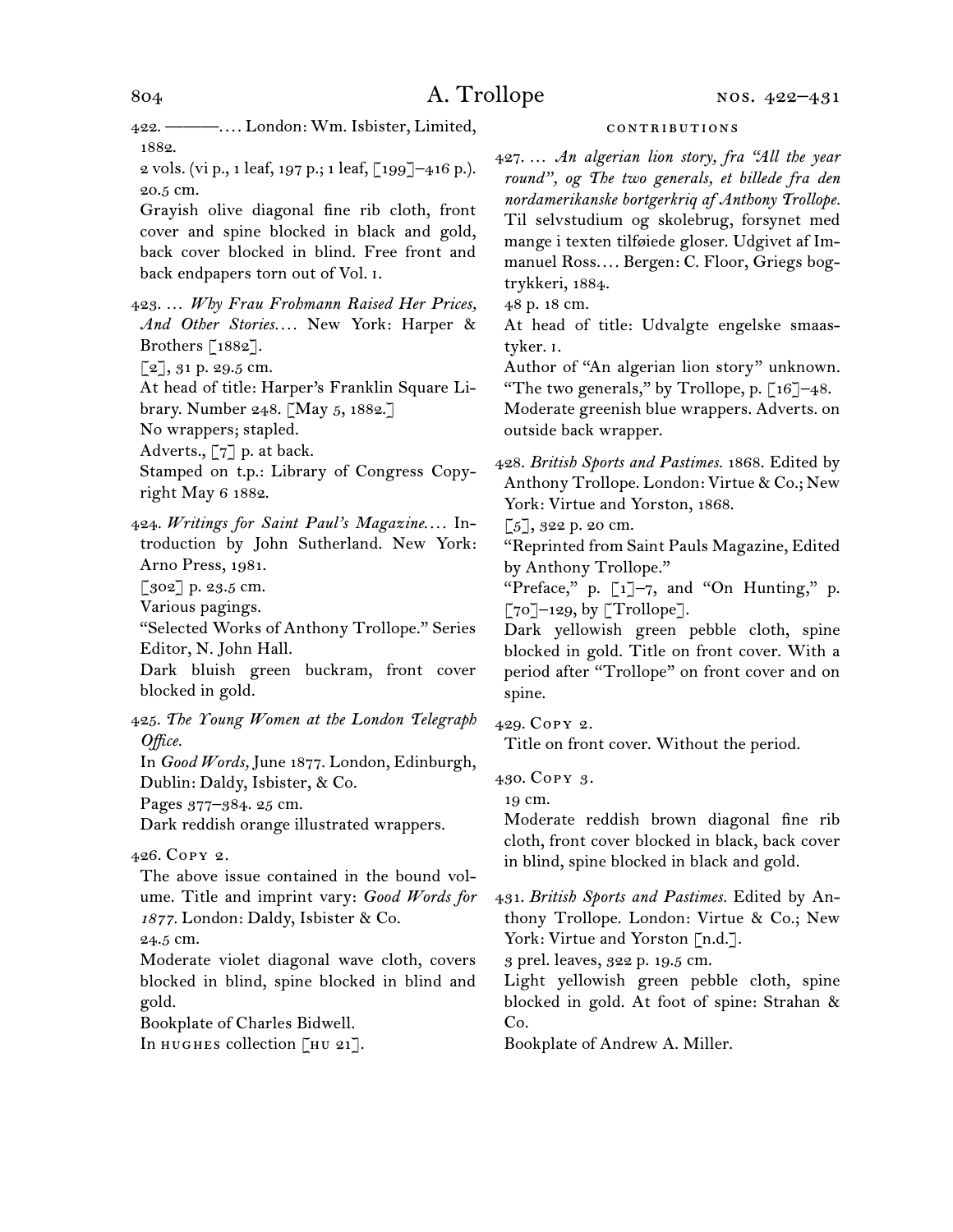nos. 432–438

## A. Trollope 805

432. Copy 2.

Darker yellowish green vertical fine bead cloth, blocked as Copy 1. At foot of spine: Strahan & Co.

Inscribed in pencil on halftitle: E. Blunden.

### 433. Copy 3.

Dark yellowish green pebble cloth, spine blocked in gold with an ornament that differs from that on Copies 1 and 2. At foot of spine: Daldy, Isbister & Co<sup>[.]</sup>

- 434. ———. Edited by Anthony Trollope. London: Virtue, Spalding, & Co.; New York: Virtue and Yorston [n.d.].
- 2 prel. leaves, 322 p. 20 cm.

Lacks halftitle.

Very dark green sand cloth, front cover blocked in black, back cover in blind, spine blocked in gold. No publisher's imprint on spine. Bookplate of George De-L'Isle Bush.

435. *The Charles Dickens Dinner. An Authentic Record of the Public Banquet Given to Mr. Charles Dickens, at the Freemasons' Hall, London, On Saturday, November 2, 1867, Prior to His Departure for the United States.* With a Report of the Speeches from Special Shorthand Notes. London: Chapman and Hall; Boston: Ticknor and Field[s], 1867.

Preface signed C.K. [Charles Kent, Honorary Secretary].

Speech by Mr. Anthony Trollope, "in answer to a toast given in honour of literature," p. 23– 25.

Both Anthony and T. A. Trollope are included in the list of Stewards, p. [4].

No wrappers; stitched.

With a printed letter from Charles Kent, 17 October 1867, asking recipient's permission to include his name in the list of stewards; a printed letter from Charles Kent, October 25th, 1867, asking recipient if he will be present at the dinner and if he will require any of the few reserved tickets; three unsigned visitors' tickets,

Nos. 10, 236, and 292; and a copy of the printed menu.

In DICKENS collection  $[CD 533]$ .

436. [HOTTEN, JOHN CAMDEN.]

*Thackeray the Humourist and the Man of Letters. The Story of His Life and Literary Labours, including a Selection from His Characteristic Speeches, now for the First Time Gathered Together.* By Theodore Taylor, Esq. [pseud.]*. . . .* To Which is Added, In Memoriam—By Charles Dickens, and a Sketch, by Anthony Trollope. With Portrait and Illustrations. New York: D. Appleton and Company, 1864.

viii, 242 p. Front., illus., facsim. 20 cm.

The frontispiece is an engraving by  $\ulcorner$  William G.] Jackman after George Cruikshank.

"W. M. Thackeray," by Anthony Trollope, p. 232–242.

Dark grayish purple pebble cloth.

Inscribed on free front endpaper: Henry S. Davis Oswego 1865. March.8.1865.

There are three other copies, two being variants of this copy, in thackeray collection [wmt 307–309].

437. *Letters to Macmillan.* Selected and Edited by Simon Nowell-Smith.... London, Melbourne, Toronto, New York: Macmillan, St Martin's Press, 1967.

384 p. Front., plates, illus., facsims. 22 cm.

"Anthony Trollope," p. [128].

Deep purplish red smooth cloth, spine blocked in gold. Top edges stained deep purplish red. Illustrated endpapers, white on black.

In stevenson collection. *Catalogue,* Part iii, No. 52.

438. Millais, Sir John Everett, Bart.

*Twenty-Nine Illustrations … Designed for "The Cornhill Magazine."* With Extracts Descriptive of each Picture. London: Smith, Elder & Co., 1867.

2 prel. leaves, [28] leaves, [28] plates. 33.5 cm. Leaves of text and plates each numbered 1–8, 62–81.

<sup>32</sup> p. 21.5 cm.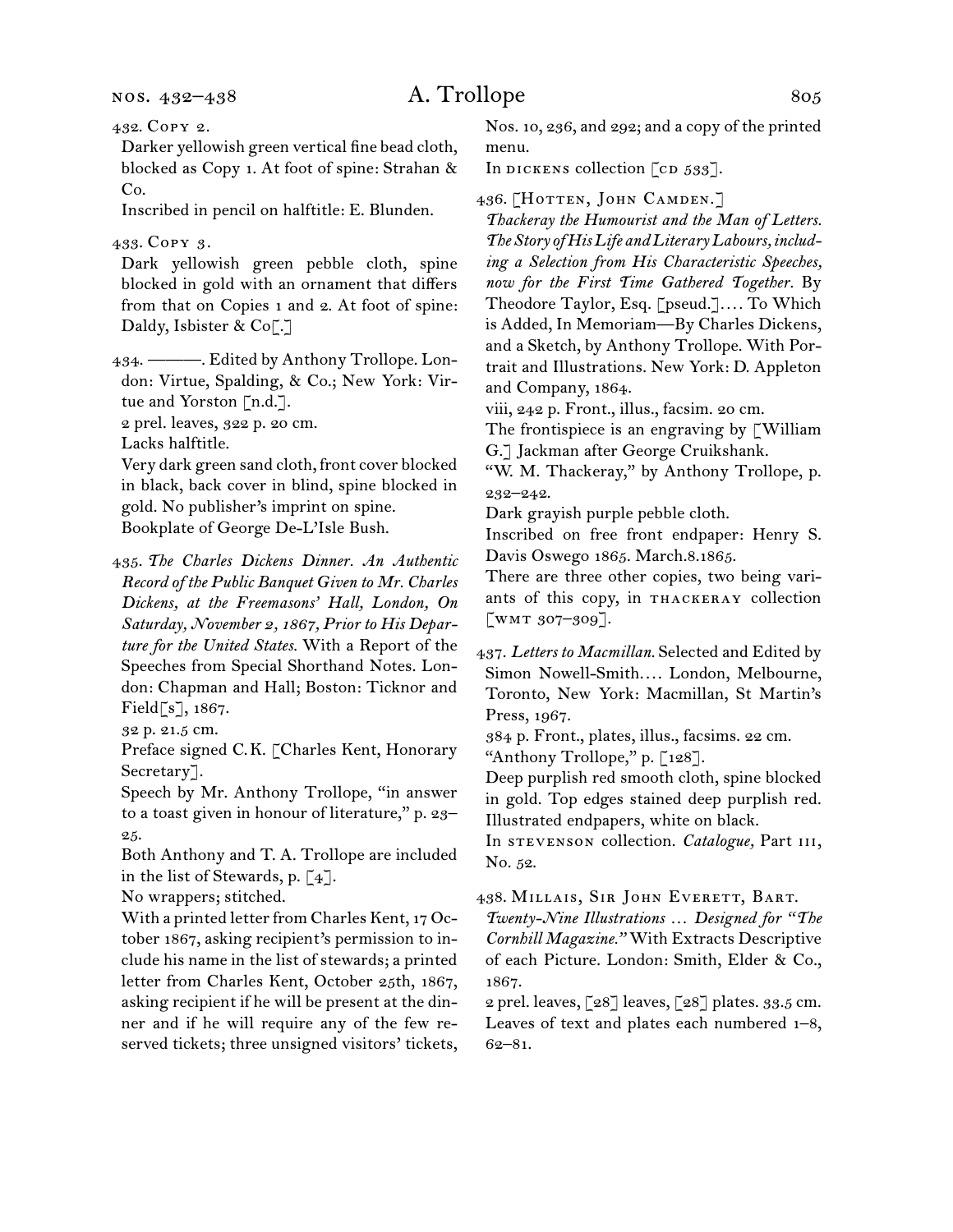T.p. printed in red and black.

Includes 6 excerpts from *Framley Parsonage*  and 18 from *The Small House at Allington.*

Very dark red sand cloth, front cover blocked in gold and blind, back cover in blind, spine blocked in gold. A.e.g.

Adverts.,  $\lceil 4 \rceil$  p. at back.

439. … *Not if I Know It. By Anthony Trollope. Johnny's Christmas. By B. L. Farjeon. And Other Stories....* New York: George Munro [1883]. 19 p. 31 cm.

At head of title: The Seaside Library. Vol. 75, No. 1511. January 23, 1883.

"Not if I Know It," p.  $\lceil 3 \rceil$ –4.

No wrappers; stitched.

"The Seaside Library,"  $\lceil 5 \rceil$  p. at back.

440. *Saint Pauls. A Monthly Magazine.* Edited by Anthony Trollope. Illustrated by J. E. Millais, R.A. Vol. 1–8, October 1867–September 1871. London: Virtue and Co., 1868–71.

8 vols. Plates, folding facsim. (Vol. 3). 22.5 cm. T.p. varies, Vols. 4–8, no illustrator's name given; Vols. 6–8, 1870–71, title is *The Saint Pauls Magazine,* and no editor's name is given. Imprint varies, Vols. 4–8: London: Strahan & Co., 1869–71.

Illustrations also by Francis A. Fraser, Marcus Stone, and George H. Thomas.

Anthony Trollope served as editor, Vol. 1-Vol. 6, No. 4, October 1867 –July 1870, and was succeeded by Alexander Strahan.

For contributions by Anthony Trollope, Mrs. Craik, Charles Lever, and Thomas Adolphus and Frances Eleanor Ternan Trollope, see *The Wellesley Index to Victorian Periodicals 1824 –* 1900, Vol. III ([Toronto]: University of Toronto Press [1979]), p. [358]–385.

Red, blue, and white nonpareil marbled boards. Brown calf spine and corners. Red leather label on spine.

441. Stories by English authors. Italy.... New York: Charles Scribner's Sons, 1897. 175 p. Front. 17 cm.

"Mrs. General Talboys," by Anthony Trollope, p. [137]–175.

Deep yellowish brown horizontal rib cloth, publisher's monogram blocked in blind on front cover.

442. ... *Story....* Boston: William F. Gill and Company, 1875.

 $[4]$ , 255 p. 16.5 cm.

At head of title: The Treasure-Trove Series. (The Choicest Humor by the Great Writers.)  $\lceil \text{Vol. } 3. \rceil$ 

"The O'Conors," by A. Trollope, p. [94]–130. The author's name is on a printed slip pasted over "Charles Lever" on p. 130.

Dark yellowish green diagonal fine rib cloth, with a cut of two imps and other decoration blocked in black and gold on front cover, back cover blocked in blind, spine blocked in black and gold. Glazed edges, reddish orange.

443. *Study and Stimulants; or, The Use of Intoxicants and Narcotics in Relation to Intellectual Life, as Illustrated by Personal Communications on the Subject, from Men of Letters and of Science.* Edited by A. Arthur Reade. Manchester: Abel Heywood and Son; London: Simpkin, Marshall, and Co., 1883.

2 prel. leaves, 206 p., 1 leaf. 19 cm.

Letter from Anthony Trollope, Feb. 11, 1882, p. 117–118.

Grayish yellowish brown diagonal fine rib cloth, front cover blocked in black, back cover in blind, spine blocked in gold and black. Patterned endpapers, white and grayish yellowish brown.

"Catalogue of Books," Feb. 1883, 18 p. at back.

444. ———. Edited by A. Arthur Reade. Philadelphia: J. B. Lippincott and Co.; Manchester: Abel Heywood and Son, 1883.

2 prel. leaves, 206 p., 1 leaf. 19 cm.

"Printers, Abel Heywood & Son, Manchester." Contribution as above.

Dark grayish reddish brown diagonal fine rib cloth. Glazed paper label on spine. T.e.g.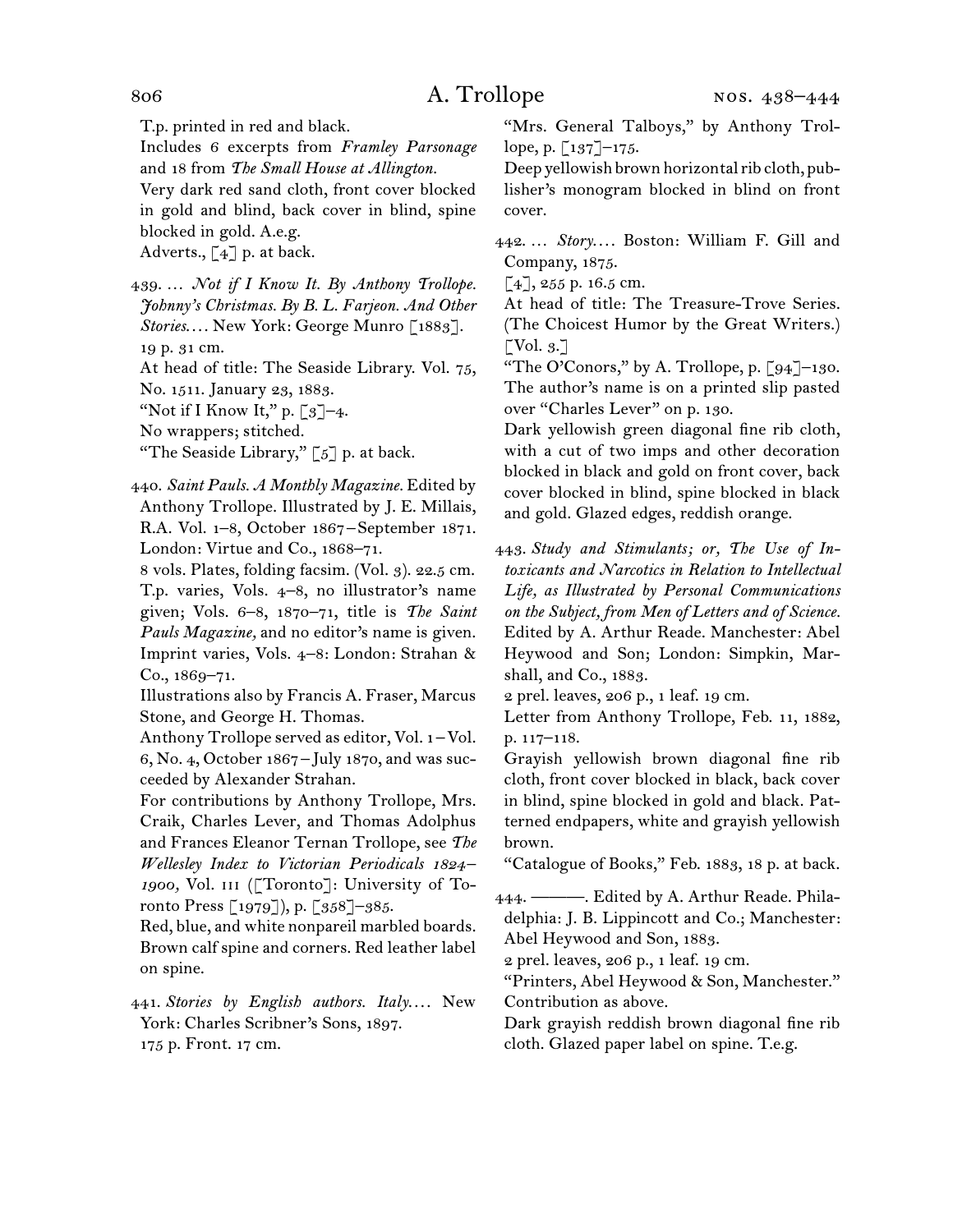- 445. The Trollopes Write to Bentley.... Robert H. Taylor.
- In *The Trollopian; A Journal of Victorian Fiction,*  Vol. 3, Nos. 2 and 3, Sept. and Dec. 1948. Berkeley and Los Angeles: University of California Press; London: Cambridge University Press. Pages 83–98, 201–214. 23.5 cm.

Includes the texts of eight letters from Anthony Trollope, three from Frances Milton Trollope, 35 from Thomas Adolphus Trollope, and eight from Frances Eleanor Ternan Trollope. The originals of the letters are in the Robert H. Taylor Collection, Princeton University Library.

Light gray wrappers, printed in blue.

446. *The Victoria Regia: A Volume of Original Contributions in Poetry and Prose.* Edited by Adelaide A. Procter. London: Emily Faithfull and Co., Victoria Press, (for the Employment of Women,) 1861.

x, 349, [1] p. 25 cm.

"The Journey to Panama," by Anthony Trollope, p. 187–214.

Vivid red morocco, covers and spine elaborately blocked in gold and blind, with a crown in the center of both covers (design by John Leighton). A.e.g.

447. Copy 2.

Moderate violet horizontal cord cloth, blocked as Copy 1. Bevelled boards. A.e.g.

448. Copy 3.

Dark reddish brown horizontal cord cloth, blocked as Copy 1. Bevelled boards. A.e.g.

### 449. Copy 4.

Moderate reddish brown horizontal cord cloth, blocked as Copy 1. Bevelled boards. A.e.g. In CRAIK collection  $\lceil$ DC 173].

### 450. Copy 5.

Dark olive green horizontal cord cloth, blocked as Copy 1. Bevelled boards. A.e.g. With an inscription dated 25 January 1862. In THACKERAY collection [WMT 334].

451. Copy 6.

Grayish blue horizontal cord cloth, blocked as Copy 1. Bevelled boards. A.e.g.

Inscribed on t.p.: Nathaniel & Mary Garland from Emily Faithfull. Christmas 1861.

### 452. Copy 7.

Black morocco, blocked as Copy 1, except that on the covers only the title of the book and the crown are in gold, the remainder of the design being in blind. A.e.g.

Bookplates of Charles Joseph Francis and Vincent Newton.

### 453. Copy 8.

Deep purplish blue pebble cloth, with a floral design blocked in gold on front cover, in blind on back cover, spine blocked in gold. Bevelled boards. A.e.g.

Bookplate of Harry Lawrence Bradfer-Lawrence.

454. Copy 9.

Dark grayish reddish brown honeycomb cloth, with a scrollwork design blocked in gold on front cover, in blind on back cover, spine blocked in gold. Bevelled boards. A.e.g.

455. *A Welcome: Original Contributions in Poetry and Prose.* London: Emily Faithfull, Printer and Publisher in Ordinary to Her Majesty, 1863.

vi p., 1 leaf, 291, [1] p. 20.5 cm.

"Miss Ophelia Gledd," by Anthony Trollope, p. [239]–283.

Very dark yellowish green pebble cloth, covers and spine blocked in gold. Bevelled boards. A.e.g.

Inscribed on free front endpaper: Harriet Martineau With Miss Faithfulls kind regards. Miss Martineau was one of the contributors to the volume.

456. Copy 2.

Light yellowish brown smooth leather, same blocking in gold. A.e.g. Bookplate of Somerhill Library.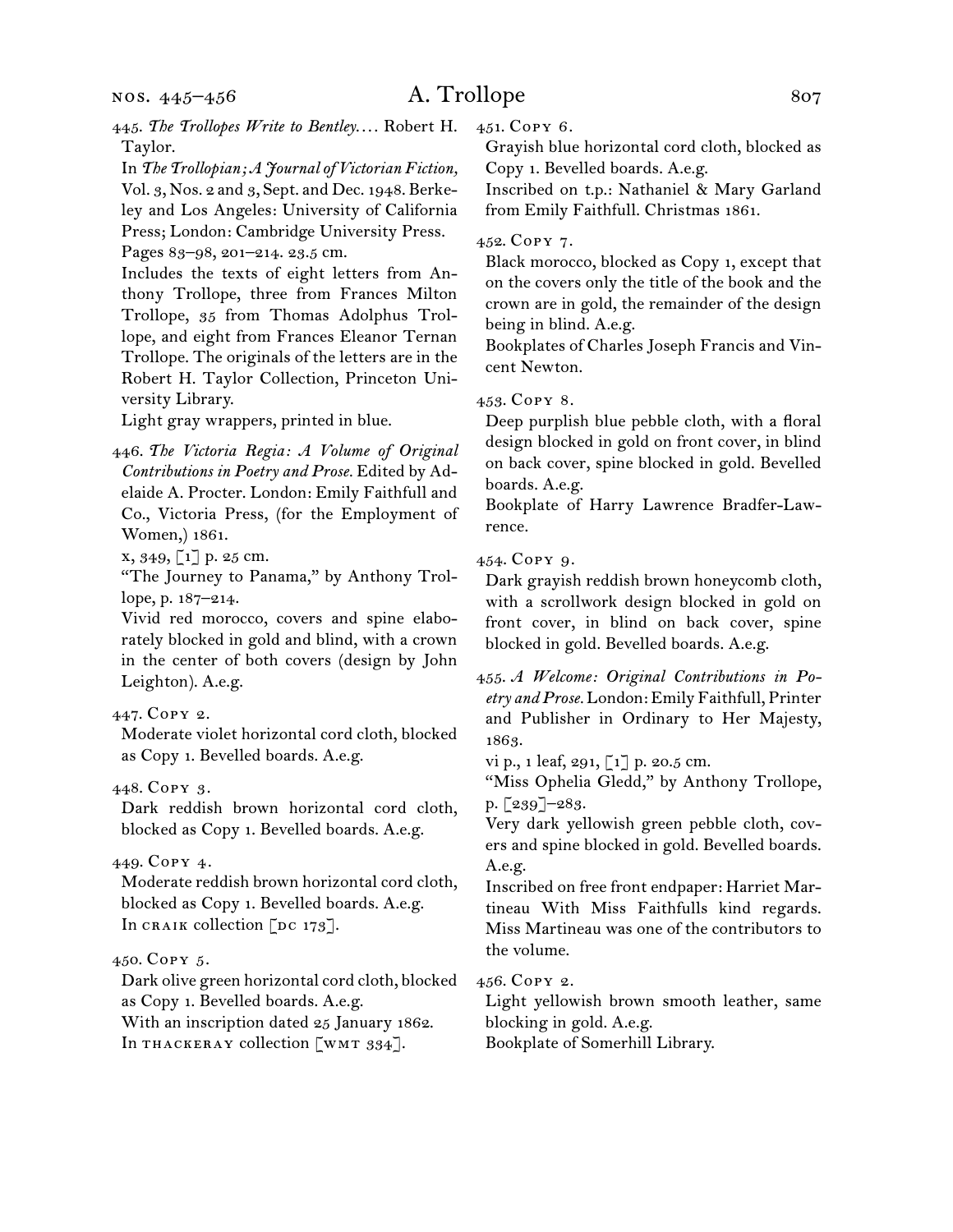### **ADAPTATIONS**

457. Draper, John.

*Barchester Towers. A Comedy in Three Acts.* Adapted by John Draper From Anthony Trollope's Novel. [Cross Hills, Nr. Keighley: Made and Printed by Dixon & Stell, Ltd., 1953.] x, 69 p. 22 cm. Dark red embossed flexible cloth.

458. Knox, Ronald Arbuthnott.

Barchester Pilgrimage.... London: Sheed & Ward, 1937.

xi, [1], 278 p. Map. 19.5 cm.

"First published in the Ark Library, February 1937."

"Preface to the Second Edition," p. vii–viii. Orange buckram, spine blocked in light blue.

459. L., J. G.

*The Last of Mrs Proudie. A Barsetshire Play After Anthony Trollope.* By J.G.L. & H.S.S. Oxford: Basil Blackwell, 1938. [7], 104 p. 19 cm.

Light brown wrappers.

460. Montague, J. C.

*Marion Fay. A Burlesque Comedy in Four Acts*. . . . Somewhat Removed from Mr. Trollope's Novel under the Same Title.... New York: Roorbach & Company, c1883.

18 p. 19 cm.

Light brown wrappers, printed in black and red. At head of outside front wrapper: The Acting Drama No. 187. Adverts. on inside front and inside and outside back wrappers. Adverts., [2] p. at back.

### trollopiana

461. Dobson, Austin.

*Vignettes in Rhyme and Vers de Société.* (Now First Collected).... London: Henry S. King & Co., 1873.

viii, 220 p. 17.5 cm.

"To Anthony Trollope, these verses are gratefully inscribed."—p. [v].

Moderate reddish brown diagonal fine rib cloth, front cover and spine blocked in black and gold, back cover blocked in black. Bevelled boards.

Bookplate of John Roland Abbey.

462. Meetkerke, Cecilia Elizabeth Gore. *Songs of Evening. . . .* London: L. Booth, 1863. iv, 132 p. 17.5 cm.

Cecilia Meetkerke was the second wife of Adolphus Meetkerke, a cousin of Anthony Trollope's father.

"For many years Trollope assisted Mrs. Meetkerke in her efforts to publish her poetry."— N. John Hall, ed., *The Letters of Anthony Trollope,* Stanford, California: Stanford University Press, 1983, Vol. One, p. 212n.

This collection of her verse incorporates changes recommended by Trollope to the author. See Hall, op. cit., Vol. One, p. 212–214.

Dark yellowish green smooth cloth, front cover and spine blocked in gold, back cover blocked in blind.

Inscribed on pastedown front endpaper: J.G.C 1865.

463. Trollope, Edward.

*The Family of Trollope....* Lincoln: James Williamson, Printer, 1875.

1 prel. leaf, 65 p. Front., [2] plates. 27 cm.

T.p. printed in red and black. Frontispiece, plates, and pages of text printed within a red single rule frame; headings in text printed in red.

Reference to Thomas Adolphus Trollope ("a well-known author") and to Anthony Trollope ("a distinguished author"), p. 21.

Light green stiff wrappers, printed in red and black. Dark green sand cloth spine. Glazed edges, red.

464. Westminster Abbey.

*Westminster Abbey. 5 p.m. Evensong. 6.15 p.m. Dedication of a Memorial to Anthony Trollope. Thursday 25 March 1993. Annunciation of Our Lord to the Blessed Virgin Mary.* [n.p., n.d.]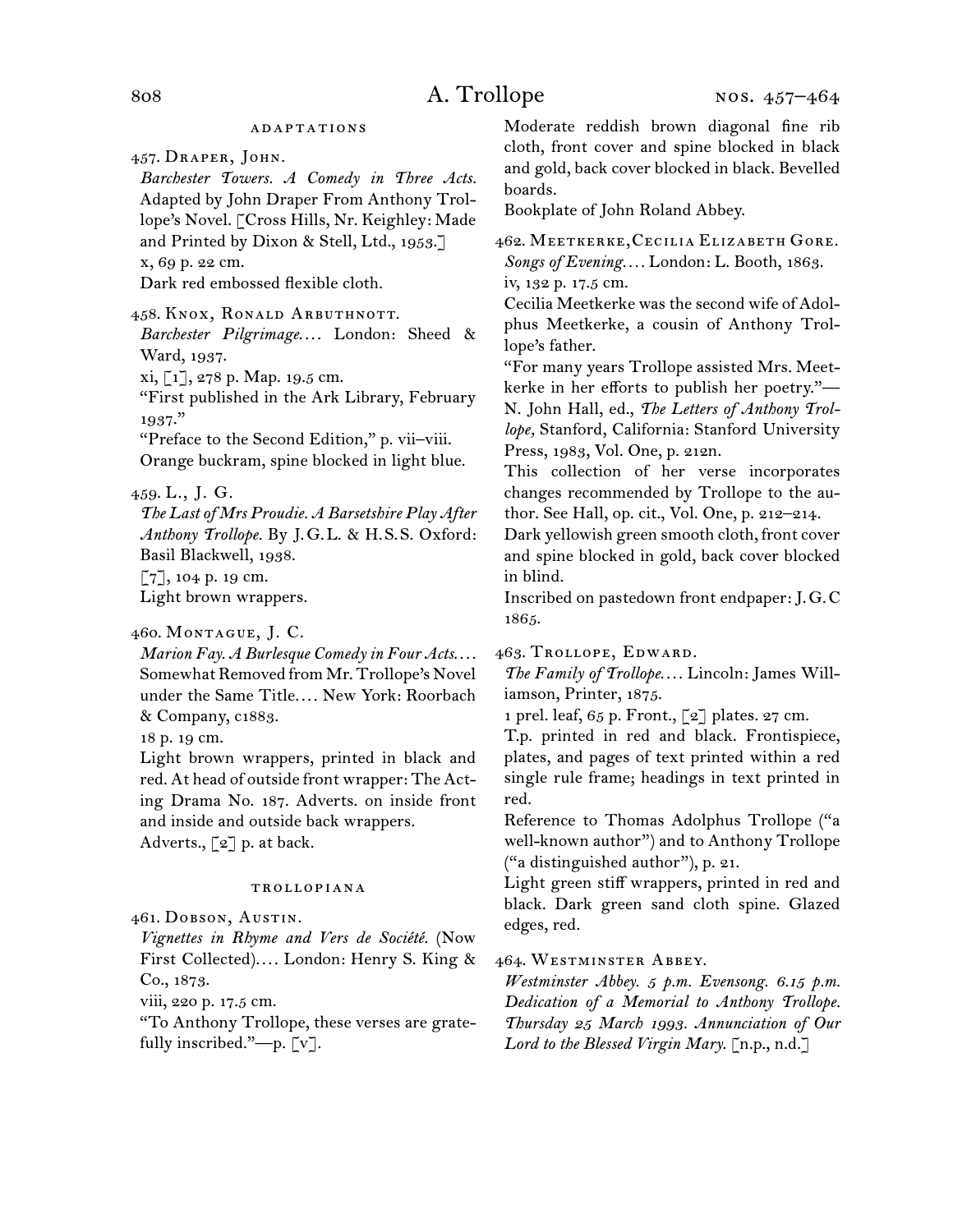Page [1], decorated title; p. 2, reproduction of the memorial tablet; p. 3–7, Order of Service; p. 7–11, The Dedication; p. [12], blank. 21 cm.

Pages  $\lceil 1 \rceil$ –2 and  $11 - \lceil 12 \rceil$ , constituting the cover, are printed on off-white stiff paper. Stapled.

First issue.

The Memorial was actually unveiled by the Prime Minister, and not by the Vice President as stated in the program, p. 7. The Dedication includes readings by Victoria Glendinning and Jack May.

With an admission ticket (numbered 6 in red ink) to Evensong and then to the Reserved Seat area in The South Transept for the Memorial Dedication Service, printed on white paper.

### 465. Copy 2.

The pages constituting the cover are printed on light greenish gray stiff paper.

With an admission ticket to Evensong, to Seat Number e42 for the Memorial Dedication Service, and to the Reception in The Jerusalem Chamber, Dean's Yard, following the service, printed on light yellow paper.

466. Copy 3.

Second issue.

Corrected, to read on p. 7: The Prime Minister unveils the Memorial....

The pages constituting the cover are printed on light greenish gray stiff paper.

Copies of this issue were distributed to those attending the Fourth Annual Dinner of The Trollope Society at the Knickerbocker Club in New York on May 12, 1993.

With a copy of the Menu for the dinner.

### 467. Winchester College.

*Winchester long rolls for 1826, 1827, 1828, 1830, 1831 and 1832.* Wintoniae: Excudebant Robbins et Wheeler, 1826–32.

6 rolls.

The width of each roll is approximately 14 cm.; the lengths range from approximately 91 to 98

cm., except that of the roll for 1831 which is only 74 cm., the armorial heading having been cut off. Each roll, except that for 1832, is in a black tubular pull-off case.

Anthony Trollope is listed in the rolls for 1827 and 1828. His brother, Thomas Adolphus Trollope, is listed in all six rolls.

### from trollope's library

468. *Anthologia Latina.* Edidit Franciscus St. John Thackeray, A.M. Londini: Bell et Daldy, 1865.

viii p., 1 leaf, 386 p., 1 leaf. 16.5 cm.

Dark green calf, gilt. Blue nonpareil marbled endpapers and edges. Bookplate of Anthony Trollope.

### 469. Bacon, Francis.

*Bacon's Essays and Colours of Good and Evil.*  With Notes and Glossarial Index by W. Aldis Wright*. . . .* New Edition. London: Macmillan & Co., 1878.

xxxi, 388 p. 16 cm.

"Golden Treasury Series."

Contemporary dark gray calf, gilt. Red, blue, and yellow nonpareil marbled endpapers and edges.

Inscribed by Henry M. Trollope on flyleaf: A.T. from H.M.T. 4. April. 1879. To Michael Sadleir from H.M.T. 24 Sept. 1925. Pasted to the free front endpaper is an ALS from Henry M. Trollope to Sadleir, 24 Sept. 1925, presenting the volume to him.

Extensively annotated by Anthony Trollope in ink and pencil. See Michael Sadleir, "Trollope and Bacon's Essays," *The Trollopian,* Number One, Summer 1945, p. 21–34, which includes the text of the letter.

Bookplate of Anthony Trollope. Bookplate and book label of Michael Sadleir.

### 470. Blanc, Louis.

*1848. Historical Revelations:* Inscribed to Lord Normanby.... London: Chapman and Hall, 1858.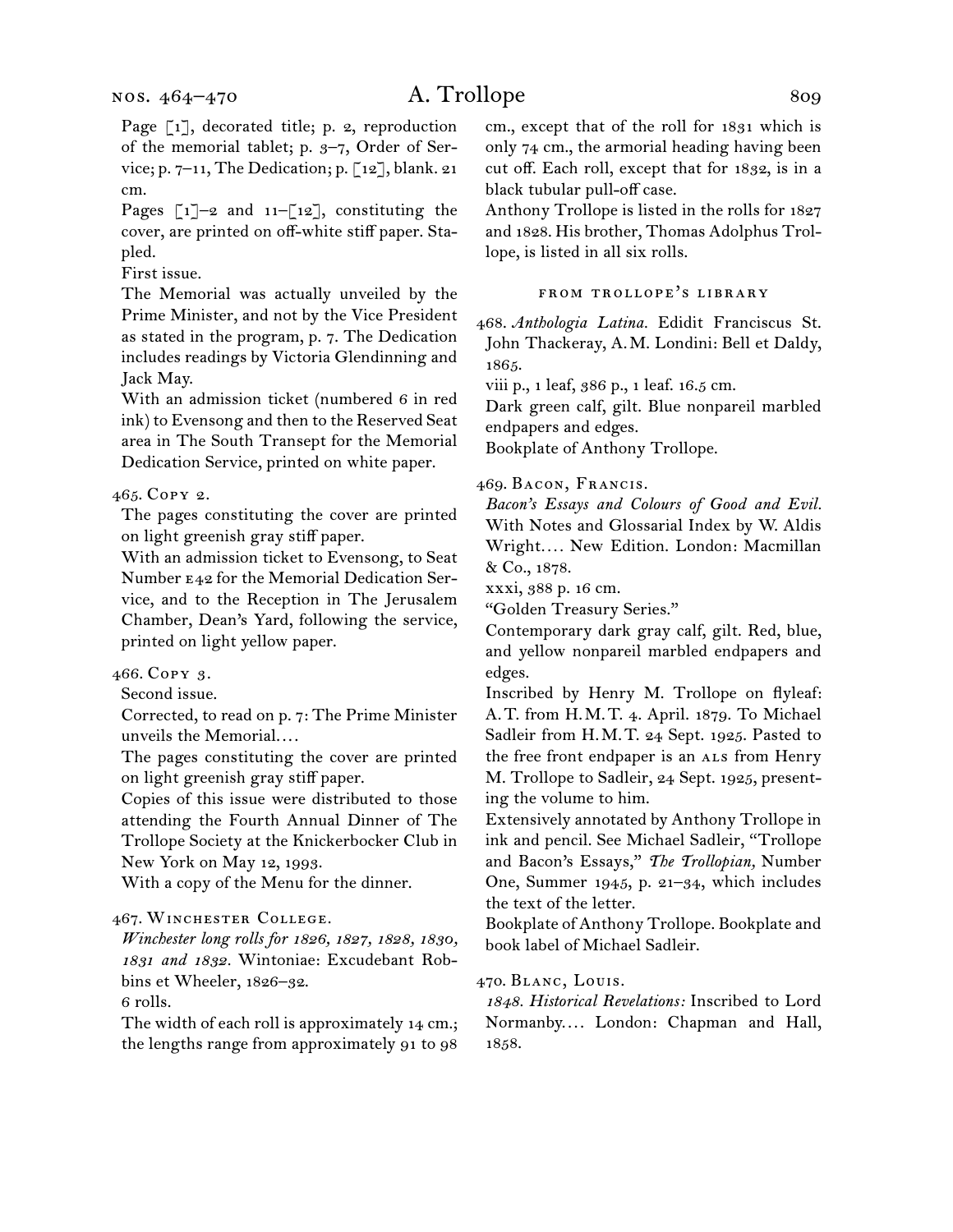xvi, 517 p. Folding facsim. 20.5 cm.

Dark green bead cloth, covers blocked in blind, spine blocked in gold.

"A Catalogue of Books," April 1858, 32 p. at back.

Inscribed on halftitle: To Mr. Bell his devoted friend Louis Blanc.

Bookplate of Anthony Trollope (RB). Book label of Michael Sadleir.

The initials "RB" indicate that the book formed a part of the library of Robert Bell (1800–1867) which Trollope, shortly after Bell's death, bought in its entirety from his impoverished widow at a price above market value.

471. Butler, Samuel (1612–1680).

Hudibras.... With Notes by the Rev. Treadway Russel Nash, D.D. A New Edition Illustrated.... London: Henry Washbourne, 1847. 2 vols. in 1. Illus. 19.5 cm.

T.p. printed in black and red.

The illustrations (wood cuts) are designed by John Thurston.

Contemporary brown calf, rebacked. Blue, red, and yellow antique spot marbled endpapers and edges.

Bookplates of Anthony Trollope (RB) and Elmer Adler.

472. Butler, Samuel (1774–1840).

An Atlas of Ancient Geography.... London: Longman, Rees, Orme, Brown & Green, 1826. Corrected to 1827.

2 prel. leaves, 21 maps, all but one colored (lacking map xvi), [33] p. 21.5 cm.

Light brown Spanish marbled boards. Red leather spine and corners.

Emily Trollope's copy, with her name on outside and inside front covers. A. Trollope's signature appears also on inside front cover, on t.p., and elsewhere. A 40-line poem ("Tartarean furies agitate the heart") in an unidentified hand is inscribed on verso of t.p., on recto and verso of Index, and on verso of map i.

Laid in is a crudely repaired, defective colored

map of The World, published by Longman, Rees, Orme, Brown & Green, 1826. Bookplate of Anthony Trollope.

473. BYRON, GEORGE GORDON NOËL BYRON, 6th Baron.

*The Works of Lord Byron.* In Eight Volumes. Vol. viii. London: John Murray, 1825.

 $[5]$ , 146 p. 17.5 cm.

Lacks p. 9–12.

Consists only of "The Two Foscari, An Historical Tragedy."

Brown calf, gilt. Top edges stained dark red and glazed. Red, blue, and brown nonpareil marbled endpapers.

With changes, additions, deletions, and stage directions in ink and pencil.

Inscription by Trollope on flyleaf: Macready's prompters copy bought at his sale, 1873. Bookplate of Anthony Trollope.

474. Curtius Rufus, Quintus.

*Q. Curtii Rufi Historiarum libri*, accuratissime editi. Lugd. Batavorum: Ex officina Elzeviriana, 1633.

[12], 338, [21] p. Illus., folding map. 13.5 cm.

Black morocco, gilt. A.e.g.

Inscription on free front endpaper: Robert Lee 4 Saville Row 8 Aug. 1857.

Bookplates of Anthony Trollope and Carroll Atwood Wilson.

475. Eliot, George.

*Felix Holt the Radical. . . .* Edinburgh and London: William Blackwood and Sons, 1866.

3 vols. 20.5 cm.

Carter variant a.

Moderate reddish brown sand cloth, covers blocked in blind, spine blocked in gold.

"Recent Publications," 4 p. at back of Vol. III.

Inscription in pencil in Trollope's hand on halftitle of Vol. i: Given to Anthony Trollope by George Eliot the author.

Bookplate of Anthony Trollope.

In ELIOT collection  $[GE 46]$ .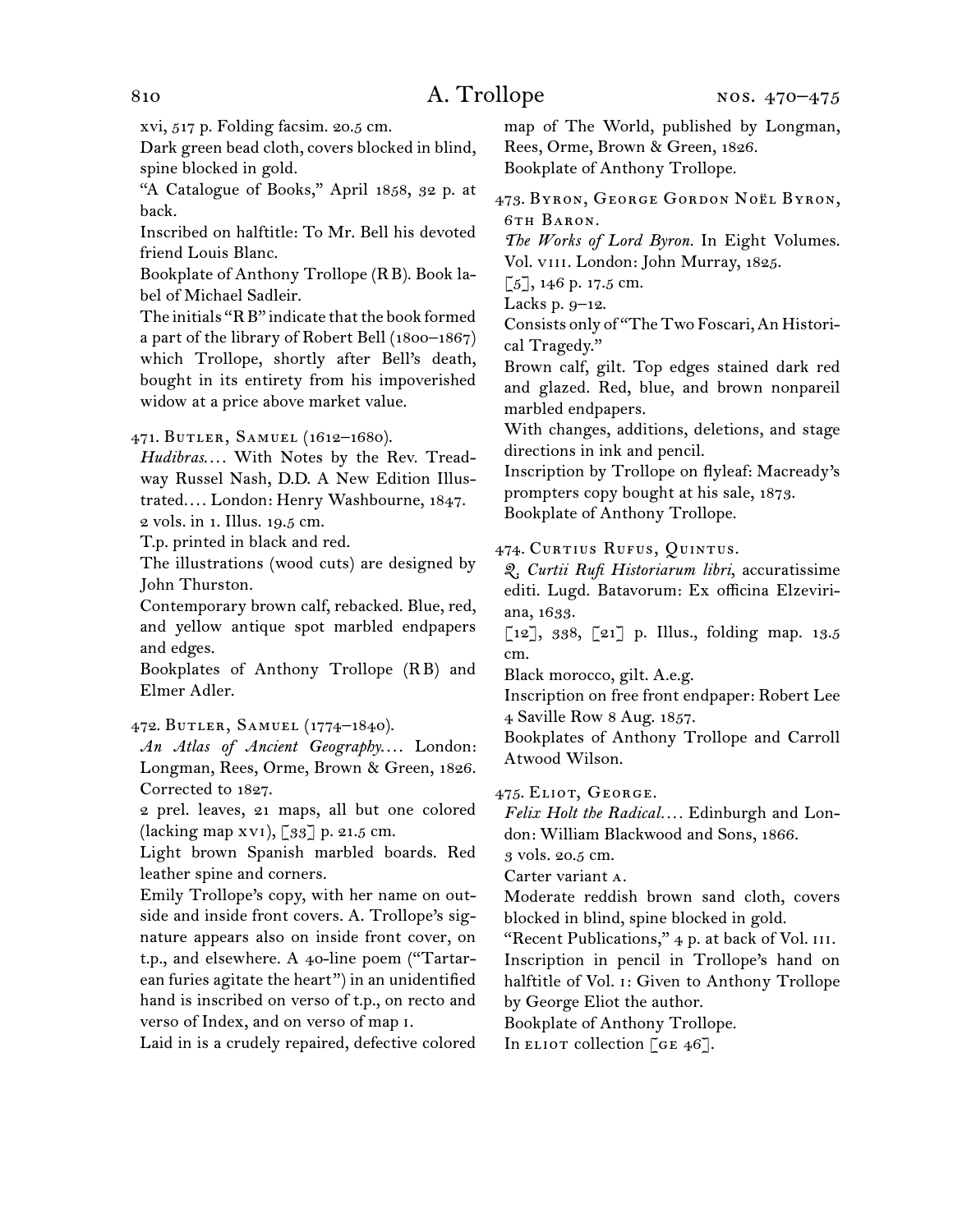476. Eliot, George.

*Romola. . . .* London: Smith, Elder and Co., 1863.

3 vols. 20 cm.

Dark olive green vertical dot and line cloth, covers blocked in blind, spine blocked in gold. "New Novels," 2 p. at back of Vol. II.

Inscription in pencil in Trollope's hand on free front endpaper of Vol. i: Given to Anthony Trollope by George Elliot [*sic*].

Bookplate of Anthony Trollope.

In ELIOT collection [GE 108].

477. Fosbroke, Thomas Dudley.

… *A Treatise on the Arts, Manufactures, Manners, and Institutions of the Greeks and Romans.* Vol. i. London: Printed for Longman, Rees, Orme, Brown, Green, & Longman, and John Taylor, 1833.

xii p., 1 leaf, 365, [3] p. Illus. 18 cm.

At head of title: The Cabinet Cyclopaedia.

Conducted by the Rev. Dionysius Lardner.... History.

Added t.p., engraved, with a vignette by E. Finden after H. Corbould.

Deep purplish red smooth cloth.

Mostly unopened. Front cover detached, spine defective.

Bookplate of Anthony Trollope (RB).

478. *George Cruikshank's Omnibus.* Illustrated with One Hundred Engravings on Steel and Wood.... Edited by Laman Blanchard, Esq. London: Tilt and Bogue, 1842.

vi, [4], 300 p. Front., plates, illus. 24.5 cm.

Without the leaf "A Few Words to the Public." Dark grayish olive green vertical rib cloth, covers blocked in blind and with a cut of a coach and crowd blocked in gold on front cover, spine blocked in gold.

"New and Popular Works," 16 p., 16.5 cm., at back.

Inscribed by Cruikshank on halftitle: Robert Bell Esq: with the compliments of Geo. Cruikshank March 3rd 1842.

Bookplate of Anthony Trollope (RB). In THACKERAY collection [WMT 288].

479. Haussonville, Gabriel Paul Othenin de Cléron, Comte d'.

The Salon of Madame Necker.... Translated from the French by Henry M. Trollope.... London: Chapman and Hall, Limited, 1882. 2 vols. 19.5 cm.

Moderate brown diagonal fine rib cloth, covers and spine blocked in light blue.

Adverts.,  $\lceil 2 \rceil$  p. at back of Vol. II.

Inscribed on halftitle of Vol. i: Anthony Trollope from his aft. son Harry Trollope. In the footnote, Vol. i, p. 121, "Desnoirestenes" has been corrected in ink to "Desnoiresterres." Bookplate of Anthony Trollope.

480. Hegenitius, Gottfried.

*Gotfr. Hegeniti Itinerarium Frisio-Hollandicum, et Abr. Ortellii Itinerarium Gallo-Brabanticum. . . .* Lugd. Batavor.: Ex Officina Elzeviriana, 1630.

343, [9] p. 11 cm.

T.p. printed in black and red.

Parchment.

Signature of John Hare on free front endpaper. Some manuscript notations, but not in Trollope's hand.

Bookplates of Anthony Trollope and Carroll Atwood Wilson.

481. *Historical Pictures of Pagan and Christian Rome.* Addressed to Strangers. Rome: Printed at the Tipografic Legale [n.d.].

256 p., 1 leaf. 22 cm.

T.p. printed in red and black.

Vellum, gilt, black leather label on spine.

Glazed edges, red.

Bookplates of Anthony Trollope (RB) and Frederic William Bois.

482. Horatius Flaccus, Quintus.

*Quinti Horatii Flacci poemata, novis scholiis et argumentis ab Henrico Stephano illustrata. . . .* [Paris: Henricus Stephanus, 1575.]

 $[15]$ , 135, 134, 112,  $[22]$  p. 17 cm.

Eighteenth-century brown calf, gilt. A.e.g.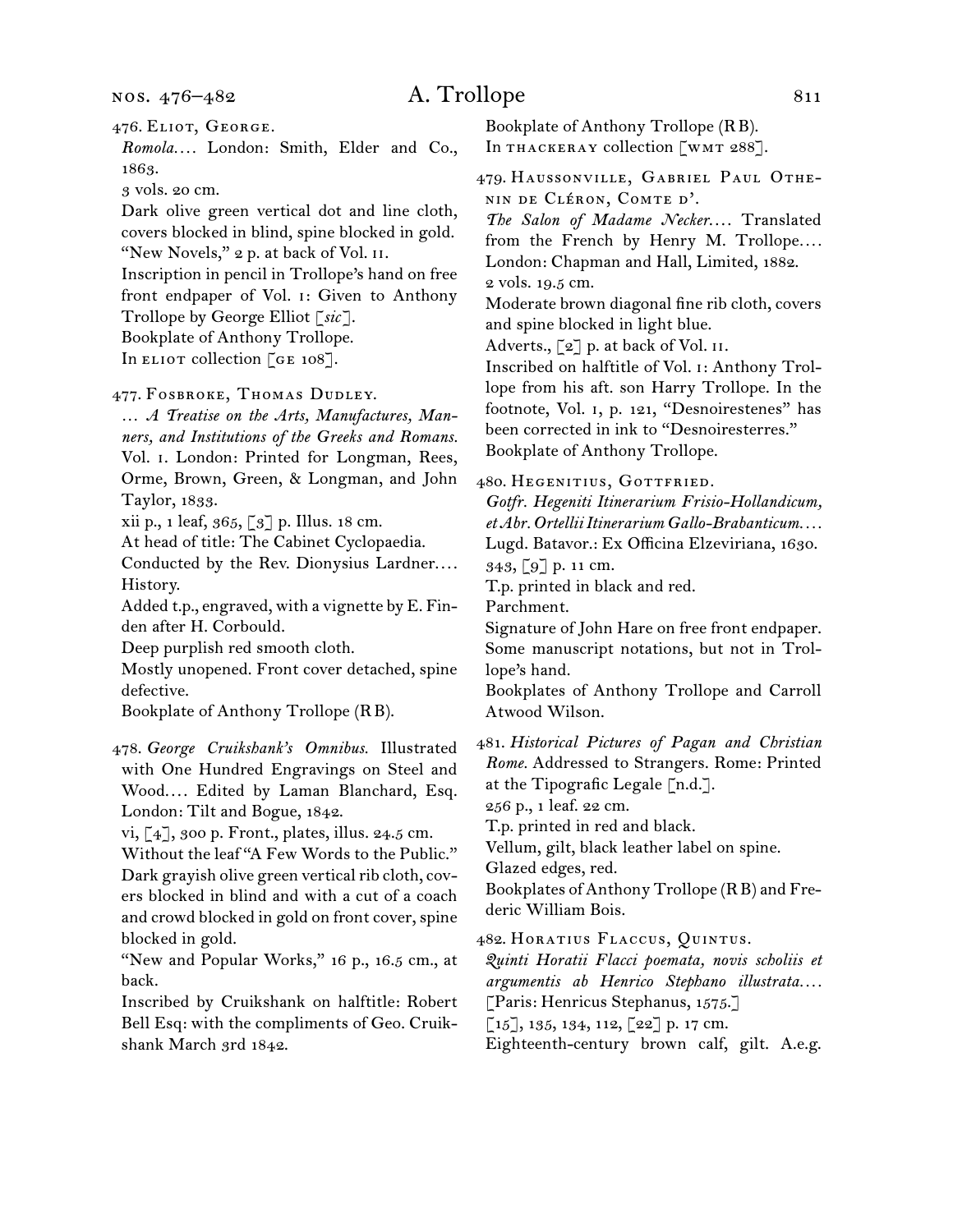Red, blue, and yellow nonpareil marbled endpapers.

From the library of Anthony Trollope's grandfather and father. Inscribed on verso of front flyleaf: Antonio Trollope dd Joannes Clark 1754 Thoma Antonio Trollope dd Antonius Trollope Antonio Trollope dd Thomas Antonius Trollope 1832. Inscribed on recto of front flyleaf: Antonio Trollope 1832. With annotations on verso of free front endpaper, on recto and verso of front flyleaf, on verso of blank leaf at back, on recto and verso of back flyleaf, on recto of free back endpaper, and "De Arte Poetica," p. 134 and recto of blank leaf following. In the text there are a few brief annotations, some marginal markings, and a great many ink blotches.

Bookplate of Anthony Trollope.

483. [Jefferies, Richard.]

*The Gamekeeper at Home: Sketches of Natural History and Rural Life....* With Illustrations by Charles Whymper. London: Smith, Elder, & Co., 1880.

xii, 219 p. Front., illus. 21 cm.

Olive green smooth cloth, front cover and spine blocked in gold and black, back cover blocked in black. Bevelled boards. Foliage-patterned endpapers, yellow on light olive green. T.e.g. Bookplate of Anthony Trollope. Inscribed at head of bookplate, in what appears to be her hand, "Florence Bland," and, above Trollope's name, "from".

484. Lamb, Charles.

*The Poetical Works of Charles Lamb.* A New Edition. London: Edward Moxon, 1836.

xii, 289, [1] p. 18 cm.

Dark purple fine morocco cloth. Paper label on spine.

Adverts.,  $\lbrack 2 \rbrack$  p. at back.

Bookplate of Anthony Trollope (R.B.).

485. Lytton, Edward George Earle Lytton Bulwer-Lytton, 1st Baron. *The Novels and Romances of Sir Edward Bul-* *wer Lytton, Bart., M.P.* A New Edition, in Ten Volumes, With Illustrations by H. K. Browne, John Gilbert, &c. &c.... London, New York: Routledge, Warne, and Routledge, 1863. 10 vols. Fronts. 19 cm.

Halftitle and frontispiece for each novel. Halftitle for *Leila* (second section of Vol. vi) has been cut out. *"My Novel,"* Vol. ii (second section of Vol. x) has separate t.p., dated 1859.

The other illustrators include John R. Clayton, Myles Birkett Foster, and James Godwin.

Very deep red nonpareil marbled boards, edges, and endpapers. White vellum spine (elaborately blocked in gold) and corners. Black leather label on spine: Bulwer's Novels. Bookplate of Anthony Trollope.

486. Lytton, Edward George Earle Lytton Bulwer-Lytton, 1st Baron.

*What Will He Do with It?* By Pisistratus Caxton [pseud.].... A New Edition.... London, New York: Routledge, Warne, & Routledge, 1864.

2 vols. in 1. Fronts. 19 cm.

Bound with:

*A Strange Story; and the Haunted and the Haunt*ers. By the Author of "Rienzi".... New Edition Revised. London, New York: Routledge, Warne, & Routledge, 1864.

viii, 343 p. Front.

The frontispieces are by Hablot K. Browne.

Uniform with *The Novels and Romances of Sir Edward Bulwer Lytton,* London and New York, 1863, published in ten volumes. This volume has on spine "Bulwer's Novels. xi.", but does not have a t.p. for the bookset, and should not, as the bookset was complete in ten volumes, in 1863.

Very deep red nonpareil marbled boards, edges, and endpapers. White vellum spine (elaborately blocked in gold) and corners. Black leather label on spine.

Bookplate of Anthony Trollope.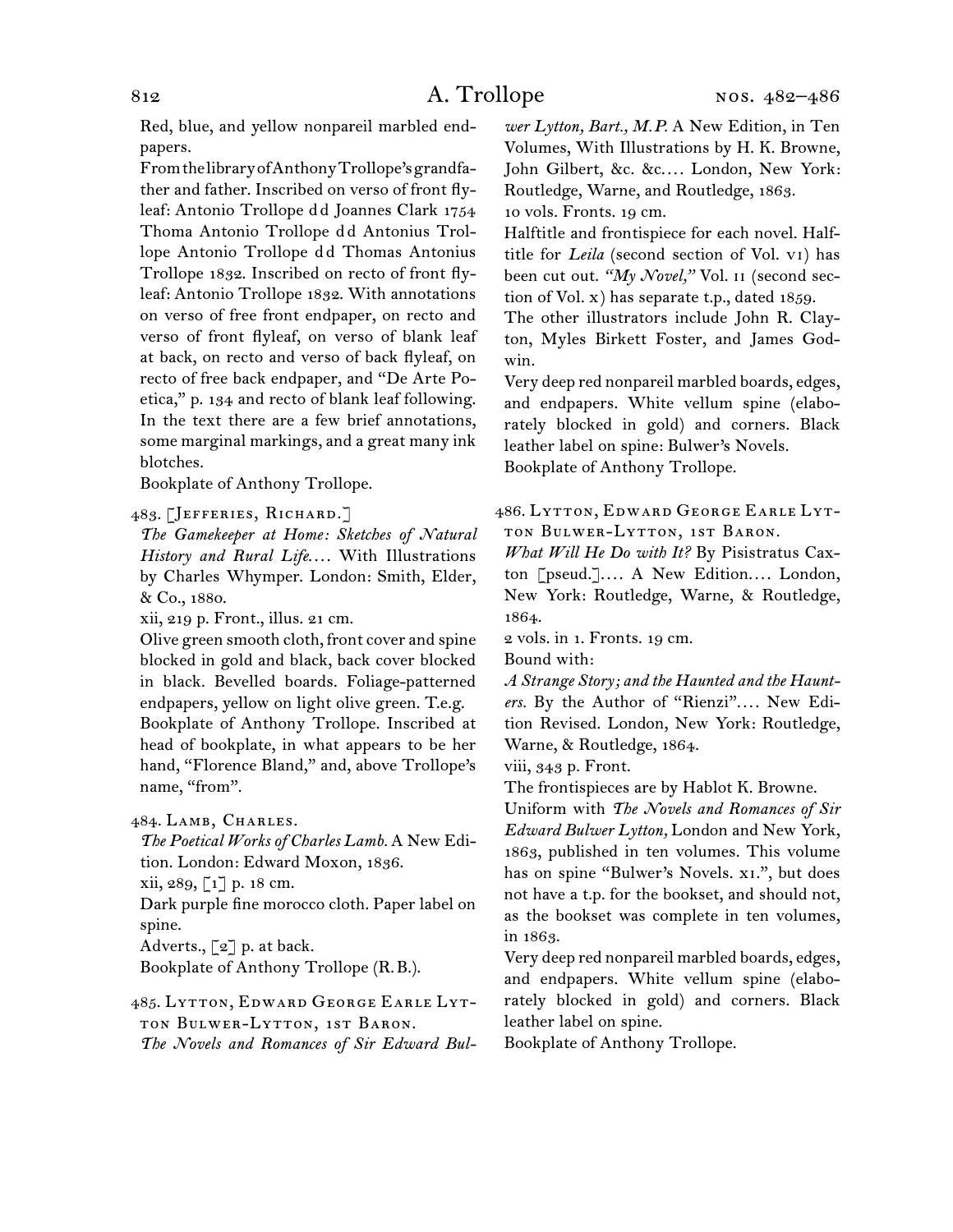nos. 487–491

## A. Trollope 813

487. Melbourne Public Library.

*Catalogue of the Casts of Statues, Busts, and Bas-Reliefs in the Museum of Art at the Melbourne*  Public Library.... Melbourne: John Ferres, Government Printer [1865?].

xxiii, 87 p. 16 cm.

Bound with:

*Catalogue of Coins, Medals, etc., in the Museum*  of Art at the Melbourne Public Library.... Melbourne: John Ferres, Government Printer  $[1865?].$ 

xiii, 49 p.

And with:

*Catalogues of the Objects of Ceramic Art and School of Design at the Melbourne Public Library*. . . . Melbourne: John Ferres, Government Printer [1865?].

32 p.

Dark green flexible morocco, gilt. Lettered in gold on outside front cover: Presented by the Trustees of the Melbourne Public Library to Anthony Trollope, Esqre. A.e.g. Blue, red, and pink antique spot marbled endpapers.

Bookplate of Anthony Trollope. Book label of Michael Sadleir.

### 488. Phillips, Edward.

*Theatrum Poetarum Anglicanorum.* Containing the Names and Characters of all the English Poets, from the Reign of Henry III. to the close of the Reign of Queen Elizabeth.... First Published in 1675, and now enlarged by Additions to Every Article from Subsequent Biographers and Critics.... Canterbury: Printed by Simmons and Kirby, for J. White, London, 1800.

1 prel. leaf, lxxix, 336, 6 p. 20.5 cm.

Edited by Sir Samuel Egerton Brydges.

Blue and red shell marbled boards. Brown calf spine and corners.

Adverts., [1] p. at back.

With a long unsigned note on English prose stylists on three pages following free front endpaper, identified on that leaf as being "in Prof Dowdens hand." Marginal annotations,

apparently not in Trollope's hand, on p. 114, 115, 131, 269.

Bookplate of Anthony Trollope (RB).

489. Reade, Charles.

*A Hero, and a Martyr. A True and Accurate Account of the Heroic Feats and Sad Calamity of James Lambert. . . .* London: Samuel French, 1874.

 $\lceil 5 \rceil$ , 40 p. Front. 24.5 cm.

Pale reddish purple wrappers. Adverts. on inside front and inside and outside back wrappers.

Frontispiece faces halftitle, which is followed by the dedication leaf, then the t.p.

Inscribed by Reade on recto of frontispiece leaf: Anthony Trollope with C. Reade's kind regards.

In READE collection  $\begin{bmatrix} \text{CR} & 84 \end{bmatrix}$ .

490. [RITSON, JOSEPH.]

*Bibliographia Poetica: A Catalogue of Engleish*  [sic] *Poets, of the Twelfth, Thirteenth, Fourteenth, Fifteenth, and Sixteenth Centurys, with a Short*  Account of Their Works.... London: Printed by C. Roworth for G. and W. Nicol, Booksellers to His Majesty, 1802.

2 prel. leaves, ii, 407 (i.e. 412) p. 18 cm.

Contemporary brown calf, rebacked.

Inscribed on t.p.: Fr. Wrangham 1814. Annotations in pencil on p. 63, 215, 222, 292, 297, 360, 368, 400 (2), in ink on p. 341.

Bookplate of Anthony Trollope (RB).

491. Scott, Sir Walter, Bart.

*Waverley Novels....* [Edinburgh]: Printed for Robert Cadell, Edinburgh, and Whittaker & Co. London, 1829–34.

48 vols. Fronts., folding plan (Vol. xxiii). 17 cm.

Illustrated engraved t.p. (lacking in Vol. xxv). Imprint of Vols. III, IV, and XII: [Edinburgh]: Printed for Cadell & Company, Edinburgh, and Simpkin and Marshall, London.

The frontispieces and t.p. vignettes represent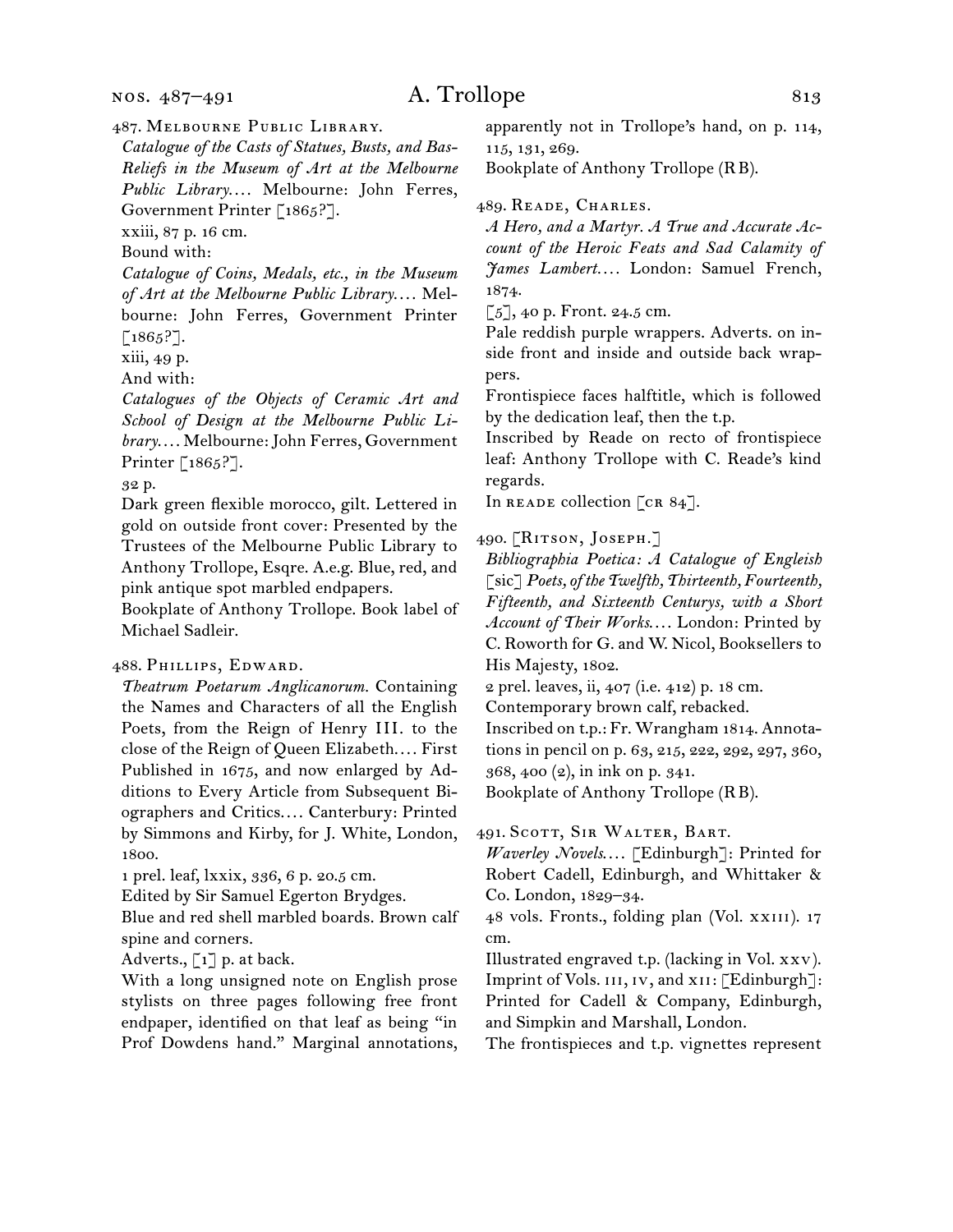the work of an extraordinarily large number of artists and engravers. Among the former are Edwin H. Landseer, Charles R. Leslie, Clarkson Stanfield, David Wilkie, John Martin, James Inskipp, Richard P. Bonington, William Mulready, William Collins, and Frank Stone. Red, blue, and yellow nonpareil marbled boards. Dark green leather spine and corners. Glazed edges, sprinkled.

Inscribed on flyleaf of Vol. i: Given me at Fermoy Xmas 1845. R[ose] T[rollope].

Vol. II, p. 76: marginal annotation in pencil. Vol. iv, p. 4: marginal annotation by Anthony Trollope in pencil. Vol. xiv (*Bride of Lammermoor*), back flyleaf (recto and verso), a long critical comment in Anthony Trollope's hand, in ink, dated Jany 1st 1871: "I cannot call this a good novel*. . . .*" Vol. xxv, p. 353, line 22: "Mordaunt" changed in pencil to "Mertoun" and "Merton" written in pencil in margin. Vol. xlviii, p. 461 and 491: marginal annotation in pencil; p. 492: annotation in pencil. Vols. i, iv, xii, and xiv: a few marginal markings in pencil.

A number of leaves in various volumes which had been badly cut (by the binder?) have been repaired in a fairly professional manner. Bookplate of Anthony Trollope.

### 492. Shakespeare, William.

[*Stockdale's Edition of Shakespeare: Including, in One Volume, the Whole of his Dramatic Works; with Explanatory Notes Compiled from Various Commentators.* Embellished with a Striking Likeness of the Author.... London: Printed for John Stockdale, 1784.]

[12] p., 1 leaf, 1079 p. 23 cm.

Lacks t.p., a8, and frontispiece.

Vellum, with dark red leather label on spine. Stained edges, orange.

Advert., verso of p. 1079.

Note by Anthony Trollope, signed with his initials and dated Feb. 1879, on a long annotation on *King John* by his father, Thomas Anthony Trollope, p. [412]. Annotations by Thomas

Anthony Trollope on p. 530 and 545. Markings and annotations in pencil on p. 66, 67, 201, 268–273, 382, 452–454, 531.

Bookplate of Anthony Trollope.

493. Stephanius, Stephen Hansen.

*De Regno Daniae et Norwegiae, Insulisq adjacentibus: juxta ac de Holsatia, Ducatu Sleswicensi, et finitimis provincijs, Tractatus varij.* Lugduni Batavorum: Ex officina Elzeviriana, 1629.

 $\lceil 16 \rceil, 447, \lceil 5 \rceil$  p., 1 leaf. 11.5 cm.

Parchment.

Pages 440 to the end are defective in varying degrees, with loss of text.

Bookplate of Anthony Trollope.

494. Stewart, Agnes Grainger.

*Margaret Roper; or, The Chancellor and his*  Daughter.... London: Burns and Oates [1875].  $\lceil$ iii]–x, 272 p. Front. 19 cm.

The frontispiece is an etching by W. Poole of a rendering in outline by Christian de Mechel of Holbein's painting of "The Family of Sir Thomas More."

Reddish brown diagonal fine rib cloth, front cover blocked in black and gold, back cover in blind, spine blocked in gold.

There is a marginal marking in pencil on p. viii. Bookplate of Anthony Trollope. Signature of John Burns on verso of free front endpaper.

495. *Ta Sozomena ton Elegeiakon kai Tinon ton Lyrikon Pointon. Prostithentai kai Skolia Tina.* Oxonia, 1759.

 $[4]$ , 117,  $[20]$  p., 1 leaf. 21 cm.

In Greek except for the Notae, which are in Latin.

Contemporary brown calf, rebacked.

Inscribed on t.p.: W. Milton [and, in a different hand] Anthony Trollope. Inscribed on free front endpaper: [in Mrs. Trollope's hand:] Anthony Trollope the gift of his mother Octr 13th 1831 [and, in a hand which may be Anthony Trollope's:] The gift of my grandfather Milton to my brother Arthur.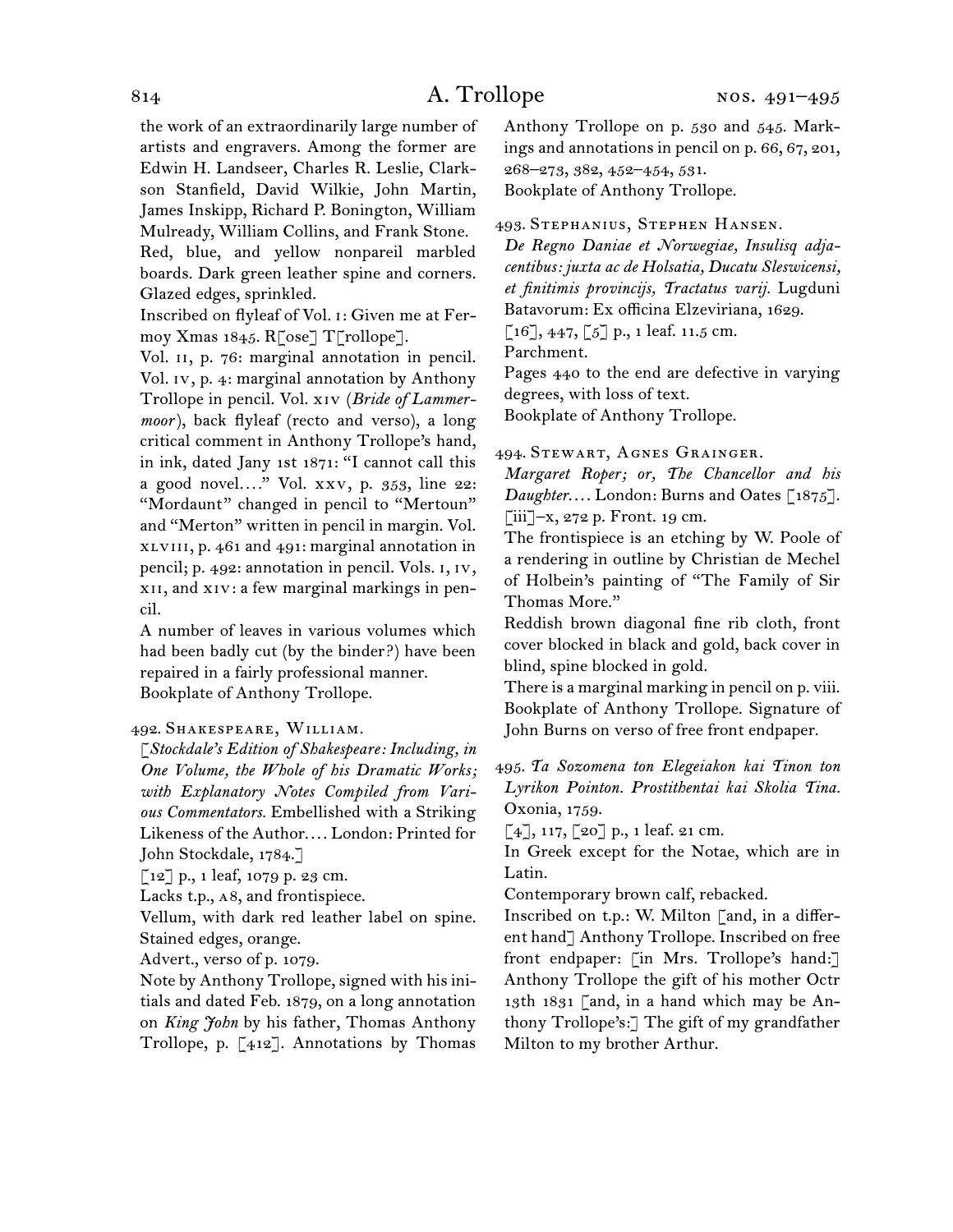496. Tennyson, Alfred Tennyson, 1st Baron.

*Enoch Arden, etc*. . . . London: Edward Moxon & Co., 1864.

[3], 178 p. 17 cm.

Dark green morocco, gilt. A.e.g. Inscription in her hand on free front endpaper: Michael Sadleir in memory of Englands M[uriel] R[ose] T[rollope]. June '39.

Bookplate of Anthony Trollope. Book label of Michael Sadleir.

497. Tennyson, Alfred Tennyson, 1st Baron.

*Idylls of the King.... A New Edition. London:* Edward Moxon & Co., 1862.

1 prel. leaf, vi p., 2 leaves, 261 p. 17 cm.

Dark green morocco, gilt. A.e.g.

Inscribed by Trollope on free front endpaper: Rose Trollope from A.T. July. 1863.

Bookplate of Anthony Trollope. Book label of Michael Sadleir.

498. Tennyson, Alfred Tennyson, 1st Baron.

*In Memoriam.* Thirteenth Edition. London: Edward Moxon & Co., 1863.

vii, [1], 211 p. 17 cm.

Bound with:

*The Princess: A Medley....* Eleventh Edition. London: Edward Moxon & Co., 1862.

 $\lceil 3 \rceil$ , 183 p.

And with:

*Maud, and Other Poems.... A New Edition.* London: Edward Moxon & Co., 1862.

 $\lceil 5 \rceil$ , 168 p.

Dark green morocco, gilt. A.e.g.

Inscribed by Trollope on free front endpaper: Rose Trollope from A.T. July. 1863.

Bookplate of Anthony Trollope. Book label of Michael Sadleir.

499. Thackeray, William Makepeace. *The Works of William Makepeace Thackeray.* In Twenty-two Volumes.... London: Smith, Elder & Co., 1869.

22 vols. Fronts., plates, illus. 22 cm.

Each volume in this edition has its own t.p., with no indication that it forms part of a set; the halftitles and t.ps for the set are bound together at the back of Vol. xxii. Vols. i–ii are dated 1867; Vols. III-XIII and XVII are dated 1868; Vols. xiv–xvi, xviii–xxii are dated 1869. Vols. i–vi and viii–ix have frontispieces and added t.ps, engraved; Vols. vii, x–xii, xiv, xvii, xix–xxii have frontispieces; Vols. xiii, xv, xvi, xviii have no frontispieces.

The illustrations are mostly those of the original editions of the individual works.

Deep yellowish green sand cloth, covers blocked in blind and gold, spine blocked in gold, with no indication that the volumes form part of a set. Bevelled boards.

Vol. XIII has a full-page annotation in ink by Anthony Trollope on *Barry Lyndon,* dated June 1868, p. [292]; a full-page annotation in ink by Trollope on the *Hoggarty Diamond,* dated December 1868, free back endpaper; and marginal markings in pencil, p. 109, 111, 118–121, 128, 132, 135, 136, 168. Vol. xiv has an annotation in pencil, presumably by Trollope, p. 20. Vol. xvi has an annotation in pencil by Trollope, p. 186, and a marginal marking in pencil, p. 173. Vol. xviii has annotations in pencil, presumably all by Trollope, p. 18, 20, 29, 34, 40, 45, 48, 56, 57, 61, 63, 68, 69, 76, 142, 146, 156, 159, 161, 164, 167, 173, 174, 176, 179, 183– 186, 195, 199, 207, 210, 215, 227, 229, 232, and marginal markings in pencil, p. 64, 134, 140, 152, 170, 171, 175, 205. Vol. xix has annotations in pencil by Trollope, p. 164, 183, 243, 252, and marginal markings in pencil, p. 47, [135], 136, 139–142, 145, 150, 151, 153, 154, 156, 157, 162, 163, 172, 178, 179, 181, 189, 190, 196, 202–205, 209, 218, 222–227, 229, 237, 242, 244, 246, 249–251. There are marginal markings in pencil in Vol. i, p. 115; Vol. ii, p. 214, 215, 226; Vol. iii, p. [vii], viii; Vol. vii, p. 351, 353, 355, 356,